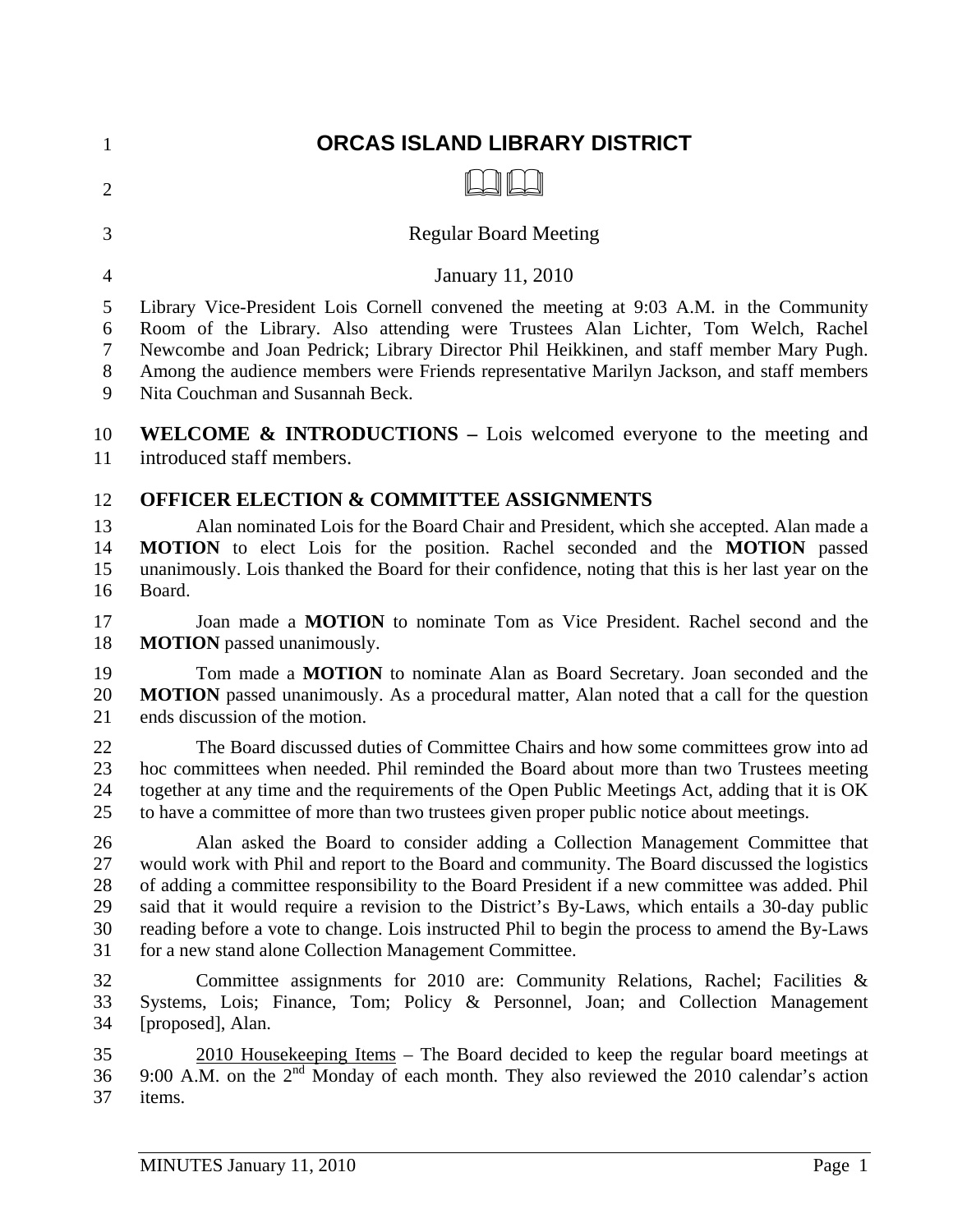38 **ADDITIONS or MODIFICATION TO THE AGENDA –** Lois added a discussion of the 39 Long-Range Plan to Planning and Priorities. Tom asked for a discussion of Crossroads in 40 Planning and Priorities. Phil asked time for staff introduction after Routine Matters.

## 41 **ROUTINE MATTERS**

42 Minutes: Alan made a **MOTION** to adopt the December 14, 2009 Minutes as written. 43 Tom seconded, and the **MOTION** passed 3 – 0, with Joan and Rachel abstaining.

44 Vouchers and Payroll: Tom presented items for payment indicating items from both the 45 2009 and 2010 budget years. He stated that he had reviewed the invoices and payroll and found 46 them normal and customary, and he recommended approval.

| 47 | • 2009 Accounting report $12/23/2009$ | \$3,151.34  |
|----|---------------------------------------|-------------|
| 48 | • 2009 Accounting report $12/29/2009$ | \$1,691.77  |
| 49 | • 2009 Accounting report $1/6/2010$   | \$5,285.56  |
| 50 | • 2010 Accounting report $1/10/2010$  | \$1,804.40  |
| 51 | January 2010 Payroll                  | \$24,816.79 |

52 Tom made a **MOTION** to approve all payments. Alan seconded, and the **MOTION**  53 passed unanimously.

54 Staff Introduction – Susannah Beck: Phil introduced Susannah and said she started work 55 on December  $24<sup>th</sup>$  with staff training. Susannah said she was happy to be on Orcas and thankful 56 to be able to use her library science degree. She said her training has been fun; and that she has 57 been spending most of that time with Kathy and Nita. Susannah mentioned she is living in Olga, 58 and Tom invited her to the Olga community pot luck.

## 59 **PUBLIC COMMENT**

60 Pierrette Guimond spoke on the upcoming Long-Rang Plan meetings, suggesting a less 61 cumbersome process, and to have it include information on the budget.

## 62 **PLANNING & PRIORITIES**

63 Library Sunday Hours Outline: Phil reported on the schedule for Sunday hours to begin 64 January  $17<sup>th</sup>$ , and the donation funding he received from Bob Henigson and Bob Lundeen. This 65 will allow for a six-month trial with a review to see if the test should be extended. The Board 66 discussed publicity, measurement criteria, the hours to be open, and surveys. Rachel suggested 67 that the Trustees volunteer on Sundays, and that she would be available. Joan also said she would 68 volunteer.

#### 69 **The Board took a break between 9:55 A.M. and 10:05 A.M.**

70 Library Fact Sheet Update: Phil handed out the revised version, which will be available at 71 the front desk and on the website. Tom asked how often it will be updated. Phil said at least 72 annually and maybe every six months. The Board gave Phil a few content changes.

73 Board Retreat Agenda: The Board discussed the facilitator's role, having agreed on 74 having a one for the entire retreat. Items for discussion were listed as well as inviting resource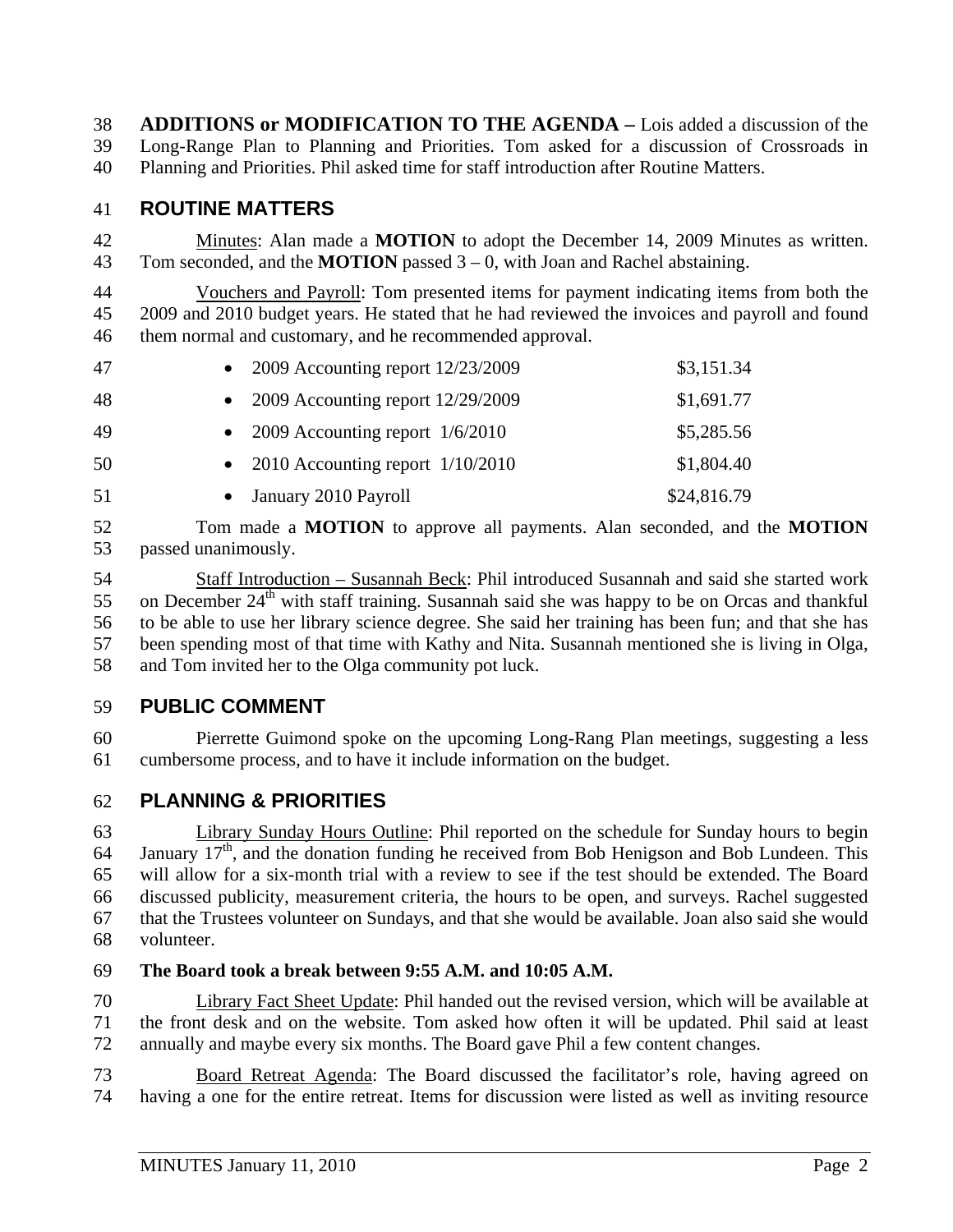75 people to attend. The Board felt there was not enough time to include other individuals and 76 agreed to have them attend the regular meetings every couple of months. Lois and Phil will meet 77 with the facilitator to finalize the agenda.

78 Long-Range Planning Process: Phil said he felt the prior planning process had been valid 79 in bringing together a cross section of the community. Joan asked whether it would be important 80 to use stakeholders with multiple constituencies and suggested a core approach. Phil replied that 81 an ideal representative committee might have from nine to twelve participants. Phil said the 82 challenge is to make sure the committee reaches out to their constituencies for what is best for 83 the entire community. Joan asked the role of the Board and Phil said they ultimately approve the 84 final plan. Before that, he will develop a draft based on the service priorities.

85 Alan said he thought the prior process was overblown and recommended having a 86 professional develop a plan. He felt the old process involved too much staff time and that a lot of 87 information was already available from surveys. He does not want a committee that is more like 88 a community discussion group and suggested the Director and Chair choose professionals to 89 represent the community.

90 Lois said she was concerned about whether the previous processes took too long, and 91 whether members of the committee lost interest by the end. Joan said the committee members 92 could be professionals in the community who would represent their constituencies. Phil 93 cautioned on the use of an insider group saying that what is formed as special committee could 94 be seen as controlled and not open. He said that the process could be compressed to ease time 95 constraints. He suggested a process of three meetings, two or three weeks apart and would make 96 sure members would commit up front to the process. A planning process in the late 90s took 97 several months, while the 2005 process took about two months.

98 Alan said he would be uncomfortable establishing policy based on a community group 99 versus professional input. He would like representatives from groups such as the high school; 100 PTA; business; etc., together with the Board. Alan felt such a group would be more focused and 101 not prolong the process with loose discussion. Phil said he shared Alan's understanding of the 102 committee membership and would work to include the right types of people.

103 Lois suggested Phil meet with two Trustees and refine the process. Joan offered to meet 104 with Alan and Phil.

105 Crossroads: Tom said he fully supported the Crossroads Lecture Series, however he felt 106 adding paid staff changes the nature of the ad hoc committee. He is concerned that there is not 107 enough oversight of the committee. Phil explained that Crossroads is a committee of volunteers, 108 and that he and the committee chair sign off on all expenses. Phil said the income and expenses 109 are tracked as a separate project and not co-mingled with other Library funds.

110 Lois asked about Crossroads funding and staff time. Phil said the funding started with a 111 grant from the Sir Francis Bacon Foundation and has continued with an additional grant, Friends 112 and other donations, ticket sales, and the new Crossroads Associate memberships. He said he 113 attends Crossroads meetings and events, but that he has a salaried position and does not incur 114 additional expenses. Phil said Mary spends a small amount of time processing revenues and 115 paying expenses. Mary said a volunteer does the majority of the financial reporting.

116 Alan asked the rationale for hiring an administrator. Phil said the volunteers on the 117 committee have done a remarkable job for the past three years, but are unable to sustain the same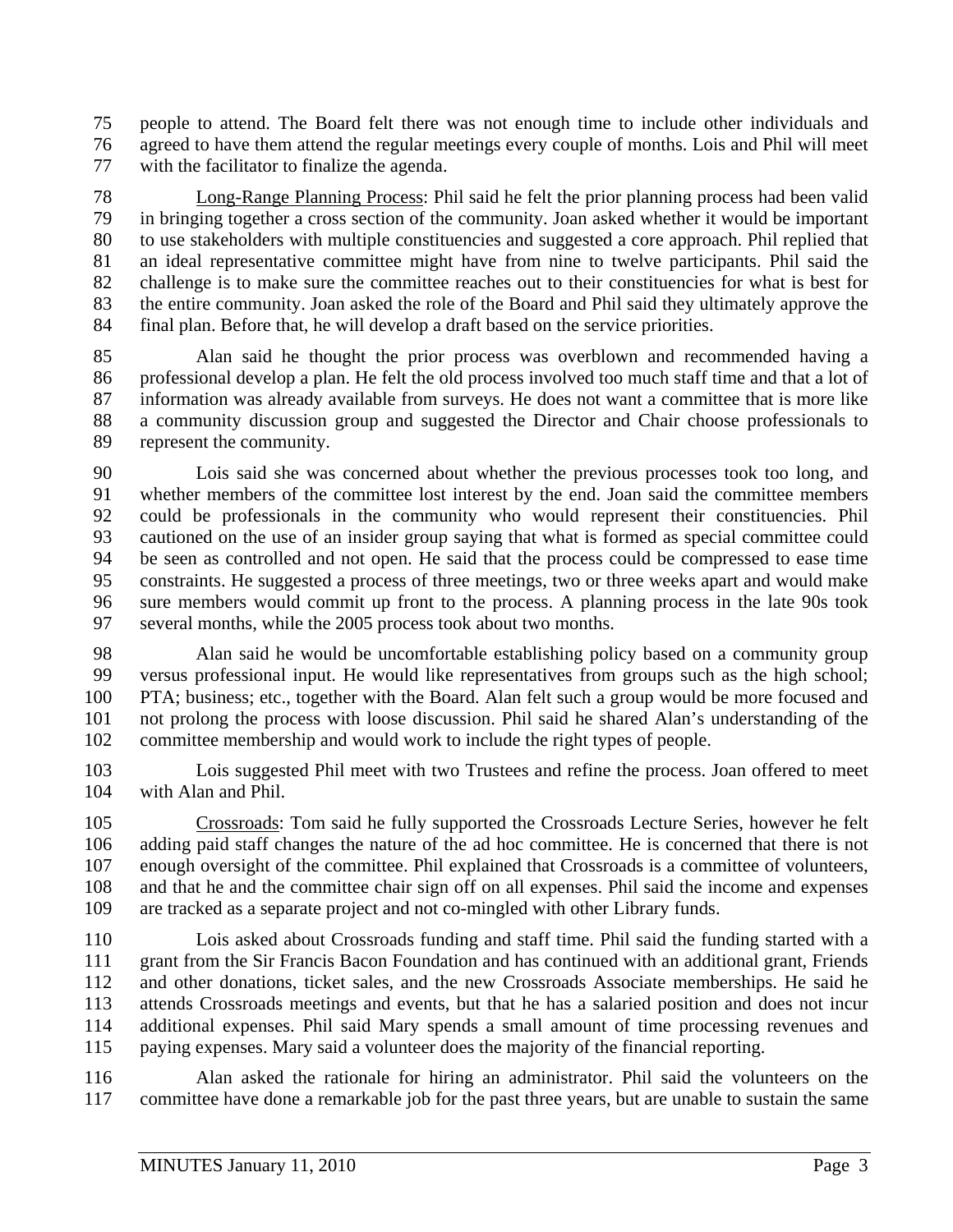118 level and were becoming burned out. Lois asked if it was time they became their own entity. Phil 119 said there had been discussions, but it was determined to be too expensive and would take the 120 program away from the Library, which receives very good community feedback.

121 Lois said that once paid staff is added it changes the program structure and recommended 122 separating from the Library. Tom also felt it may be time to separate. Joan said the Library has 123 the responsibility without the control. Lois agreed saying the Board lacked financial control. Phil 124 said that control was vested in the Library Director. Joan asked if the committee chair could 125 attend the February Board meeting. Lois agreed and asked that it be added to the February 126 agenda.

# 127 **NEW BUSINESS**

- 128 Relevant News & Issues: No additional discussion.
- 129 Director's Report: The Board reviewed the report.

130 Friends of the Library: Friends' Treasurer Marilyn Jackson reported that the December 131 Holiday Tea was very well attended with lots of food and entertainment. This year a holiday 132 book sale was added. The book sale committee pulled from the donations special items suitable 133 for gifts and set up a display table. That sale brought in \$325 and will be continued next year. 134 Marilyn said they are working on a membership drive and will have a work party before 135 Tuesday's meeting. The Library Trustee representative will be Tom for the Friends' February 136 meeting, and Alan for March. The Friends Winter Book Sale is scheduled for February 20, from 137 10 to 3 pm in the public school cafeteria.

# 138 **REPORTS FROM ACTIVE COMMITTEES**

139 Community Relations: No additional discussion.

140 Facilities & Systems: Phil reported that broken panels of the roof had recently been 141 repaired at a cost of about \$2500. Lois asked about the network outage for December of 50 142 hours. Phil said there were several local power outages and K-20 downtime.

143 Finance: No additional discussion.

144 Policy & Personnel: Joan asked that as part of the Board recognition of staff 145 anniversaries, the relevant staff person be asked to join the Board meeting during their 146 anniversary month. Phil will arrange this.

# 147 **PUBLIC COMMENT**

148 Mary Poletti spoke about the value of Crossroads for the Library and praising the high-149 caliber lectures that cover challenging issues beyond recreational reading. She said it benefits the 150 Library to keep administering the series and suggested a structure could be developed to satisfy 151 the Board's concerns. She said the program fills Orcas Center and pays for itself.

152 Pierrette Guimond thanked the Board for the good discussions today. She asked about the 153 fact sheet; the 2010 calendar; and the volunteer appreciation day. Pierrette asked about the 154 Crossroads tax funding. Phil and Mary both said there is no tax funding; all funds are from 155 grants, donations and ticket sales.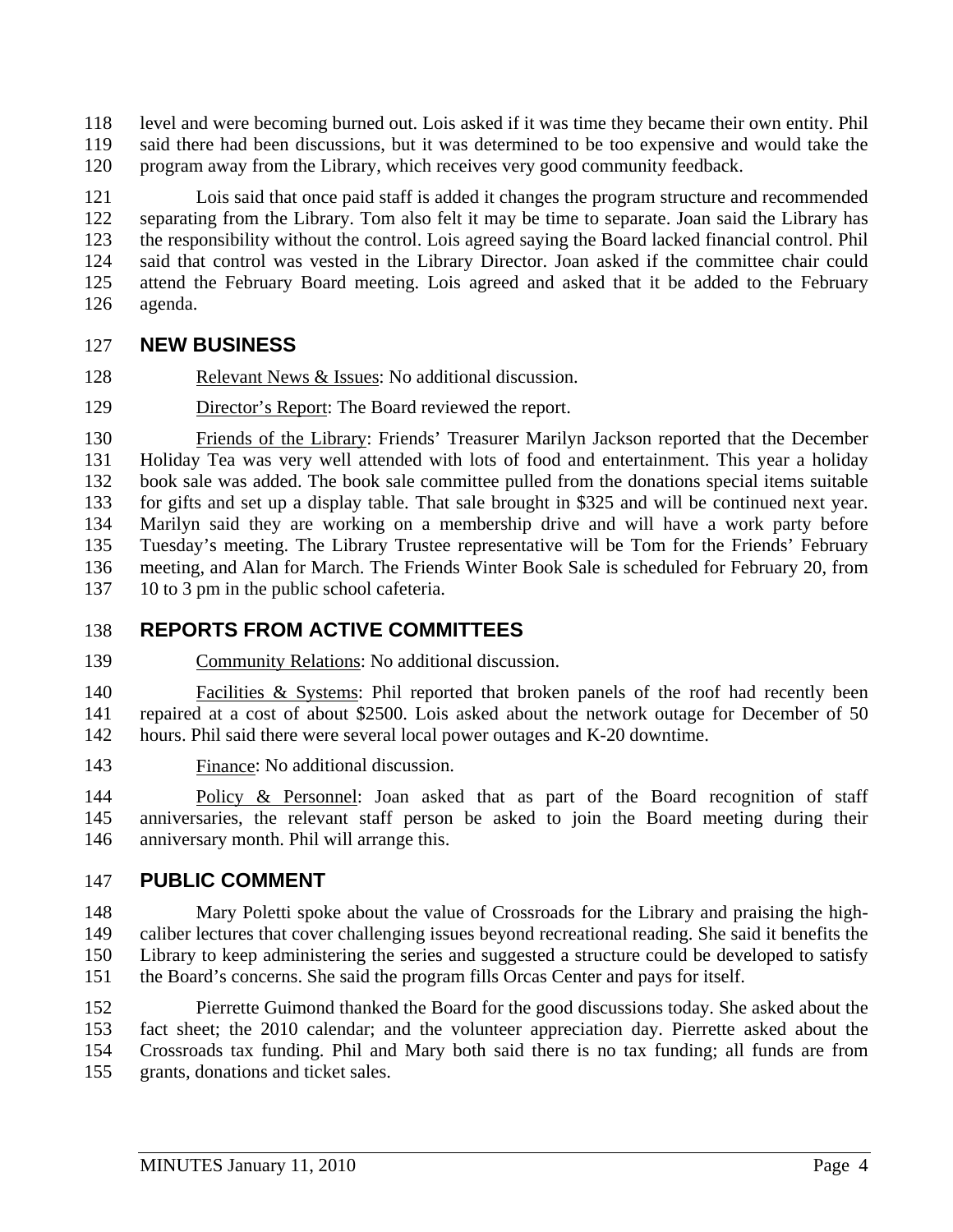# 156 **ADJOURNMENT**

- 157 There being no further discussion, the meeting was adjourned at 11:20 AM.
- 158 Submitted by Mary Pugh.
- 159 Approved:

 $\frac{160}{161}$ 

Board Secretary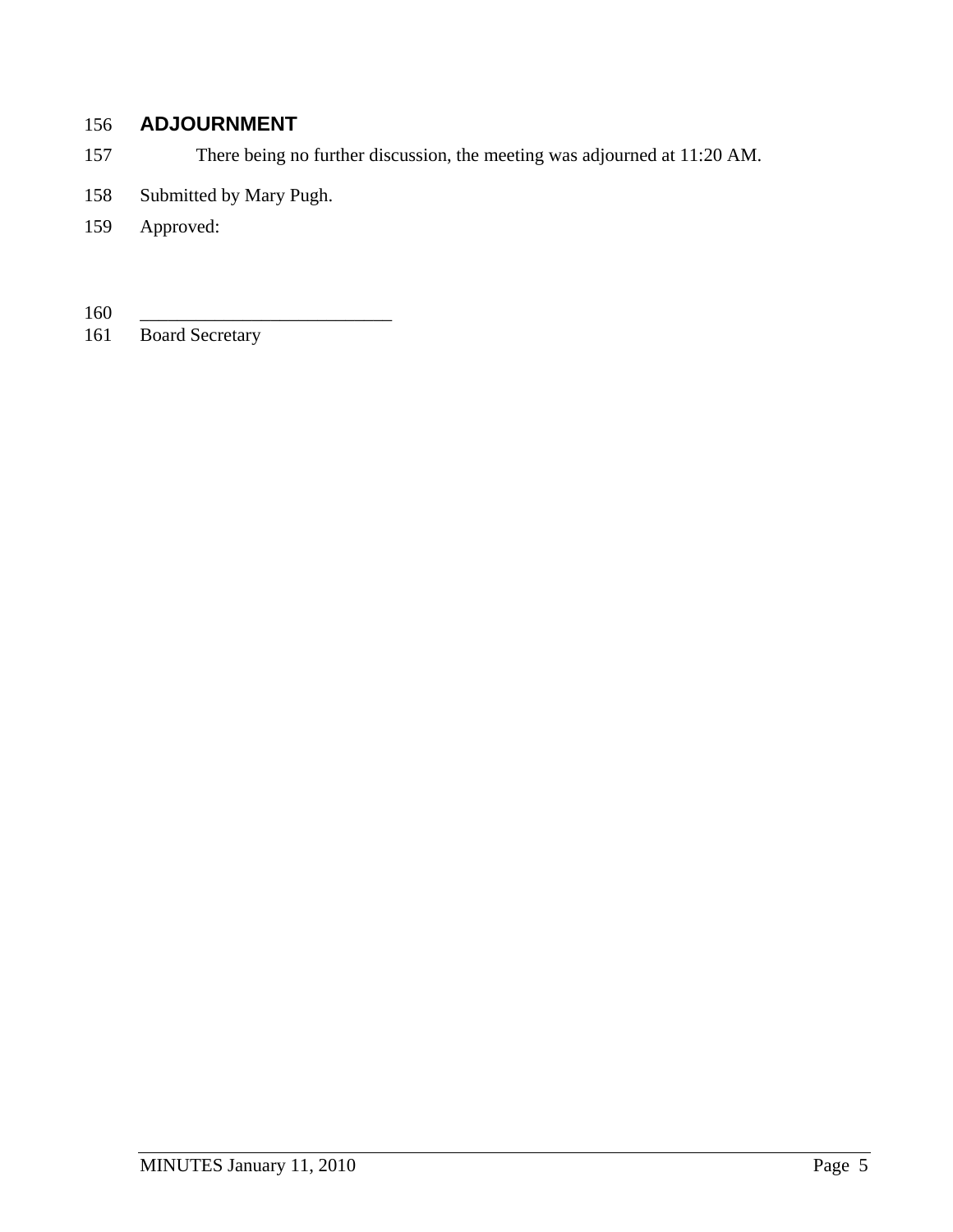| $\mathbf{1}$               | ORCAS ISLAND LIBRARY DISTRICT                                                                                                                                                                                                                                                                                                                                                                                                                                        |  |
|----------------------------|----------------------------------------------------------------------------------------------------------------------------------------------------------------------------------------------------------------------------------------------------------------------------------------------------------------------------------------------------------------------------------------------------------------------------------------------------------------------|--|
| $\overline{2}$             |                                                                                                                                                                                                                                                                                                                                                                                                                                                                      |  |
| 3                          | <b>Regular Board Meeting</b>                                                                                                                                                                                                                                                                                                                                                                                                                                         |  |
| 4                          | February 8, 2010                                                                                                                                                                                                                                                                                                                                                                                                                                                     |  |
| 5<br>6<br>7<br>8<br>9      | Library Chair Lois Cornell convened the meeting at 9:03 A.M. in the Community Room of the<br>Library. Also attending were Trustees Tom Welch, Rachel Newcombe and Joan Pedrick; Library<br>Director Phil Heikkinen, and staff member Mary Pugh. Among the audience members were<br>Crossroads Committee members Diane Berreth and Bruce Buchannan, and staff member Nita<br>Couchman.                                                                                |  |
| 10                         | <b>WELCOME &amp; INTRODUCTIONS</b> – Lois welcomed everyone to the meeting.                                                                                                                                                                                                                                                                                                                                                                                          |  |
| 11                         | ADDITIONS or MODIFICATION TO THE AGENDA - There were no changes.                                                                                                                                                                                                                                                                                                                                                                                                     |  |
| 12                         | <b>ROUTINE MATTERS</b>                                                                                                                                                                                                                                                                                                                                                                                                                                               |  |
| 13<br>14                   | Minutes: Tom made a <b>MOTION</b> to adopt the January 11, 2010 Minutes as written. Joan<br>seconded, and the <b>MOTION</b> passed unanimously.                                                                                                                                                                                                                                                                                                                      |  |
| 15<br>16                   | Vouchers and Payroll: Tom presented items for payment, stating that he had reviewed the<br>invoices and payroll and found them normal and customary, and he recommended approval.                                                                                                                                                                                                                                                                                    |  |
| 17                         | 2009 Accounting report 1/22/2010<br>\$5,285.56                                                                                                                                                                                                                                                                                                                                                                                                                       |  |
| 18                         | 2010 Accounting report 1/26/2010<br>\$1,804.40                                                                                                                                                                                                                                                                                                                                                                                                                       |  |
| 19                         | February 2010 Payroll<br>\$25,496.59                                                                                                                                                                                                                                                                                                                                                                                                                                 |  |
| 20<br>21<br>22             | Tom noted that the addition of Sunday hours cost \$316 for half of February and March.<br>Tom made a MOTION to approve all payments. Joan seconded, and the MOTION passed<br>unanimously.                                                                                                                                                                                                                                                                            |  |
| 23                         | <b>PUBLIC COMMENT</b>                                                                                                                                                                                                                                                                                                                                                                                                                                                |  |
| 24<br>25<br>26             | Chris Elms said we have a great library and wonderful service. He considers it his "home<br>away from home." He said his principle use was reading, attending classes and as a "transition"<br>time" between activities.                                                                                                                                                                                                                                             |  |
| 27                         | <b>PLANNING &amp; PRIORITIES</b>                                                                                                                                                                                                                                                                                                                                                                                                                                     |  |
| 28<br>29<br>30<br>31<br>32 | Long-Range Planning Process: Phil said he met with Alan and Joan to streamline the<br>process by reducing the number of meetings to two and the committee membership to nine.<br>Participants will include a Library Board member, a Friends Board member, a Library staff<br>member, and additional community members. He has a pool of persons who could represent<br>more than one segment of the community, i.e. a business person who is also involved with the |  |

33 school. He said the committee charge would basically be to ask the community what the Library 34 should achieve in the next five years.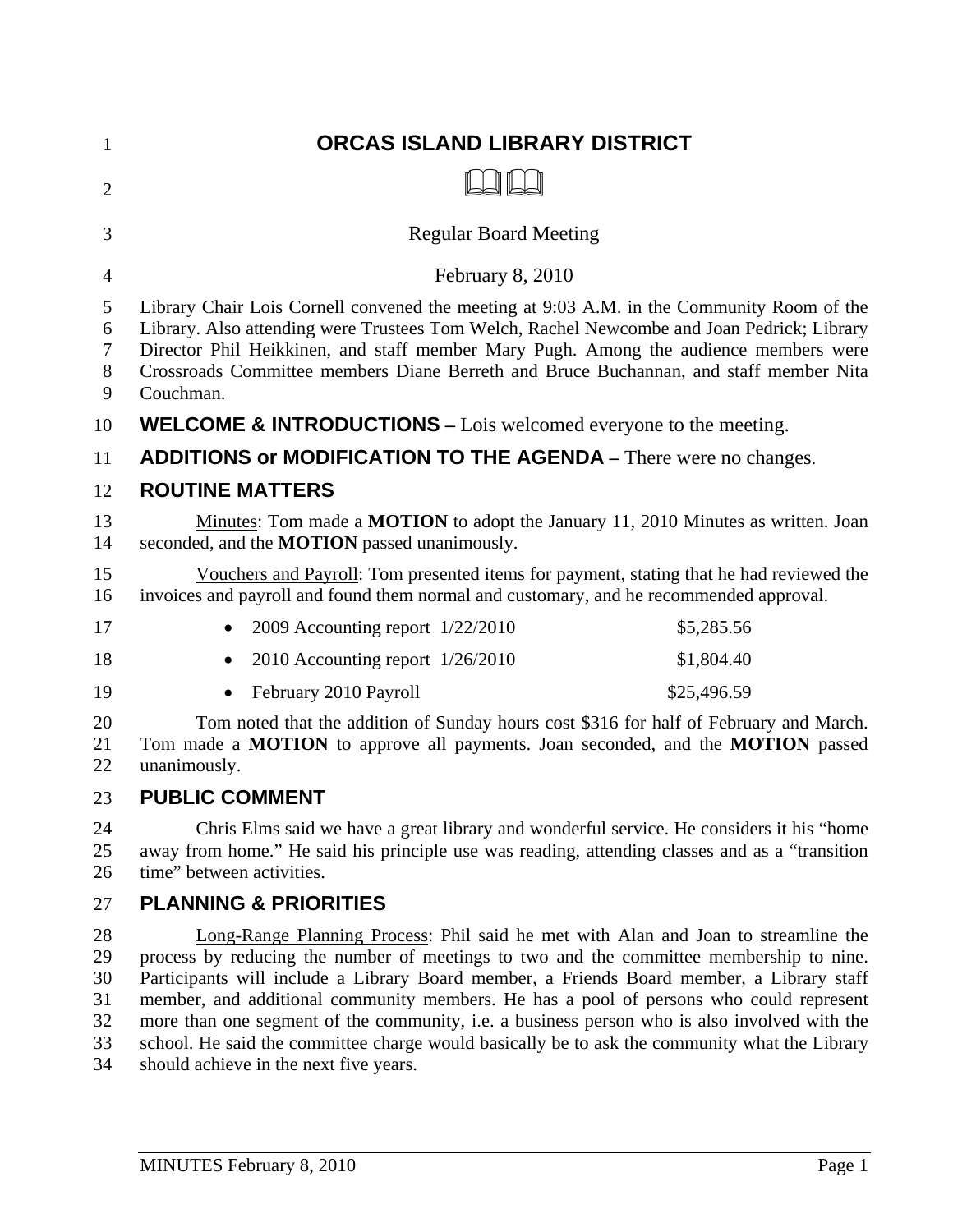35 Phil will get commitments for two meetings approximately a month apart. Tom asked if 36 there was a way to include the public to be a part of the process and give input. Lois said written 37 comments could be given, as well as speaking directly to committee members after each session. 38 Phil said the survey results would also be available. The anticipated timeline will begin in 39 March, finish in April, and bring the process to the Board in May for possible approval.

40 Library Sunday Hours Update: Rachel commented that she has been a volunteer during 41 the Sunday hours and has received many positive comments. People are excited about the 42 additional hours and love having Susannah on the staff. Rachel said shelving books has given her 43 first-hand knowledge that the stacks are full.

44 Phil said that the attendance count for Sunday has increased, averaging 50 per hour. He 45 said weeding continues as a priority to increase shelf space, noting we are still on schedule to add 46 a net of about 500 items in 2010. Lois asked about the database cleanup of the children's books. 47 Phil said the discrepancies were higher than expected; however this is the first major cleanup in 48 over ten years. Phil said he plans to institute annual database cleanup for collection and patron 49 records.

50 Board Retreat Follow-up: Lois thanked Mary Riveland for volunteering as facilitator and 51 her hard work developing the agenda and keeping everyone on track. Lois wants to make sure 52 the action items are not forgotten by adding them to the Board's calendar.

53 Public Comment Guidelines: Lois explained that the Washington State Library Trustee's 54 Manual recommends adopting public comment guidelines. She noted the Library's current 55 practices are similar, with a general comment session and an agenda-specific comment session. 56 The Board agreed that, in general, there would be no responding to public comment within the 57 meetings, and that the Board Chair had the discretion to open additional public comment. The 58 new guideline will be published on the Library's website, and posted outside the meeting room 59 door.

## 60 **NEW BUSINESS**

61 Relevant News and Issues: The Board discussed the San Juan Library Board Minutes. 62 Tom noted their merger discussion with the San Juan Museum.

63 Crossroads Report – Diane Berreth: Committee Chair Diane Berreth gave a history of 64 Crossroads noting the initial funding through a grant from the Sir Francis Bacon Foundation in 65 2007; the Fall through Spring season geared towards islanders; and topics focused on the 66 Library's mission statement and core values to bring a diversity of ideas and educational 67 resources to the community. Diane said there are eleven members on the committee and each 68 one, at times, spearheads a speaker, with the committee as a whole putting in over 45 hours from 69 search to opening night. She said the average cost per speaker is \$2100 and lectures are 70 averaging 125 audience members.

71 Diane said this season's innovation was the ability to purchase season tickets and a 72 premium associate's membership; there are some free tickets still available. All expenses are 73 approved by the committee chair and Phil before going to Mary for payment. Joan asked how it 74 impacted the budget. Mary explained that the revenue and expenses for Crossroads have their 75 own account number within the budget and all transactions are recorded there.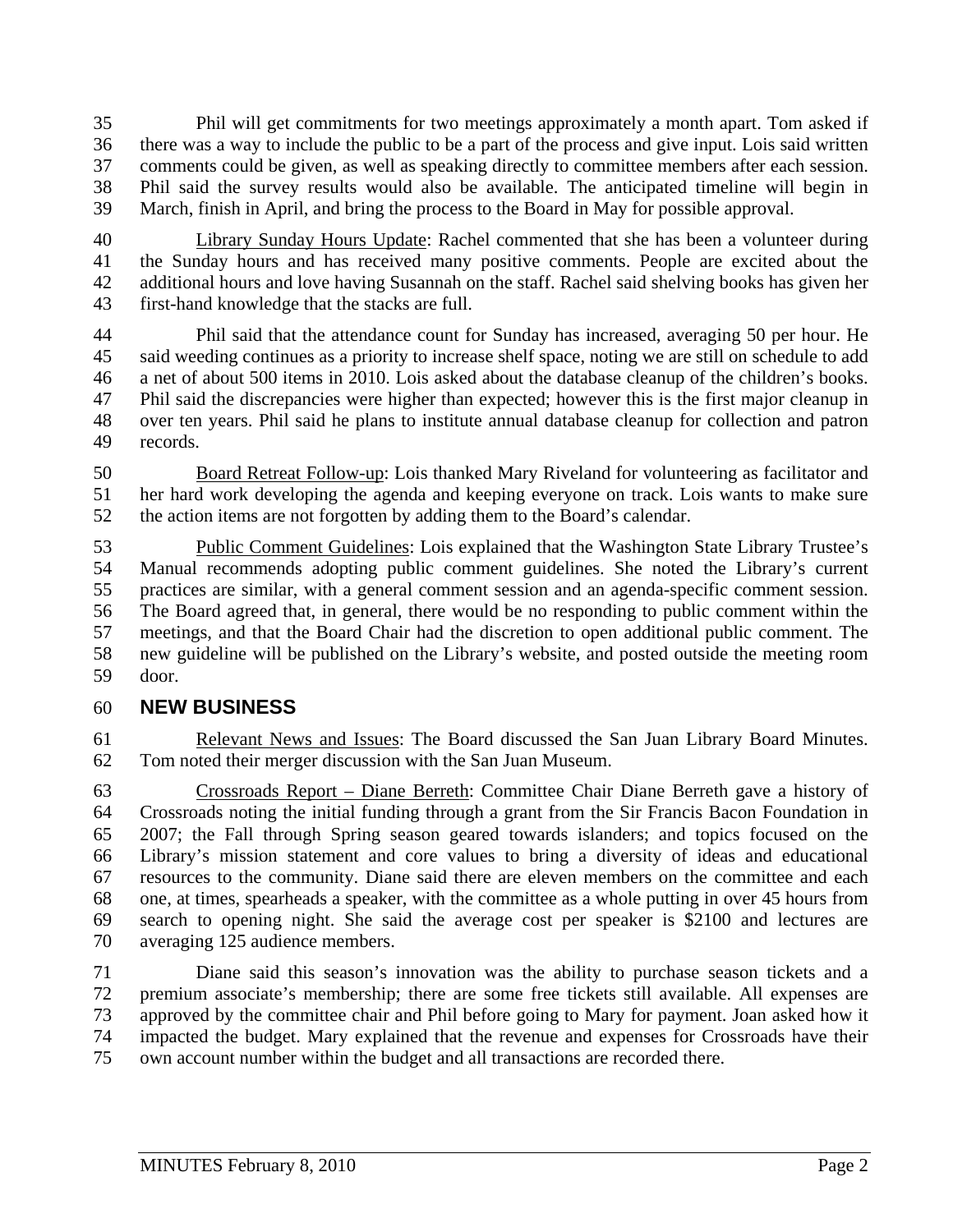76 Tom said that his previous concern was the Board's degree of responsibility without clear 77 authority. He said that hiring an employee changed the dynamics and he wanted to make sure the 78 existing staff had fair and equitable treatment. Tom had an additional meeting with Mary and has 79 a clearer understanding of the financial aspects of Crossroads. He feels his concerns have been 80 addressed.

81 Diane said that prior to 2009 there has always been a Library and Friends Board member 82 on the committee. Rachel volunteered to join the committee.

83 Lois asked about the hiring and management of an administrator. Diane said that the 84 committee decided on hiring Susan Malins as consultant. Diane said she had met with Phil and 85 Mary and discussed the hiring process for employees and consultants prior to the interview 86 process. Diane said the committee chair would have the responsibility for management and 87 evaluation.

88 The Board discussed the relationship of subcommittees to the Board and the policies and 89 procedures that should be followed. Phil described the Poetry Month Workshops, the Orcas 90 Island Writer's Festival and The Big Read as other committees where the chair had the brunt of 91 the workload, reported to the Library Director, and the funds "passed through" the Library's 92 budget.

93 Joan is concerned about Crossroads fundraising that can be construed as fundraising for 94 the Library. Phil and Diane said all solicitations are clearly marked as Crossroads. 95 Acknowledgment letters are sent from the Crossroads chair. Diane compared the fundraising to 96 the Friends, saying that the Friends solicit funds for the benefit of the Library.

97 Joan asked about using tax dollars to facilitate the program. Phil said that there is very 98 small administrative overhead and felt the program supported the Library's mission and is a 99 valuable community service. Lois asked what would happen if the funds did not materialize. Phil 100 said the program would be reduced or canceled. Bruce Bucannan said the Crossroads' budget 101 was prepared at the beginning of the year for the Fall programs and that they know upfront what 102 funds they have before they commit to speakers. Fundraising would add to the money on hand.

103 Joan said it was incorrect to say no tax dollars were spent on Crossroads because of the 104 time spent, however small, by Phil and Mary. She said there needed to be a different response 105 and would like a clear relationship between the Board and subcommittees. She will meet with 106 Phil to begin work on guidelines.

107 **The Board took a break between 10:29 A.M. and 10:36 A.M.** 

108 Proposed New Board Committee: Collection: Phil reviewed the current By-Laws and the 109 resolution to add an additional Board Committee and update the Order Of Business. There were 110 no questions and the item will be added to the March agenda.

111 Director's Report: The Board reviewed the report commenting on Sunday hours; a legacy 112 donation; end of year (2009) budget management; ILL costs; and the PLA Portland conference.

113 Friends of the Library: There was no Friends representative. Phil said the Winter 114 Booksale will be February  $20<sup>th</sup>$  and encouraged the Board to volunteer to help. Library 115 representatives for the Friends meetings will be: February – Tom; March – Alan; April – Lois.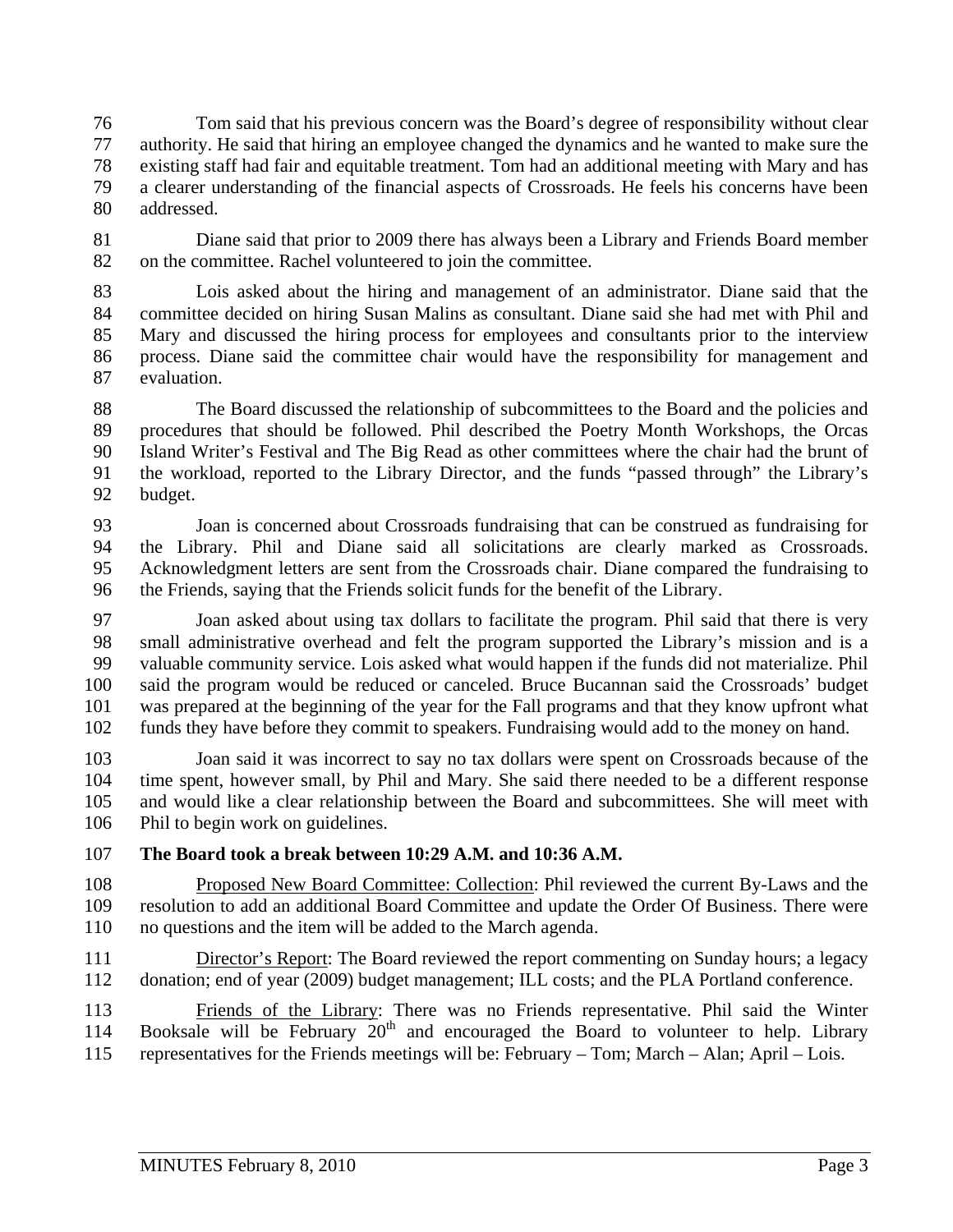## 116 **REPORTS FROM ACTIVE COMMITTEES**

117 Community Relations: Rachel mentioned an article in the Islands Sounder and asked 118 about the protocol for her to submit additional items. Lois said it is always good to have 119 additional eyes before filing. Phil reminded the Board not to email each other as a group and 120 asked that they go through him.

121 Facilities & Systems: Phil introduced OPALCO representative Terry Turner who spoke 122 on the request to place an in-ground equipment vault near the northwest corner of the Library 123 property, and which would require the Board to authorize a utility easement. The vault would be 124 used to access power junctions and is consistent with OPALCO systems improvements. The 125 Board asked about parking, sidewalks, and landscaping. Phil had additional site evaluations for 126 Terry to consider. The Board requested additional drawings showing equipment placement for 127 the March meeting with action possible at the April meeting.

128 Finance: There was nothing additional to report.

129 Policy & Personnel: - Staff Visit – Children's Librarian Nita Couchman: Joan thanked Nita for attending and announced February 28<sup>th</sup> was Nita's 5<sup>th</sup> anniversary. Nita said she was a 131 library employee in Sitka, Alaska and moved here in 2004. She began volunteering here in 132 October and became part-time staff soon after. She received her MLS in December 2007 and 133 began as the Children's Librarian in January 2008. Nita said that in addition to her front desk 134 time, some of her responsibilities are the children's book purchasing and processing; story times; 135 preschool and elementary school visits; Children's Book Club (15 participants); summer reading 136 program (135 participants); YMCA story times (35 participants);  $4<sup>th</sup>$  of July Parade; children's 137 booths at Library Fair; 2010 Story Fest (60 participants); Trick-or-Treat for Books at Halloween 138 (225 participants): November Family Literacy month; and the Friends Holiday Tea.

139 **CALENDAR –** Lois said she wanted to have the Board calendar updated regularly and 140 included in the monthly packet. The Board reviewed action items for upcoming months.

141 **OTHER –** Mary addressed comments on the format of the Minutes.

- 142 There being no additional business, the meeting was adjourned at 12:05 P.M.
- 143 Submitted by Mary Pugh.
- 144 Approved:
- 145 \_\_\_\_\_\_\_\_\_\_\_\_\_\_\_\_\_\_\_\_\_\_\_\_\_\_\_\_\_\_\_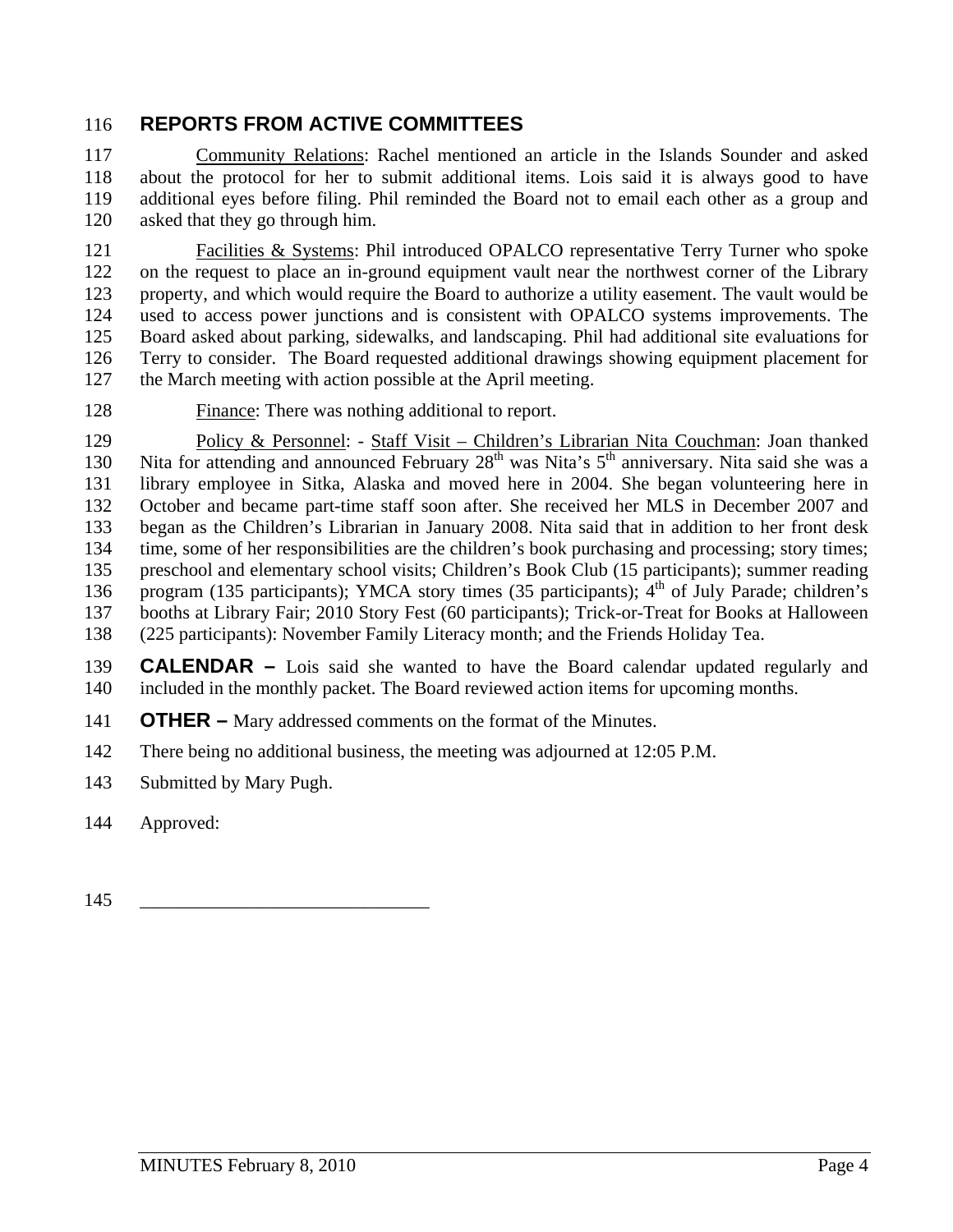| $\mathbf{1}$               | ORCAS ISLAND LIBRARY DISTRICT                                                                                                                                                                                                                                                                                                                                                                                                          |  |
|----------------------------|----------------------------------------------------------------------------------------------------------------------------------------------------------------------------------------------------------------------------------------------------------------------------------------------------------------------------------------------------------------------------------------------------------------------------------------|--|
| $\overline{2}$             |                                                                                                                                                                                                                                                                                                                                                                                                                                        |  |
| 3                          | <b>Regular Board Meeting</b>                                                                                                                                                                                                                                                                                                                                                                                                           |  |
| 4                          | March 8, 2010                                                                                                                                                                                                                                                                                                                                                                                                                          |  |
| 5<br>6<br>7<br>8           | Library Chair Lois Cornell convened the meeting at 9:03 A.M. in the Community Room of the<br>Library. Also attending were Trustees Tom Welch, Alan Lichter, and Rachel Newcombe;<br>Library Director Phil Heikkinen, and staff member Mary Pugh. Joan Pedrick attended via<br>telephone. Among the audience members were staff members Karen Hiller and Nita Couchman.                                                                 |  |
| 9                          | <b>WELCOME &amp; INTRODUCTIONS</b> – Lois welcomed everyone to the meeting.                                                                                                                                                                                                                                                                                                                                                            |  |
| 10                         | <b>ADDITIONS or MODIFICATION TO THE AGENDA</b> – There were no changes.                                                                                                                                                                                                                                                                                                                                                                |  |
| 11                         | <b>ROUTINE MATTERS</b>                                                                                                                                                                                                                                                                                                                                                                                                                 |  |
| 12<br>13                   | Minutes: Alan made a <b>MOTION</b> to adopt the February 8, 2010 Minutes as written. Tom<br>seconded, and the <b>MOTION</b> passed unanimously.                                                                                                                                                                                                                                                                                        |  |
| 14                         | Vouchers and Payroll: Tom presented items for payment, and he recommended approval.                                                                                                                                                                                                                                                                                                                                                    |  |
| 15                         | \$7,077.97<br>Accounting report $2/11/2010$                                                                                                                                                                                                                                                                                                                                                                                            |  |
| 16                         | Accounting report 2/23/2010<br>\$2,145.84<br>٠                                                                                                                                                                                                                                                                                                                                                                                         |  |
| 17                         | \$5,391.19<br>Accounting report 3/2/2010                                                                                                                                                                                                                                                                                                                                                                                               |  |
| 18                         | March 2010 Payroll<br>\$23,989.98                                                                                                                                                                                                                                                                                                                                                                                                      |  |
| 19<br>20                   | Tom made a MOTION to approve all payments. Alan seconded, and the MOTION<br>passed unanimously.                                                                                                                                                                                                                                                                                                                                        |  |
| 21                         | <b>PUBLIC COMMENT</b>                                                                                                                                                                                                                                                                                                                                                                                                                  |  |
| 22                         | Lois mentioned the Public Comment Guidelines posted at the room entry.                                                                                                                                                                                                                                                                                                                                                                 |  |
| 23                         | <b>PLANNING &amp; PRIORITIES</b>                                                                                                                                                                                                                                                                                                                                                                                                       |  |
| 24<br>25<br>26<br>27       | Long-Range Planning Process: Phil said he had eight out of nine confirmed participants.<br>The first meeting is March 19 <sup>th</sup> with San Juan Library Director Laura Tretter as facilitator. Joan<br>said she had a scheduling conflict and Phil suggested a telephone conference. An editorial will be<br>submitted prior to the meeting, listing the committee members and encouraging public input.                          |  |
| 28<br>29<br>30<br>31<br>32 | Library Sunday Hours Update: Phil said that the use pattern was similar to weekday<br>activity with an average of 50 checkouts per hour. He will start working on a user survey. Rachel<br>noted that everyone who comments on Sunday really appreciates the Library being open.<br>Answering questions on the staffing, Phil noted that more than a three hour shift risked staff<br>burnout. Phil and Rachel will work on publicity. |  |
| 33<br>34                   | Board Retreat Follow-up: Public Comment Guidelines: As noted previously, the<br>Guidelines are posted in the lobby and published on the website.                                                                                                                                                                                                                                                                                       |  |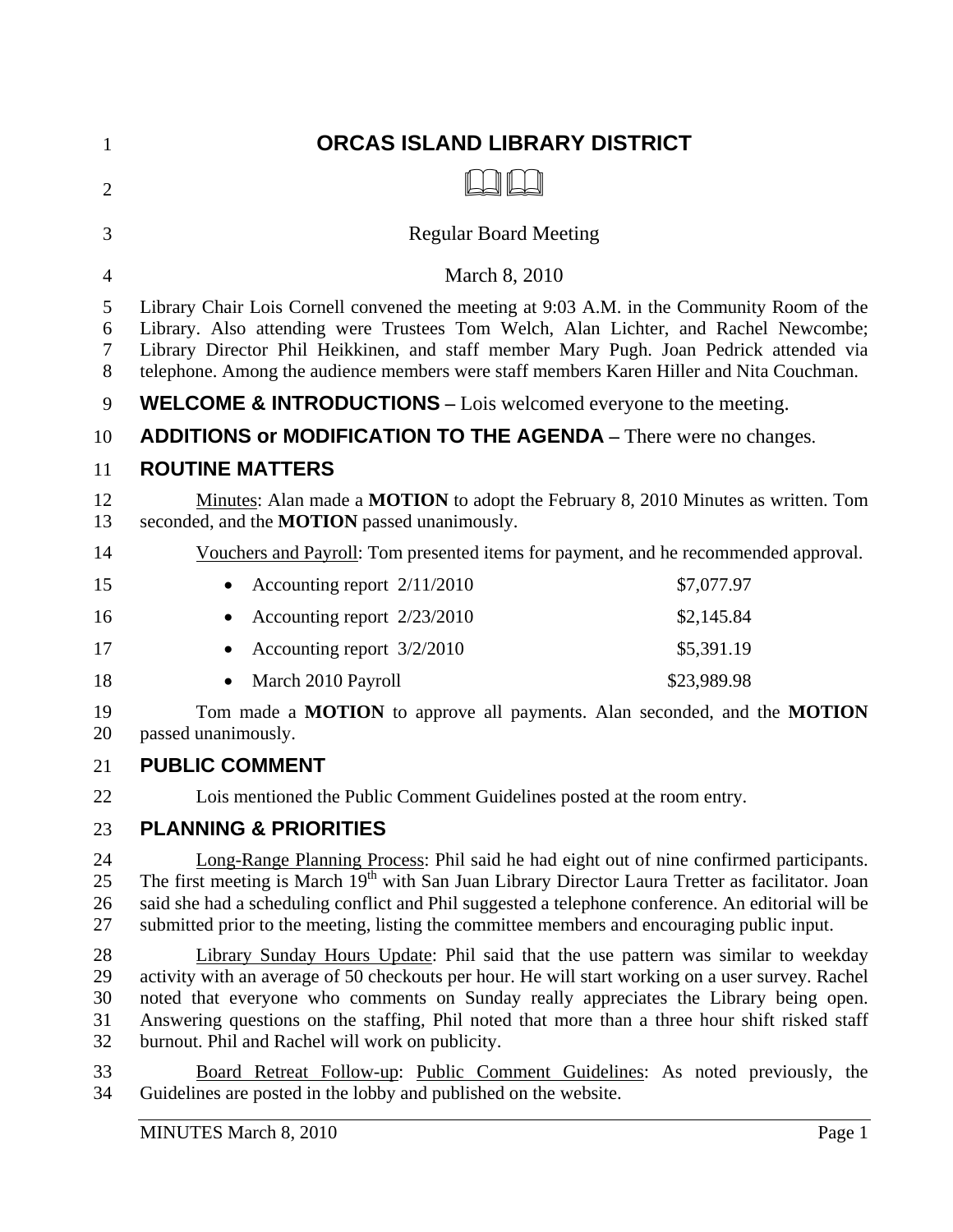35 Code of Ethics: The Board had several samples to review and favored the PLA version 36 and a third-person perspective. Lois would like to have a final version to use with Trustee 37 recruitment this year. She will work on a draft for the April meeting.

# 38 **NEW BUSINESS**

39 Relevant News and Issues: Alan requested a reduction in the amount of paperwork 40 produced for each meeting. The Board's consensus was to keep the information as concise as 41 possible while also reflecting the issues in pertinent detail.

42 Proposed By-Laws Change – Collection Management Committee: Lois read Resolution 43 01-2010 to form a new standing committee for collection management. This was the second 44 reading as required by the By-Laws. Alan made a MOTION to adopt Resolution 01-2010. Tom 45 seconded and the MOTION passed unanimously.

46 Fees/Fines Discussion: The Board reviewed the information provided by Phil. Phil said 47 that as a rule, he did not recommend fines; however, he thought the non-resident fee should be 48 increased. He is favoring \$75 for an annual regular card; and \$10 for a monthly, or \$25 for a 49 quarterly visitor's card. Also discussed was a payment system for copies. Additional discussion 50 included whether the Library might want to offer additional ILL services for a fee. Phil has 51 implemented a fee for ILL multi-media requests. The Board discussed whether or not offering 52 services for scanning or faxing might consume too much staff time.

53 **The Board took a break between 10:12 A.M. and 10:20 A.M.** After returning, Lois changed 54 the agenda order to accommodate Trustees with other appointments.

55 Friends of the Library: Pierrette Guimond reported that the Winter Booksale made a net 56 of approximately \$2850. She also mentioned that the Friends' Board is having trouble meeting 57 quorums for their meetings and are investigating reducing the board size, or else reducing the 58 quorum requirement.

# 59 **REPORTS FROM ACTIVE COMMITTEES**

60 Policy & Personnel: - Staff Visit – Karen Hiller: Karen said that she has worked part-time 61 since March 1999 with the majority of her duties on the front desk. In addition, she is responsible 62 for all the magazines and newspapers, of which there are approximately 120. Karen developed a 63 usage database that aids staff during the annual renewal when new requests and deletions are 64 made in the subscriptions. Alan asked why a subscription service was used when many 65 publishers offer deep discounts. Karen said that it would require processing too many individual 66 subscriptions and many of the discounts are only available to new subscribers. Joan thanked 67 Karen for eleven years of service.

## 68 **EXECUTIVE SESSION**

69 The Board moved into Executive Session for the Director's Quarterly Review at 10:30 70 A.M. and returned to the regular meeting at 11:05 A.M.

## 71 **NEW BUSINESS – Cont.**

- 72 Director's Report: Phil reminded the Board of the Crossroads Lecture on Sunday, March  $14<sup>th</sup>$  at 2:00 P.M. The Board reviewed the report, asking about the Washington Rural Heritage
- 74 Grant, of which Phil gave an overview.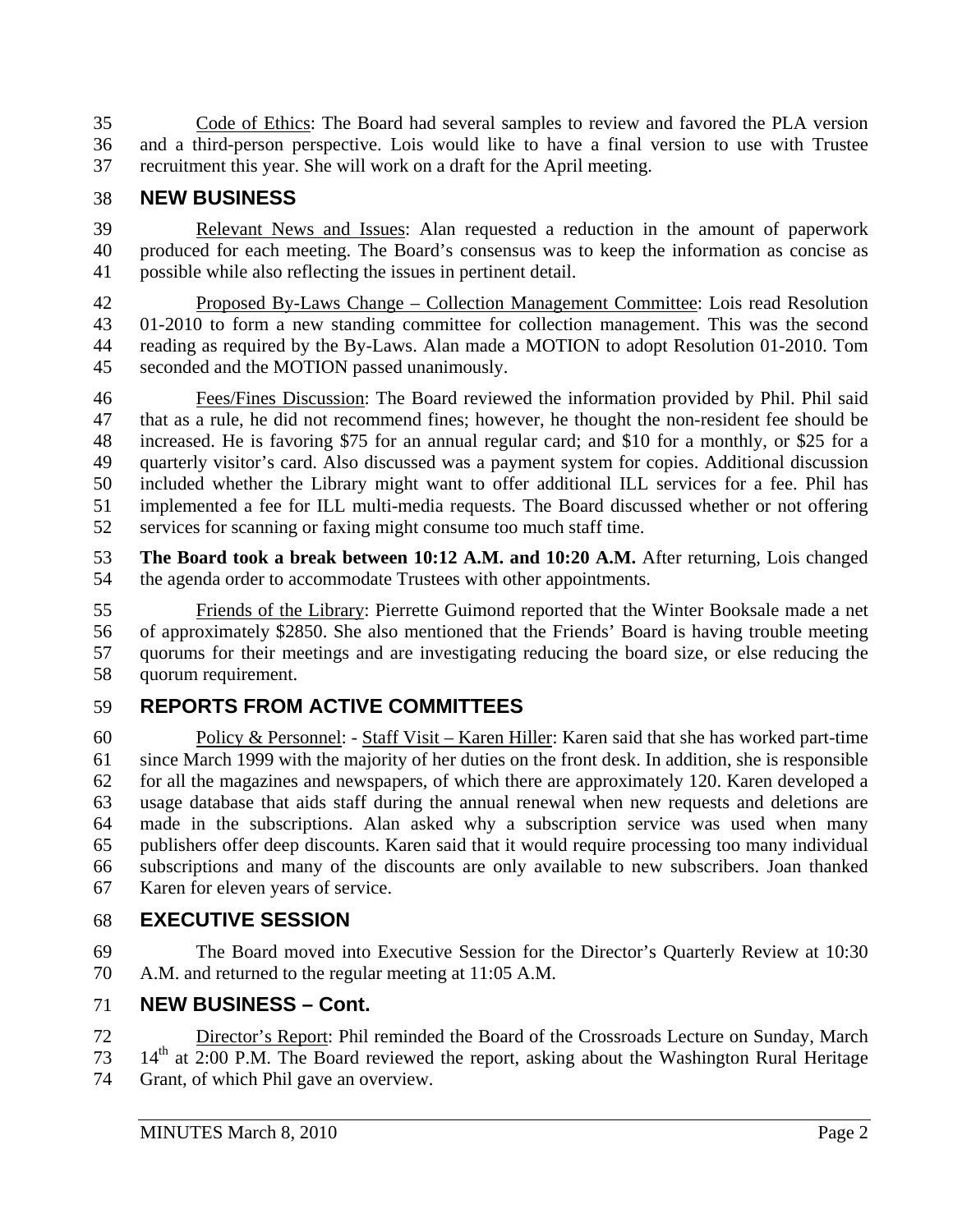# 75 **REPORTS FROM ACTIVE COMMITTEES – Cont.**

- 76 Community Relations: There was nothing additional to report.
- 77 Collection Management: There was nothing additional to report.
- 78 Facilities & Systems: Phil said that he had not heard anything new yet from OPALCO on 79 their easement request along Rose Street.
- 80 Finance: There was nothing additional to report.
- 81 Policy & Personnel: There was nothing additional to report.

## 82 **PUBLIC COMMENT**

- 83 Kevin Sloan felt the Public Comment Guidelines were negative and could inhibit 84 comments. He gave suggestions for revising them.
- 85 **CALENDAR –**The Board reviewed action items for upcoming months. Mary noted upcoming 86 vacation time that could impact our October meeting date.
- 87 **OTHER** There was nothing additional.
- 88 There being no additional business, the meeting was adjourned at 11:39.M.
- 89 Submitted by Mary Pugh.
- 90 Approved:

91 \_\_\_\_\_\_\_\_\_\_\_\_\_\_\_\_\_\_\_\_\_\_\_\_\_\_\_\_\_\_\_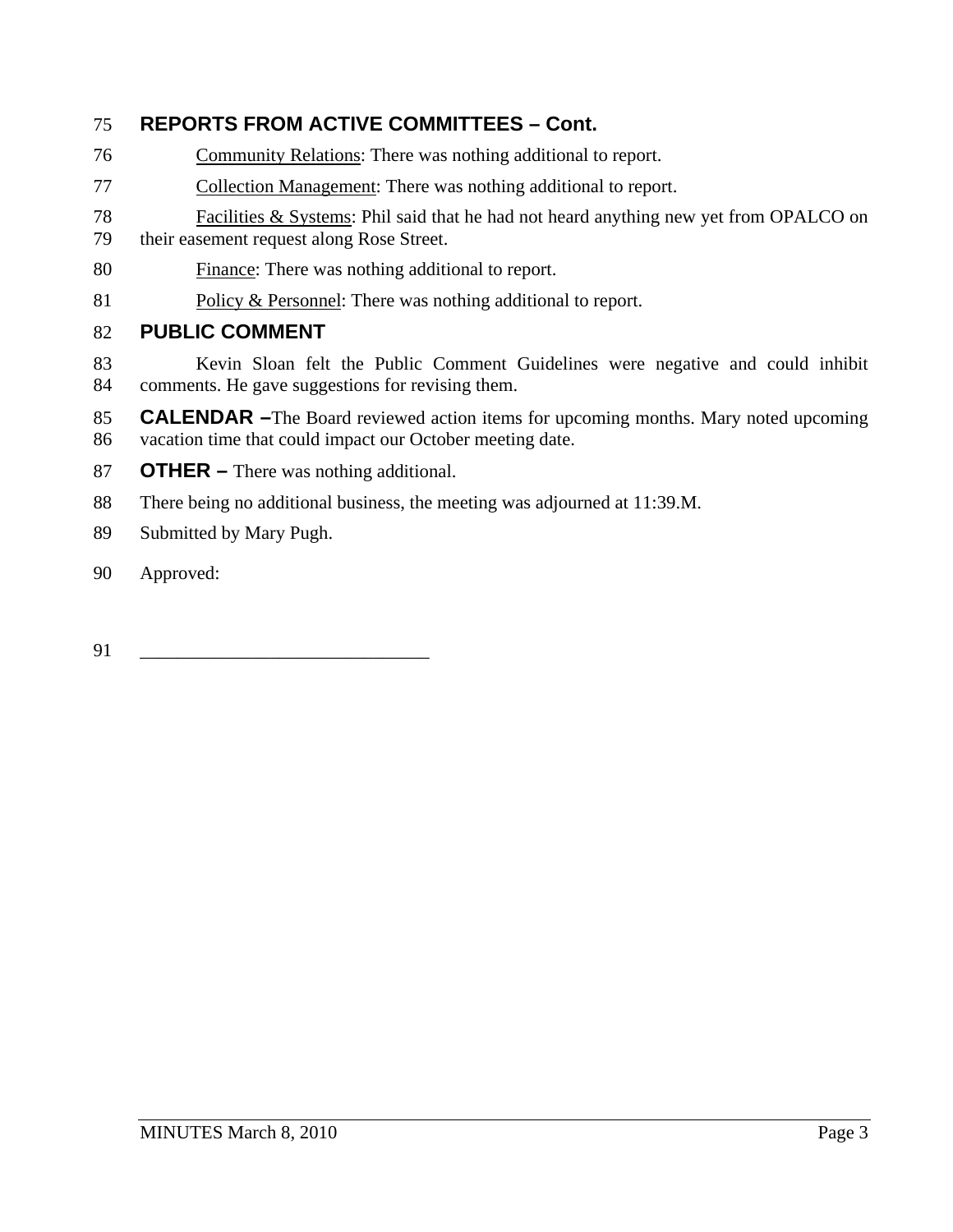| $\mathbf{1}$                                       | <b>ORCAS ISLAND LIBRARY DISTRICT</b>                                                                                                                                                                                                                                                                                                                                                                                                                                                                                                                                                                                                                                                                                                                                                                                                                                                               |
|----------------------------------------------------|----------------------------------------------------------------------------------------------------------------------------------------------------------------------------------------------------------------------------------------------------------------------------------------------------------------------------------------------------------------------------------------------------------------------------------------------------------------------------------------------------------------------------------------------------------------------------------------------------------------------------------------------------------------------------------------------------------------------------------------------------------------------------------------------------------------------------------------------------------------------------------------------------|
| $\overline{2}$                                     |                                                                                                                                                                                                                                                                                                                                                                                                                                                                                                                                                                                                                                                                                                                                                                                                                                                                                                    |
| 3                                                  | <b>Regular Board Meeting</b>                                                                                                                                                                                                                                                                                                                                                                                                                                                                                                                                                                                                                                                                                                                                                                                                                                                                       |
| 4                                                  | April 12, 2010                                                                                                                                                                                                                                                                                                                                                                                                                                                                                                                                                                                                                                                                                                                                                                                                                                                                                     |
| 5<br>6<br>7<br>8<br>9                              | Library Chair Lois Cornell convened the meeting at 9:00 A.M. in the Community Room of the<br>Library. Also attending were Trustees Alan Lichter, Rachel Newcombe, Joan Pedrick, and Tom<br>Welch; Library Director Phil Heikkinen, and volunteer Ellen Goldberg, who took notes<br>(transcribed later by Phil into the Minutes). Audience members included Friends board member<br>Pierrette Guimond and staff member Nita Couchman.                                                                                                                                                                                                                                                                                                                                                                                                                                                               |
| 10                                                 | <b>WELCOME &amp; INTRODUCTIONS</b> – Lois greeted Pierrette and Nita.                                                                                                                                                                                                                                                                                                                                                                                                                                                                                                                                                                                                                                                                                                                                                                                                                              |
| 11<br>12                                           | <b>ADDITIONS or MODIFICATION TO THE AGENDA - Rachel was added under</b><br>Relevant News and Issues to discuss her recent attendance at the PLA Conference.                                                                                                                                                                                                                                                                                                                                                                                                                                                                                                                                                                                                                                                                                                                                        |
| 13                                                 | <b>ROUTINE MATTERS</b>                                                                                                                                                                                                                                                                                                                                                                                                                                                                                                                                                                                                                                                                                                                                                                                                                                                                             |
| 14<br>15                                           | Minutes: After two corrections, Tom made a MOTION to approve the March 8, 2010<br>minutes as amended; Alan seconded, and the <b>MOTION</b> passed unanimously.                                                                                                                                                                                                                                                                                                                                                                                                                                                                                                                                                                                                                                                                                                                                     |
| 16                                                 | Vouchers and Payroll: Tom presented items for payment, and recommended approval.                                                                                                                                                                                                                                                                                                                                                                                                                                                                                                                                                                                                                                                                                                                                                                                                                   |
| 17                                                 | Accounting report 3/16/2010<br>\$6,642.16                                                                                                                                                                                                                                                                                                                                                                                                                                                                                                                                                                                                                                                                                                                                                                                                                                                          |
| 18                                                 | Accounting report 3/26/2010<br>\$7,066.61                                                                                                                                                                                                                                                                                                                                                                                                                                                                                                                                                                                                                                                                                                                                                                                                                                                          |
| 19                                                 | \$7,136.76<br>Accounting report 4/2/2010                                                                                                                                                                                                                                                                                                                                                                                                                                                                                                                                                                                                                                                                                                                                                                                                                                                           |
| 20                                                 | \$24,313.75<br>March 2010 Payroll                                                                                                                                                                                                                                                                                                                                                                                                                                                                                                                                                                                                                                                                                                                                                                                                                                                                  |
| 21<br>22<br>23                                     | Tom made a MOTION to approve all payments; Alan seconded, and the MOTION<br>passed unanimously.<br><b>PUBLIC COMMENT</b>                                                                                                                                                                                                                                                                                                                                                                                                                                                                                                                                                                                                                                                                                                                                                                           |
| 24<br>25                                           | Pierrette asked to see copies of the notes from the March 19 long-range planning<br>committee meeting and March 8 staff discussion, which Phil then provided.                                                                                                                                                                                                                                                                                                                                                                                                                                                                                                                                                                                                                                                                                                                                      |
| 26                                                 | <b>PLANNING &amp; PRIORITIES</b>                                                                                                                                                                                                                                                                                                                                                                                                                                                                                                                                                                                                                                                                                                                                                                                                                                                                   |
| 27<br>28<br>29<br>30<br>31<br>32<br>33<br>34<br>35 | Code of Ethics: Lois led discussion of the draft that she had distributed as part of the<br>Board packet. Joan asked for a definition of "library service." Phil said that it was referring to<br>library services to the community. Joan discussed the concept of conflict of interest and<br>suggested changes to the wording of that item; and Tom asked for examples to help clarify the<br>intent of the item. Lois made the suggested changes in the draft. The Board and Phil then<br>discussed the Library's approach to potential legal situations involving confidentiality and<br>intellectual freedom, including challenges to a book being in the collection. Phil said that some<br>libraries have an attorney available in cases of court orders or other difficult situations; and the<br>Board asked Phil to look into the possibility of making such an arrangement with a local |
| 36                                                 | attorney. Also, the Board discussed enforcement of ethics policies that Joan said ethics, in                                                                                                                                                                                                                                                                                                                                                                                                                                                                                                                                                                                                                                                                                                                                                                                                       |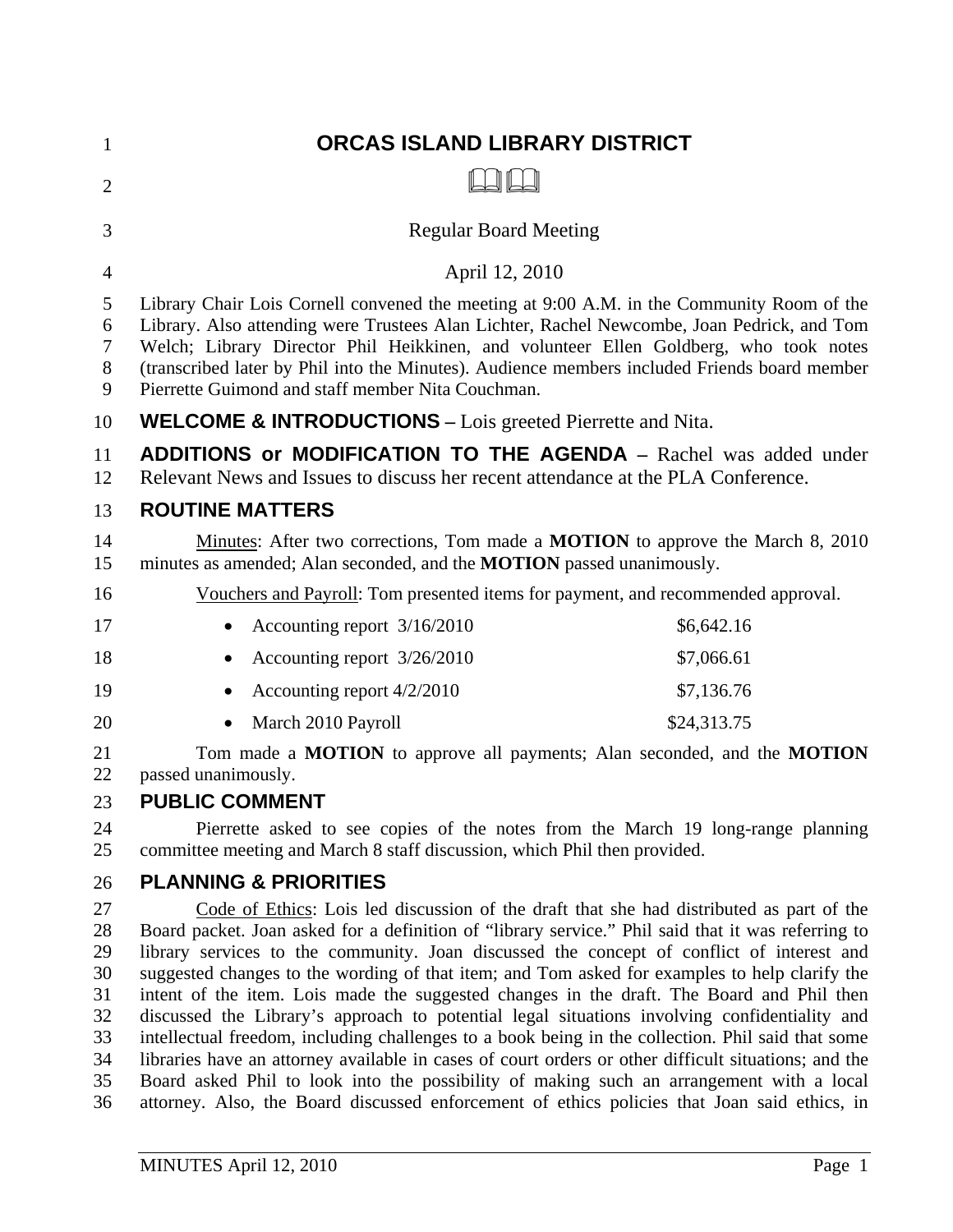37 general, are inherently difficult to define. Phil said that the recourse would have to be in the 38 RCWs or by-laws with respect to voting a Trustee off the Board. Lois said that she would 39 research the applicable laws or policies.

40 Long-Range Planning Process: Phil reviewed the first planning committee meeting, staff 41 feedback, and upcoming April 23 planning committee meeting. He said that he felt the staff 42 response did a good job of focusing the draft priorities from the planning committee, and that it 43 might need even further distillation in order to make it doable. The Board asked about the 44 meaning of some of the language; for example, Joan asked about the term "information 45 resources." Phil said the planning committee, staff, and Board would continue to work on how 46 best to express the concepts. Phil said he hoped to write up the committee's final 47 recommendations in a way that the Board would be comfortable approving, and the staff could 48 best implement. He talked some more about the overall structure of the plan, including mission 49 summary, service goals, objectives, and how to measure success. Lois said that it should 50 recognize the importance of having both a strong collection and keeping up with changing 51 technologies. Tom said a new mission statement should reflect our priorities. Joan asked what 52 degree of emphasis was best in claiming that the Library was the center for community referral; 53 Phil suggested that it was a matter of how strong a statement we wanted to make. Joan asked the 54 Trustees to contact her with any further suggestions about what to take back to the April 23 55 planning committee meeting.

#### 56 **The Board took a break between 10:09 A.M. and 10:19 A.M.**

57 Library Sunday Hours Update: Phil said that the hourly visits and checkouts were fairly 58 high, only slightly below the averages for other days of the week. Lois said that in light of 59 donated funding through June, we should have a discussion in May about whether to continue 60 the test; and that we would need to talk about budget impacts. Phil said that he already felt that it 61 would make sense to continue the test through the end of the calendar year, because we already 62 know that people are taking advantage of and like the added service hours, and a full year would 63 give us a good profile of usage and feedback.

64 Possible Salary and Benefits Study: Lois said that our last study was about two years ago, 65 conducted by Pierrette, Tom, and Phil. Are we interested in doing this again now? Tom said that 66 it would be worth looking at other local libraries, such as Lopez, which recently began using a 67 step system. Also, he said that San Juan Library does steps every year, along with a COLA. Lois 68 said that we at least ought to look at those two libraries. Joan said that she would like to see 69 comparables with similar-type libraries. Phil said that he could bring this topic up at the next 70 floating directors' meeting with the Lopez and San Juan directors.

## 71 **NEW BUSINESS**

72 Relevant News and Issues: Rachel shared a handout from her attendance at a Trustee 73 Excellence program at the PLA Conference in Portland in March. She said she saw benefits in 74 having more formal trustee training. Phil reviewed how the Board has done training in recent 75 years, including a visit from a State Library consultant. Lois said that the Association of Library 76 Trustees, Advocates, Friends and Foundations (ALTAFF), a division of ALA, is a good resource. 77 Rachel said that it might be good to present a program at the next PLA Conference, in 78 Philadelphia from March 13-17, 2012, about serving as a trustee in a small community. Rachel 79 said that she would report more in May about her PLA experience. Phil reminded everyone about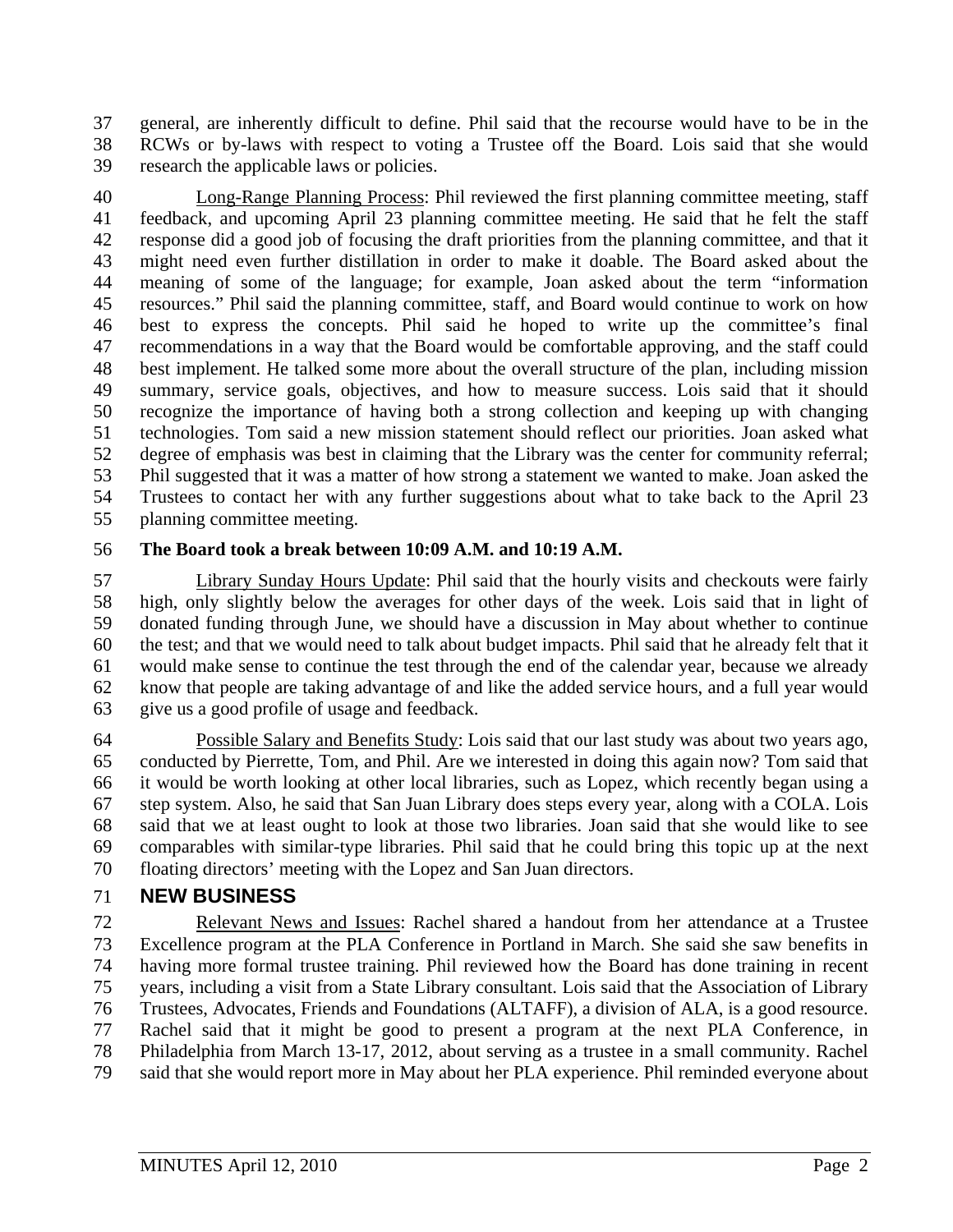80 the upcoming PNLA/WLA Conference from August 11-13 in Victoria, BC, for which he is a co-81 coordinator; and shared a variety of recent publications about libraries.

82 Director's Report: Phil talked about a relatively typical door count and checkouts for 83 April compared to recent previous years, noting that sometimes we are seeing ourselves at 84 maximum capacity for seating and computer use. We've seen some behavior problems, mostly 85 with middle-school-age children, especially during the spring break; and have discussed among 86 the staff the importance of developing personal first-name relationships with kids, and 87 immediately letting them know that we won't tolerate inappropriate behavior. The Board asked 88 about the grant we applied for recently, which focuses on improving services to people over 50 89 years of age. Lois and Phil talked about applying for the Washington Rural Heritage grant in 90 partnership with the Museum. Joan asked about our project to test a donated Kindle reader, and 91 said that it would be good to proceed cautiously in this realm; and Phil agreed, saying that there 92 are a lot of alternatives. Lois said that after she leaves the Board, she plans to put in time 93 researching the realm of digital formats on behalf of the Library. Phil shared more about some of 94 the issues involved with lending in a new format, for example, how to apply our collection 95 development policy, how to offer alternatives such as for iPads and other systems, how to deal 96 with potential damage, and hardware updates.

97 Friends of the Library: Pierrette said that President Barbara Bedell announced her 98 resignation due to time conflicts, and that Vice President Lynn Carter took over temporarily as 99 President. She said the Board was looking at reinstituting the Bookworm newsletter, perhaps in 100 an online format with print on demand. She met with Phil to discuss the idea of expanding the 101 Friends presence on the Library's website, which Phil said is a good idea as long as a Friends 102 member handles the content. The Board is now starting to prepare for the Library Fair. Mary 103 Poletti has joined the Board and is taking over Membership.

104 Lois confirmed that she would represent the Library Board at the Friends Board meeting 105 tomorrow, April 13; and Rachel said that she would attend the May 10 meeting.

## 106 **REPORTS FROM ACTIVE COMMITTEES**

107 Community Relations: Rachel said that she plans to write something every couple of 108 months for the newspaper.

109 Alan asked what avenues are available for publishing meeting agendas; he felt 110 disappointed that we had low public turnout for meetings. Rachel suggested the idea of regular 111 letters or guest columns. Joan said that it is always good to put out a welcoming message. Tom 112 said that it was also important to take our story out to the public at meetings, community 113 potlucks, and other events.

114 Collection Management: Alan said he had nothing additional to report.

115 Facilities & Systems: Lois said nothing additional to report besides the vandalism 116 incidents and power outages already discussed in Phil's report.

117 Finance: Fundraising Discussion: Tom reported his meeting with Alan and Phil to discuss 118 fundraising options. His first question was whether fundraising for a junior taxing district is 119 appropriate; and said he believes the answer is yes. The Friends organization already does this on 120 behalf of the Library. And most other public libraries do active fundraising. We engage in 121 fundraising through the OICF, although our Board does not do its own independent general 122 fundraising beyond what has been done for capital projects. Alan said that forming a foundation 123 is worth considering very seriously, especially for the purpose of raising long-term funds, and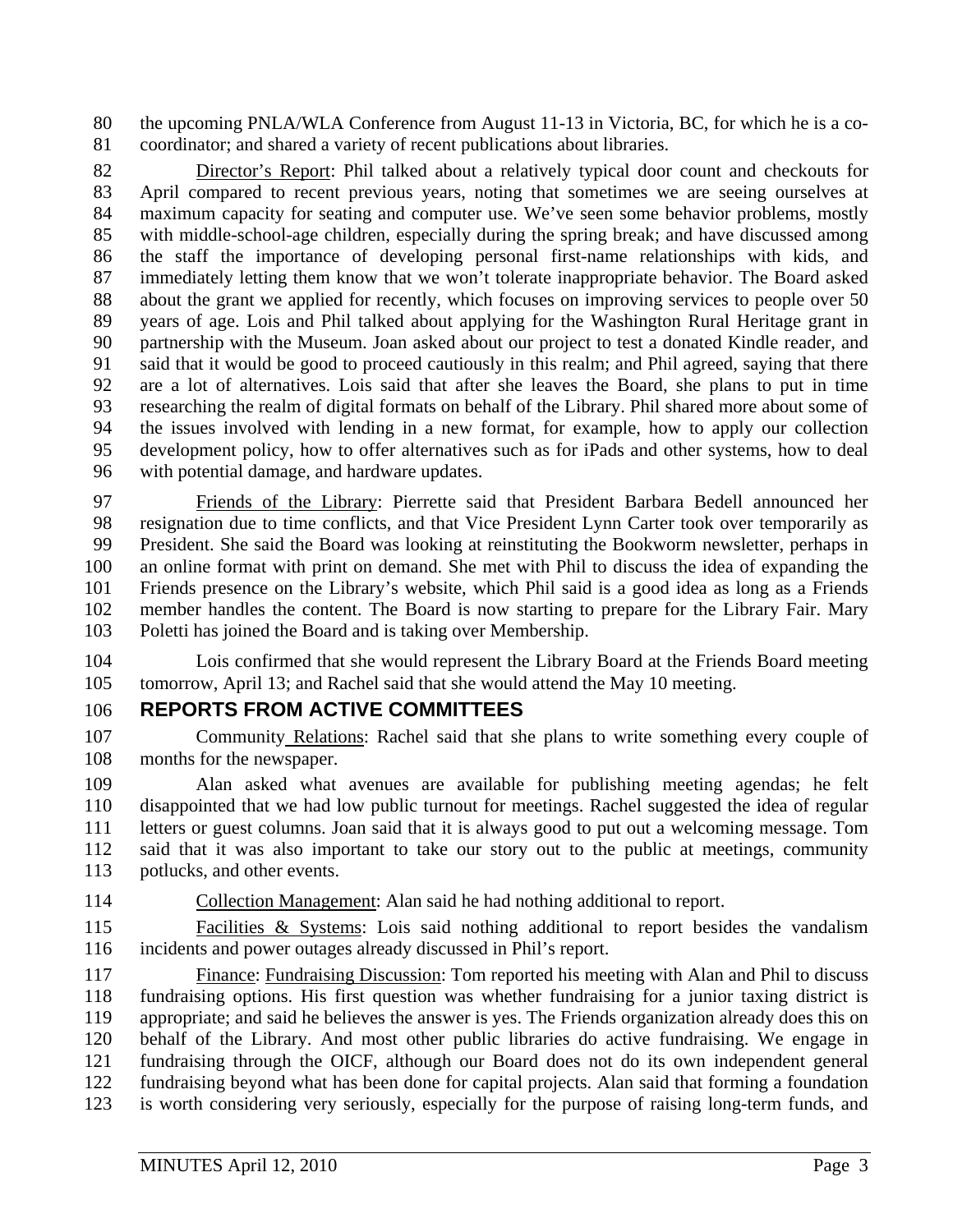124 not necessarily in concert with the Friends, which already has a structure in place. Tom discussed 125 how best to accept gifts. The Friends has an annual budget; but a foundation could be a vehicle 126 for soliciting and accepting major donor gifts. Usually, library foundations exist independently of 127 the library board. A good starting place would be to talk with local philanthropists to get their 128 suggestions. Lois asked whether this could also be used for capital projects, and Tom said it 129 could. Alan said that we could tap into existing experience with foundations on Orcas. Tom said 130 that there are at least 18 private family foundations here. He suggested that he could report on his 131 research at the June board meeting. Phil said that he felt it was also worth exploring alternatives 132 at the same time, noting the challenges with recruiting and maintaining another independent 133 board; alternatives might include a fundraising committee with ties to OICF. Tom said that one 134 limitation of OICF currently is that they have only two means of investment. Joan said that this 135 would be a good topic for the August retreat.

136 Policy & Personnel: Lois noted that the Bellingham Public Library has decided not to 137 allow religious services in the library facility, and that she would be looking into this with Phil as 138 part of this year's policy review. Rachel asked about Easter Sunday; and Phil said that this is not 139 one of our observed holidays. Joan asked the Board for any thoughts about policies that she 140 should look at. Lois suggested also gathering input from staff and volunteers about policies.

## 141 **PUBLIC COMMENT**

142 Pierrette said that she likes the idea of a low-risk investment, which might make people 143 more inclined to make donations. She said she was concerned about forming a new long-range 144 plan without discussion of the budget. Phil responded that the long-range plan is a means of 145 setting overall priorities, while consideration of the budget comes afterwards, as we attempt to 146 implement those priorities. Ellen Goldberg made a suggestion that the Library put its sandwich 147 board outside the building during Library Board meetings as a way of inviting people inside. 148 Also she suggested that instead of checking out hardware such as the Kindle, we consider 149 checking out content for people to use on their own equipment.

#### 150 **CALENDAR**

151 Lois said that in May, the Board would review the Long-Range Plan, Sunday hours, the 152 Code of Ethics, and discuss the staff/volunteer survey and other elements of the Director's 153 annual review. In June, we would begin reviewing policies, approve the Long-Range Plan, and 154 do the mid-year budget amendment. The Board retreat is in August. Rachel said that she would 155 not be able to attend the November meeting.

156 **OTHER –** Phil mentioned the Crossroads lecture at 2 pm on Sunday, April 18, at the Orcas

157 Center: Tony Greenwald will be presenting "How Hidden Mental Habits Create Unintended 158 Race Discrimination."

159 There being no additional business, the meeting was adjourned at 11:33 P.M.

- 160 Notes were taken by Ellen Goldberg as a volunteer. Transcribed and Submitted by Phil
- 161 Heikkinen.
- 162 Approved

163 \_\_\_\_\_\_\_\_\_\_\_\_\_\_\_\_\_\_\_\_\_\_\_\_\_\_\_\_\_\_\_\_\_\_\_\_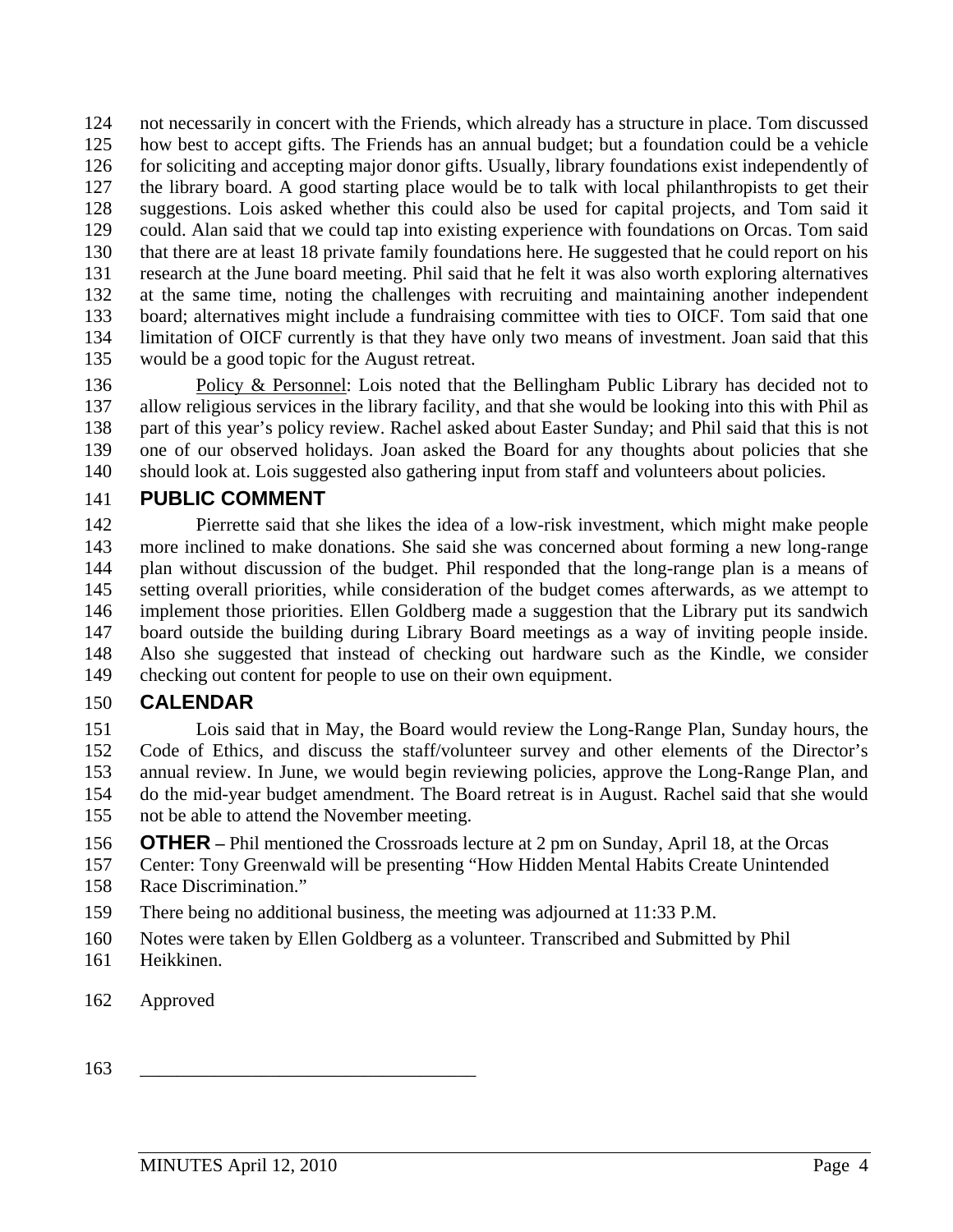| 1                    | ORCAS ISLAND LIBRARY DISTRICT                                                                                                                                                                                                                                                                                                                          |
|----------------------|--------------------------------------------------------------------------------------------------------------------------------------------------------------------------------------------------------------------------------------------------------------------------------------------------------------------------------------------------------|
| $\overline{2}$       |                                                                                                                                                                                                                                                                                                                                                        |
| 3                    | <b>Regular Board Meeting</b>                                                                                                                                                                                                                                                                                                                           |
| $\overline{4}$       | May 10, 2010                                                                                                                                                                                                                                                                                                                                           |
| 5<br>6<br>7<br>8     | Library Chair Lois Cornell convened the meeting at 9:01 A.M. in the Community Room of the<br>Library. Also attending were Trustees Alan Lichter, Rachel Newcombe, Joan Pedrick, and Tom<br>Welch; Library Director Phil Heikkinen, and staff member Mary Pugh. Audience members<br>included Friends board members Jean Soderquist and Marilyn Jackson. |
| 9                    | <b>WELCOME &amp; INTRODUCTIONS</b> – Lois thanked everyone for attending.                                                                                                                                                                                                                                                                              |
| 10<br>11<br>12       | <b>ADDITIONS or MODIFICATION TO THE AGENDA</b> – Lois asked to include a<br>discussion of the annual survey under Community Relations, and forms for the annual<br>review of the Director under Policy & Personnel.                                                                                                                                    |
| 13                   | <b>ROUTINE MATTERS</b>                                                                                                                                                                                                                                                                                                                                 |
| 14<br>15             | Minutes: After corrections, Tom made a <b>MOTION</b> to approve the April 12, 2010<br>Minutes as amended; Alan seconded, and the <b>MOTION</b> passed unanimously.                                                                                                                                                                                     |
| 16<br>17             | Vouchers and Payroll: Tom presented items for payment, and recommended approval,<br>noting that the period covered five weeks of expenses.                                                                                                                                                                                                             |
| 18                   | \$2,491.25<br>Accounting report 4/8/2010<br>$\bullet$                                                                                                                                                                                                                                                                                                  |
| 19                   | \$3,787.64<br>Accounting report 4/20/2010                                                                                                                                                                                                                                                                                                              |
| 20                   | \$1,577.44<br>Accounting report 4/23/2010                                                                                                                                                                                                                                                                                                              |
| 21                   | \$8,232.65<br>Accounting report 4/26/2010                                                                                                                                                                                                                                                                                                              |
| 22                   | Accounting report 5/07/2010<br>\$11,604.58                                                                                                                                                                                                                                                                                                             |
| 23                   | \$25,210.20<br>May 2010 Payroll                                                                                                                                                                                                                                                                                                                        |
| 24<br>25             | Tom made a MOTION to approve all payments; Joan seconded, and the MOTION<br>passed unanimously.                                                                                                                                                                                                                                                        |
| 26                   | <b>PUBLIC COMMENT - None</b>                                                                                                                                                                                                                                                                                                                           |
| 27<br>28<br>29<br>30 | <b>PLANNING &amp; PRIORITIES</b><br>Code of Ethics: The Board discussed the draft Code of Ethics Statement, concentrating on<br>item two, wherein the trustees are to disqualify themselves in cases of a conflict of interest; and<br>item three on acknowledging personal philosophies.                                                              |
| 31<br>32             | Item Two: Joan noted that if left as is, the item would not allow a trustee to provide<br>factual information. The Board agreed that it was important to have all trustees discuss issues                                                                                                                                                              |

33 and debated how to allow that discussion without violating a conflict of interest.

34 Item Three: The Board discussed how to ensure that Trustees present a unified voice for<br>35 the Board when decisions are made: and distinguishing personal philosophies. Joan suggested the Board when decisions are made; and distinguishing personal philosophies. Joan suggested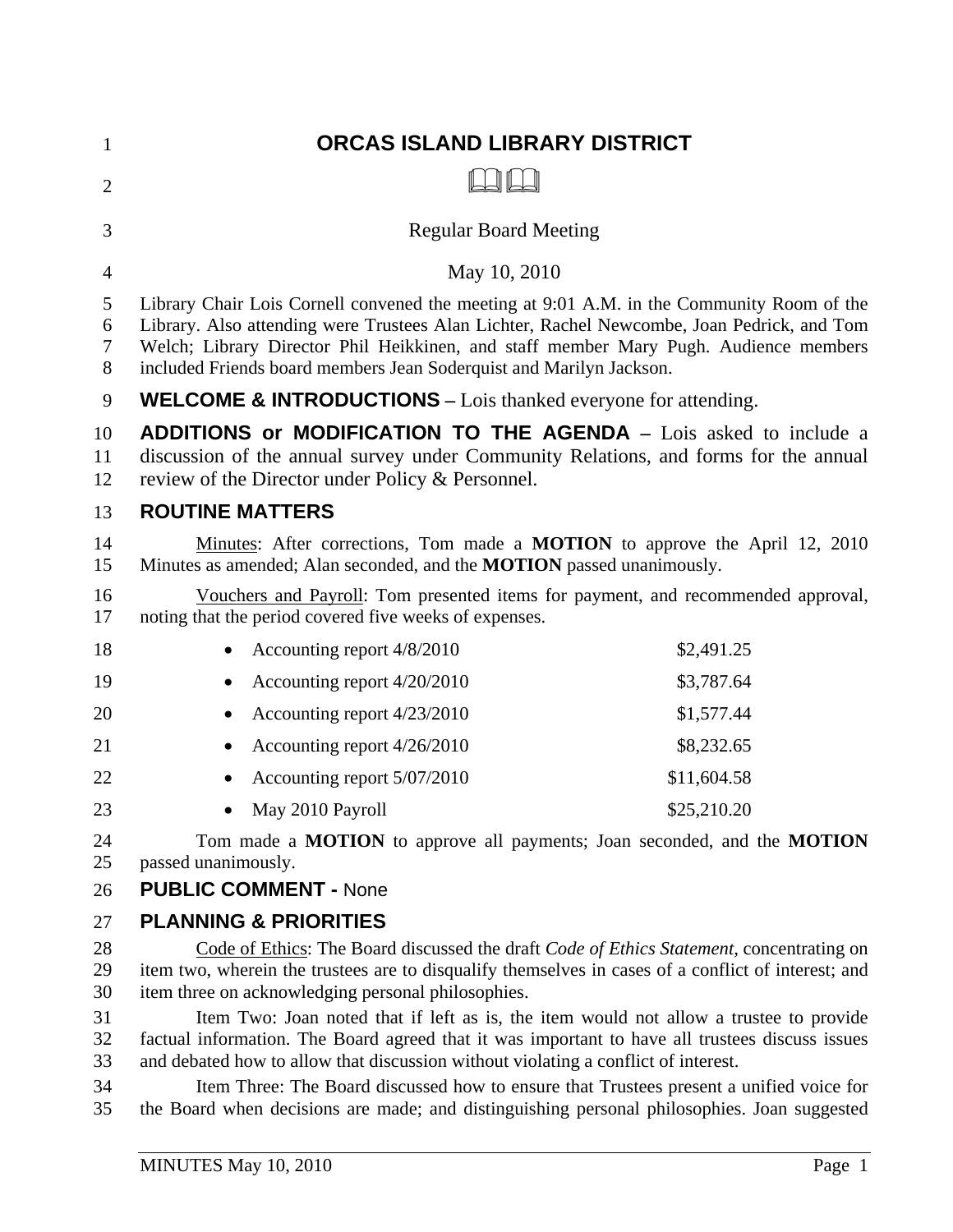36 the difference between public action statements and private conversations; however, Tom noted 37 that does not preclude the private conversation becoming public.

38 Lois said that she would incorporate the suggested changes and bring a second draft to 39 the August Board retreat.

40 Long-Range Planning Draft: Phil reviewed the draft of the new Long-Range Plan saying 41 he tried to encapsulate what the committee felt was most important by summarizing the priorities 42 in the mission statement, listing them as service goals, and by adding measurable objectives. The 43 Board discussed the service goals. Phil asked Long-Range Planning Committee member Linda 44 Tretheway if the draft reflected the committee's suggestions. Linda had a few questions and said 45 that overall the draft did represent the committee's views. She said it was the committee's desire 46 to have the community more involved in the Library.

47 The Board felt that the draft was very survey-oriented and asked about other means of 48 measuring results. Lois asked Phil to finalize the draft for the August meeting. Phil will meet 49 with Alan to incorporate the suggested changes.

#### 50 **The Board took a break between 10:21 A.M. and 10:30 A.M.**

51 Library Sunday Hours Budgeting & Status: The Board had reviewed the survey results 52 and agreed that it would be useful to see the Sunday hours continue for 2010. Phil agreed, 53 commenting that the averages are only slightly less than weekdays despite many people still 54 learning about the new hours, and who feel it is a valuable service. The funding for the  $2<sup>nd</sup>$  half 55 of 2010 is not in the budget and Phil felt it was appropriate to ask the Friends to help. The Board 56 requested additional publicity and to include the budgeting in the 2011 cycle.

## 57 **NEW BUSINESS**

58 Relevant News and Issues: Rachel asked if the District had an attorney of record and Phil 59 said that we have not needed one so far. In the past, Phil inquired about one or two specific 60 issues. He noted that San Juan Library has an attorney review all their contracts; however, we do 61 not have any large or new contracts that would need to be reviewed. Phil has a list of local 62 attorneys that he can contact.

63 Joan noted that the Washington State Supreme Court recently ruled on an internet 64 filtering case that upheld a library's decision to block content. Phil said he believes that the 65 complaint was that the library took too long to disable filtering after a patron request.

66 Director's Report: Phil related the award of a grant from the Orcas LGBT community via 67 OICF, for collection enhancement. The grant is conditional on updating the Library's non-68 discrimination policy to include "*gender expression.*" The Board is concerned about accepting a 69 grant with conditions. Phil said that the Board can decline the grant; however, he noted that Joan 70 is in the process of reviewing all Library policies and the requested change may be reasonable 71 based on her review. Lois noted that policies are regularly reviewed and updated to reflect 72 current issues, understanding, and language.

73 The Board asked Phil to respond that the Library would review the non-discrimination 74 policy during the upcoming review process for the updated terminology.

75 The Board had questions on Phil's report covering the Kindle policy, budget status, and 76 San Juan Library's new fund reserves policy.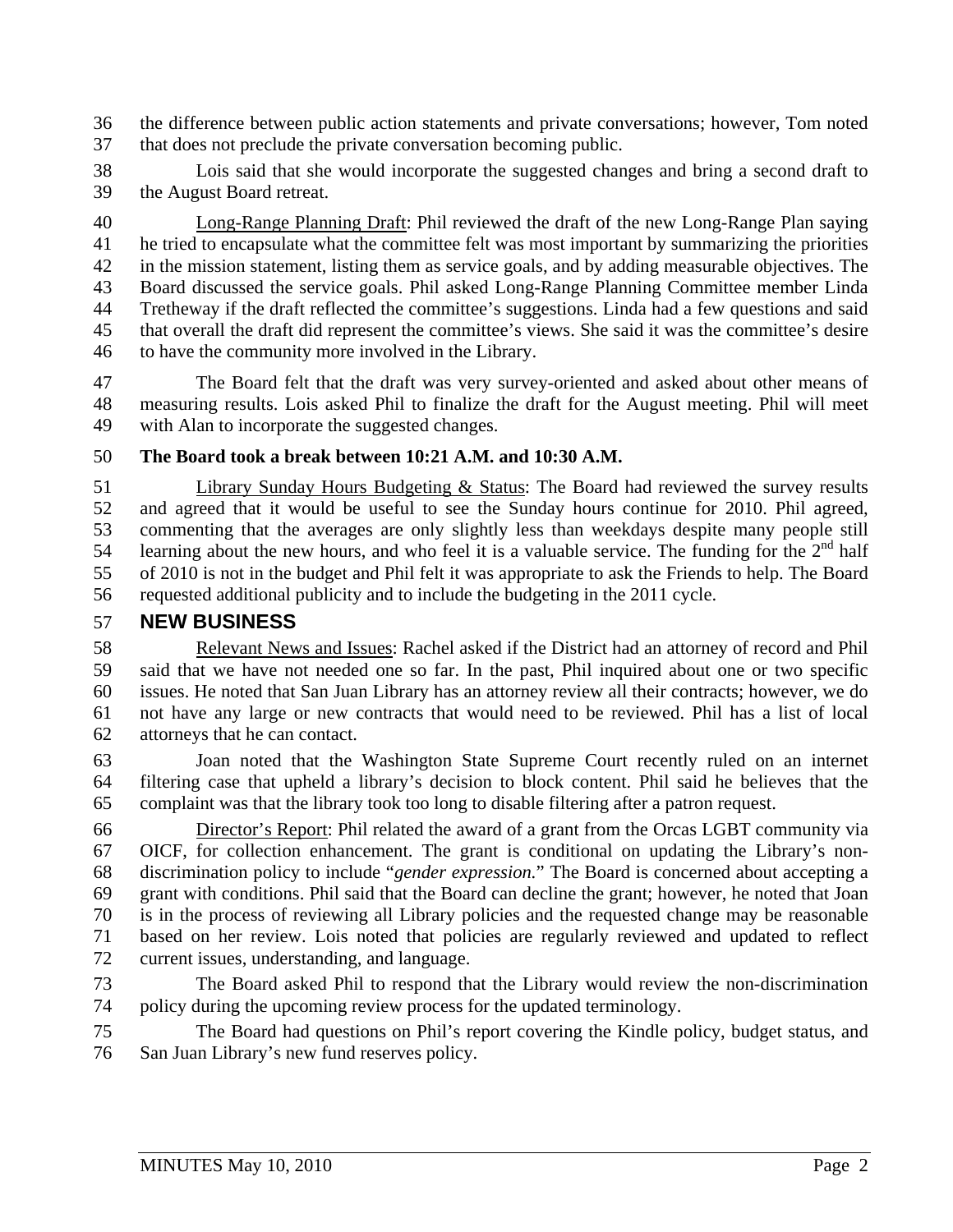77 Friends of the Library: Jean said the Friends are working on the August Library Fair, and 78 have decided not to have a silent auction this year. The Friends will also have a booth at the 79 Museum's Historical Celebration on July  $3<sup>rd</sup>$ .

80 Rachel will represent the Library Board at the Friends Board meeting tomorrow, May  $11<sup>th</sup>$ ; and Tom said that he would attend the June  $8<sup>th</sup>$  meeting.

# 82 **REPORTS FROM ACTIVE COMMITTEES**

83 Community Relations: Annual Survey: Lois said an annual survey is useful for 84 consistency. Phil discussed with the Board different ways to distribute the survey, recommending 85 a postcard mailing to invite responses on the website or to receive a regular mailed survey.

86 Rachel noted items published in the Sounder.

87 Collection Management: Alan said the committee met with Public Service Librarian 88 Kathy Stribling, who manages the adult collection. He said the committee is adding book 89 purchasing to collection management, which will include shelf maintenance, weeding, and 90 Quality of our collection.

91 Facilities & Systems: Phil said that he met with Pierrette Guimond about reducing 92 landscaping costs by using the Orcas Rowing Club members in exchange for a donation to their 93 club. He is expecting more information from her shortly.

94 Finance: Salary Survey: Tom said he was interested in contacting Lopez and San Juan 95 Libraries to obtain salary information. Phil offered to collect this information at his upcoming 96 ferry meeting with those directors.

97 Budget Amendment: Tom said the cash balance from 2009 was \$13,293 and asked if an 98 amendment was necessary. Phil said that it is possible to skip an amendment and just deal with 99 the difference in the 2011 budget cycle. Lois said that the work on the 2010 budget accomplished 100 the objective by reducing the cash balance and reflecting a more accurate budget. The Board said 101 that a budget amendment may not be necessary; however they would still like to see a mid-year 102 status report to gauge actual expenses. Lois asked Tom and Phil to prepare a forecast for the June 103 meeting.

104 Tom said that he is still working on researching library foundations and will have a report 105 in June. He noted that the trend is for foundations to merge with friends organizations because 106 they have the same objectives.

107 Policy & Personnel: Annual Review of Director Survey: Lois explained the form used in 108 2006 to gather staff and volunteer input. Joan noted that the form was not as much a review of 109 the Director as a review of the Library. The Board would like to develop a new form. Joan will 110 meet with Phil to look at other samples.

111 Policy Review: Joan asked how extensive a review the Board wanted of the current 112 policies. They requested that she report on the highlights and propose changes.

## 113 **PUBLIC COMMENT**

- 114 Jean Soderquist commented on the Long-Range Plan and output measures. She suggested 115 a survey at the door as people enter.
- 116 Alan commented on a recent Med-Flight experience and is very happy the Board offers 117 this benefit to the staff.
- 118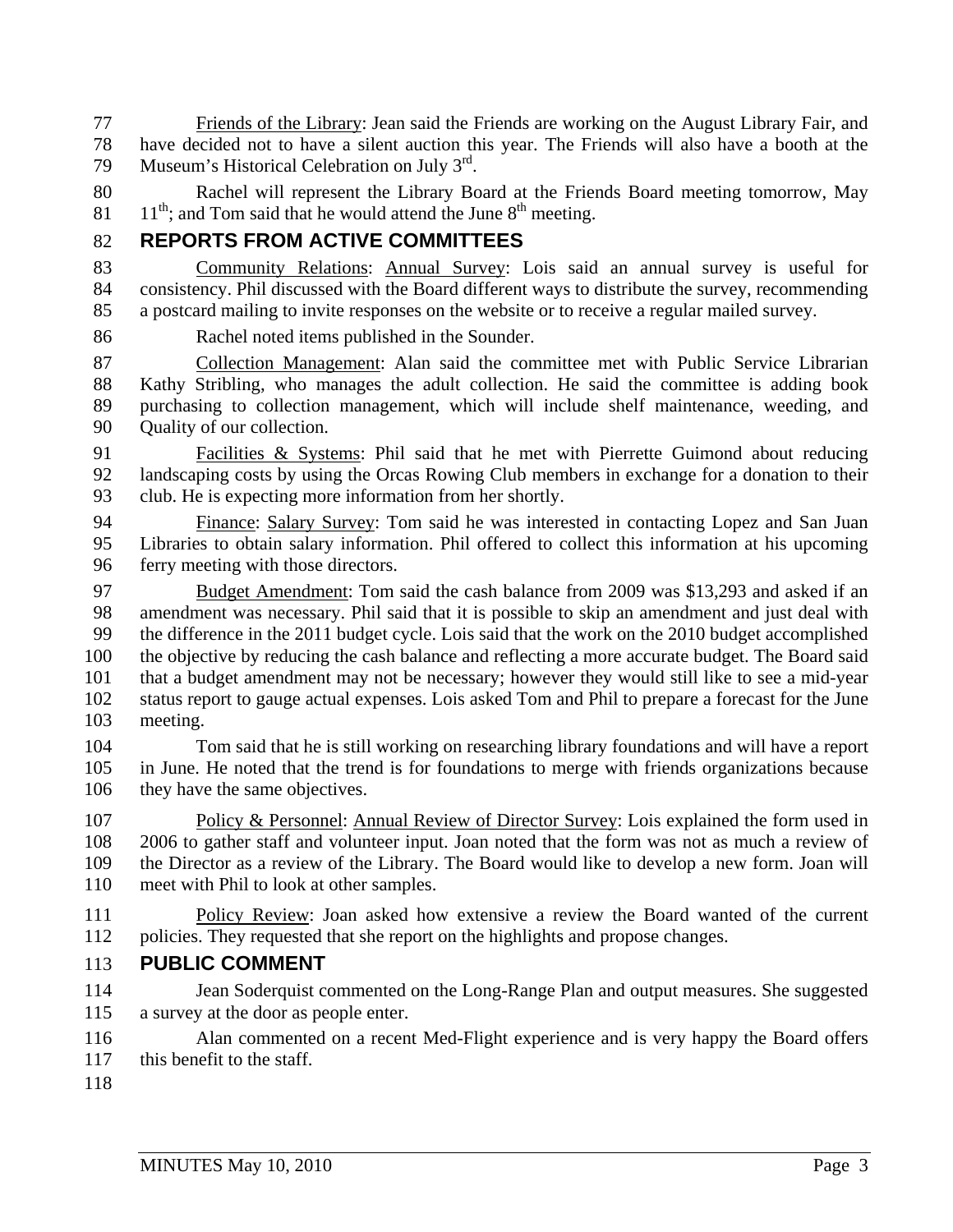## 119 **CALENDAR**

120 Lois said that in June, the Board would look at possible policy updates, discuss the 121 annual survey, hope to approve the Long-Range Plan, and discuss the possible budget amendment. She noted that Tom would chair the meeting because she might not be back onamendment. She noted that Tom would chair the meeting because she might not be back on-123 island until the day of the meeting.

- 124 **OTHER** There was nothing additional.
- 125 There being no additional business, the meeting was adjourned at 11:49 P.M.
- 126 Submitted by Mary Pugh
- 127 Approved

128 \_\_\_\_\_\_\_\_\_\_\_\_\_\_\_\_\_\_\_\_\_\_\_\_\_\_\_\_\_\_\_\_\_\_\_\_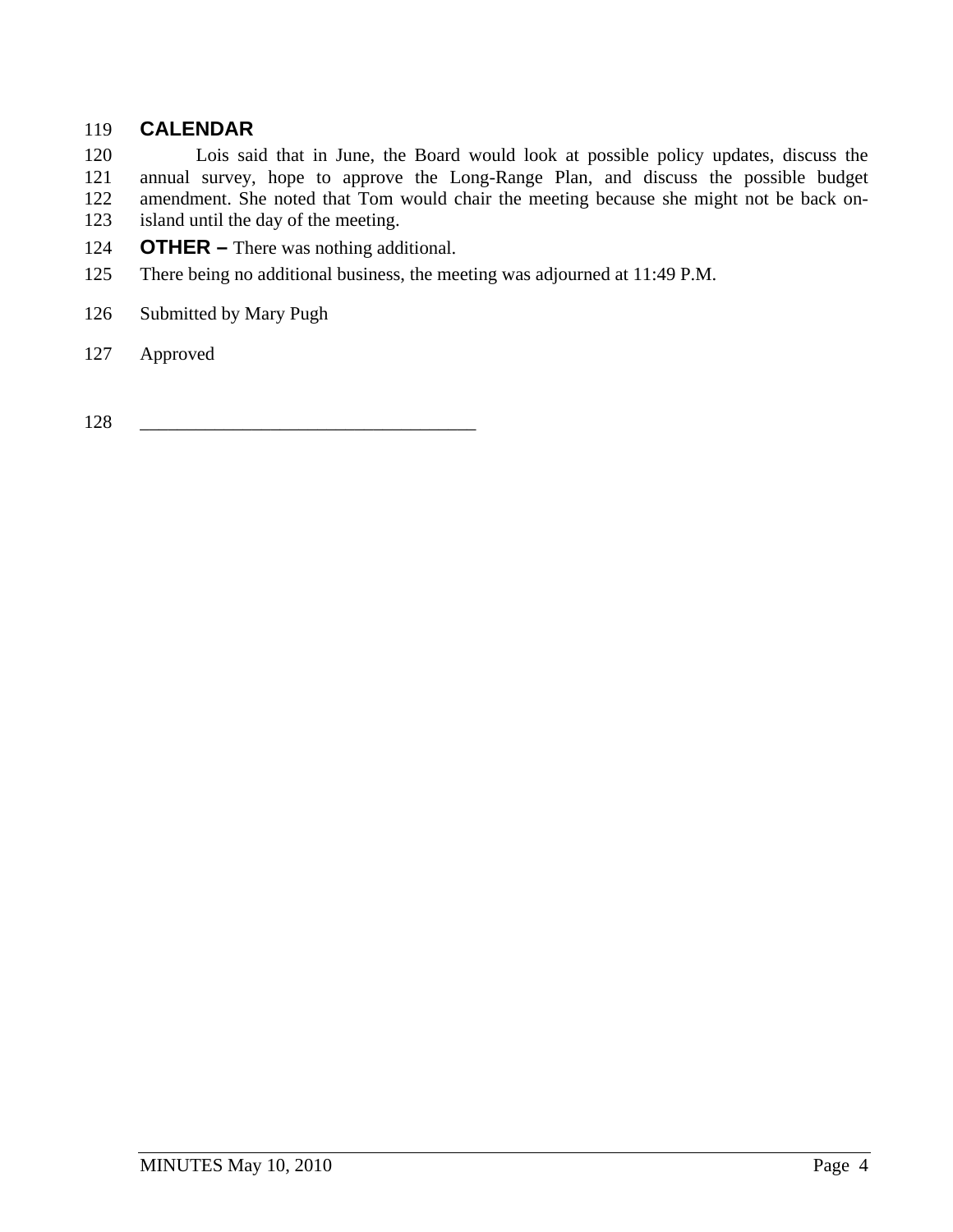| $\mathbf{1}$                                 | ORCAS ISLAND LIBRARY DISTRICT                                                                                                                                                                                                                                                                                                                                                                                                                                                                                                                                                                                                                                                                                                           |  |
|----------------------------------------------|-----------------------------------------------------------------------------------------------------------------------------------------------------------------------------------------------------------------------------------------------------------------------------------------------------------------------------------------------------------------------------------------------------------------------------------------------------------------------------------------------------------------------------------------------------------------------------------------------------------------------------------------------------------------------------------------------------------------------------------------|--|
| $\overline{2}$                               |                                                                                                                                                                                                                                                                                                                                                                                                                                                                                                                                                                                                                                                                                                                                         |  |
| 3                                            | <b>Regular Board Meeting</b>                                                                                                                                                                                                                                                                                                                                                                                                                                                                                                                                                                                                                                                                                                            |  |
| 4                                            | June 14, 2010                                                                                                                                                                                                                                                                                                                                                                                                                                                                                                                                                                                                                                                                                                                           |  |
| 5<br>6<br>7<br>$8\phantom{.}$                | Vice-President Tom Welch convened the meeting at 9:00 A.M. in the Community Room of the<br>Library. Also attending were Trustees Alan Lichter, Rachel Newcombe, Lois Cornell, and Joan<br>Pedrick; Library Director Phil Heikkinen, and staff member Mary Pugh. Audience members<br>included Friends board members Sandy Wilson.                                                                                                                                                                                                                                                                                                                                                                                                        |  |
| 9                                            | <b>WELCOME &amp; INTRODUCTIONS</b> – Tom thanked everyone for attending.                                                                                                                                                                                                                                                                                                                                                                                                                                                                                                                                                                                                                                                                |  |
| 10                                           | ADDITIONS or MODIFICATION TO THE AGENDA - There were no changes.                                                                                                                                                                                                                                                                                                                                                                                                                                                                                                                                                                                                                                                                        |  |
| 11                                           | <b>ROUTINE MATTERS</b>                                                                                                                                                                                                                                                                                                                                                                                                                                                                                                                                                                                                                                                                                                                  |  |
| 12<br>13                                     | Minutes: After review, Joan made a <b>MOTION</b> to approve the April 12, 2010 Minutes as<br>presented; Rachel seconded, and the <b>MOTION</b> passed unanimously.                                                                                                                                                                                                                                                                                                                                                                                                                                                                                                                                                                      |  |
| 14<br>15<br>16                               | Vouchers and Payroll: Tom presented items for payment, and recommended approval,<br>noting that they were customary for the period. Mary noted several annual payments that were<br>included in the total.                                                                                                                                                                                                                                                                                                                                                                                                                                                                                                                              |  |
| 17                                           | \$14,927.95<br>Accounting report 5/24/2010                                                                                                                                                                                                                                                                                                                                                                                                                                                                                                                                                                                                                                                                                              |  |
| 18                                           | Accounting report 6/07/2010<br>\$12,151.65                                                                                                                                                                                                                                                                                                                                                                                                                                                                                                                                                                                                                                                                                              |  |
| 19                                           | \$6,508.99<br>Accounting report 6/14/2010                                                                                                                                                                                                                                                                                                                                                                                                                                                                                                                                                                                                                                                                                               |  |
| 20                                           | \$24,969.13<br>May 2010 Payroll                                                                                                                                                                                                                                                                                                                                                                                                                                                                                                                                                                                                                                                                                                         |  |
| 21<br>22                                     | Alan made a <b>MOTION</b> to approve all payments; Lois seconded, and the <b>MOTION</b><br>passed unanimously.                                                                                                                                                                                                                                                                                                                                                                                                                                                                                                                                                                                                                          |  |
| 23<br>24<br>25<br>26                         | <b>PUBLIC COMMENT –</b> Holly Dennis spoke about the decision to have volunteers do<br>landscaping and her concern that the condition of the Library grounds might deteriorate.<br>Chris Elms spoke about how great the library is, commenting positively on the Sunday<br>hours and recent research help.                                                                                                                                                                                                                                                                                                                                                                                                                              |  |
| 27                                           | <b>PLANNING &amp; PRIORITIES</b>                                                                                                                                                                                                                                                                                                                                                                                                                                                                                                                                                                                                                                                                                                        |  |
| 28<br>29<br>30<br>31<br>32<br>33<br>34<br>35 | Long-Range Planning Draft: Phil reviewed the updated draft, and discussed with the<br>Board statements of goals versus objectives, accountability and means of measurements, and<br>alternatives for making annual evaluations. The Board took issue with using a specific<br>percentage of respondents as a measure, but had no alternatives to suggest. Alan felt the Library<br>should be welcoming and useful to ALL users and was reluctant to acknowledge a specific<br>percentage that might be discontent. Phil commented that realistically not everyone will be<br>happy all the time for a number of reasons. Rachel made a MOTION to accept the 2010 Long-<br>Range Plan as presented. Lois seconded, and the MOTION passed |  |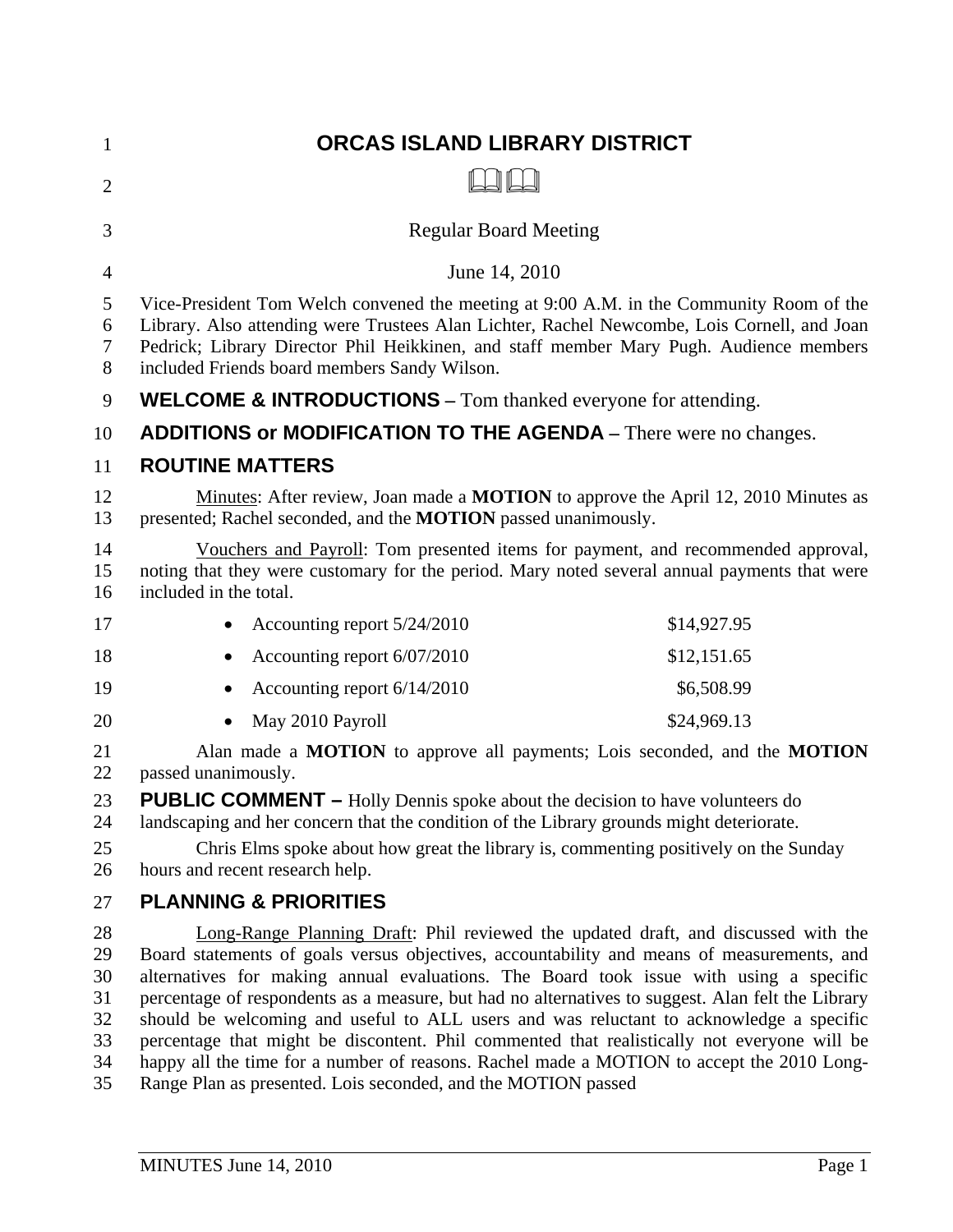#### 36 **The Board took a break between 9:50 A.M. and 9:56 A.M.**

#### 37 **NEW BUSINESS**

38 Relevant News and Issues: Real Estate Gift Discussion – Phil reviewed the information 39 on a gift from the estate of Dr. Patricia Swenson, which included a cash donation and the 40 proceeds from the sale of a condominium on Orcas Island. He noted that one or more of the four 41 beneficiaries felt the offering price was too low based on the assessed valuation. The Board 42 asked for additional information from the other beneficiaries and the trustee.

43 Director's Report: Phil asked if there were any questions on his report, and commented 44 on San Juan Library's Spanish language brochure, which he will use as a model for our Library.

45 Friends of the Library: Sandy Wilson commented on the Friends' booth at the Historical 46 Days Celebration; book donations; the August Library Fair; the Friends' website; Friends grants 47 for Sunday hours and the new CD media rack; and the Friends' Annual Meeting September  $23^{\text{rd}}$ .

48 Tom will represent the Library Board at the Friends Board July meeting; and Lois said 49 that she would attend the August meeting.

## 50 **REPORTS FROM ACTIVE COMMITTEES**

51 Community Relations: Annual Survey: Rachel led the discussion about the sample survey 52 questions. The question about a possible building expansion will be deleted, and an open-ended 53 question on what to improve will be added.

54 Collection Management: Alan had nothing additional to report.

55 Facilities & Systems: Lois had nothing additional to report. Phil said that birds have 56 nested in the crawl space and repairs were being made to the soffit screening.

57 Finance: Budget Amendment: Phil ran through the budget adjustments for the General 58 Fund and Building Fund. The handouts included the amount each account would be changed and 59 an explanation of the change. Lois made a MOTION to adopt Resolution 02-2010 amending the 60 2010 General Fund Budget. Alan seconded, and the MOTION passed unanimously. Lois made a 61 MOTION to adopt Resolution 03-2010 Amending the 2010 Building Fund Budget. Alan 62 seconded, and the MOTION passed unanimously.

63 Salary survey of Lopez and San Juan libraries: Phil discussed with the Board the salary 64 handouts from Lopez and San Juan libraries. They compared the different salary structures with 65 our own.

66 Fundraising options update: Tom reported on his discussions with over twelve 67 individuals and countless hours of internet research. His conclusion is that there are a number of 68 local vehicles to utilize instead of forming a library foundation. Phil said that if the Board is 69 serious about fundraising, then an annual campaign is the first step before a capital campaign.

#### 70 **The Board took a break between 11:12 A.M. and 11:17 A.M.**

71 Policy & Personnel: Policy Updates - Overview: Joan opened the discussion on the 72 handouts, which organized and numbered the policies. The Board discussed recent legal 73 interpretations on the use of meeting room space for religious meetings and the need to separate 74 access from endorsement. They also discussed the nondiscrimination policy and referred to 75 updated ALA and WLA policies. The Board will independently review Joan's suggestions and 76 respond back to Phil.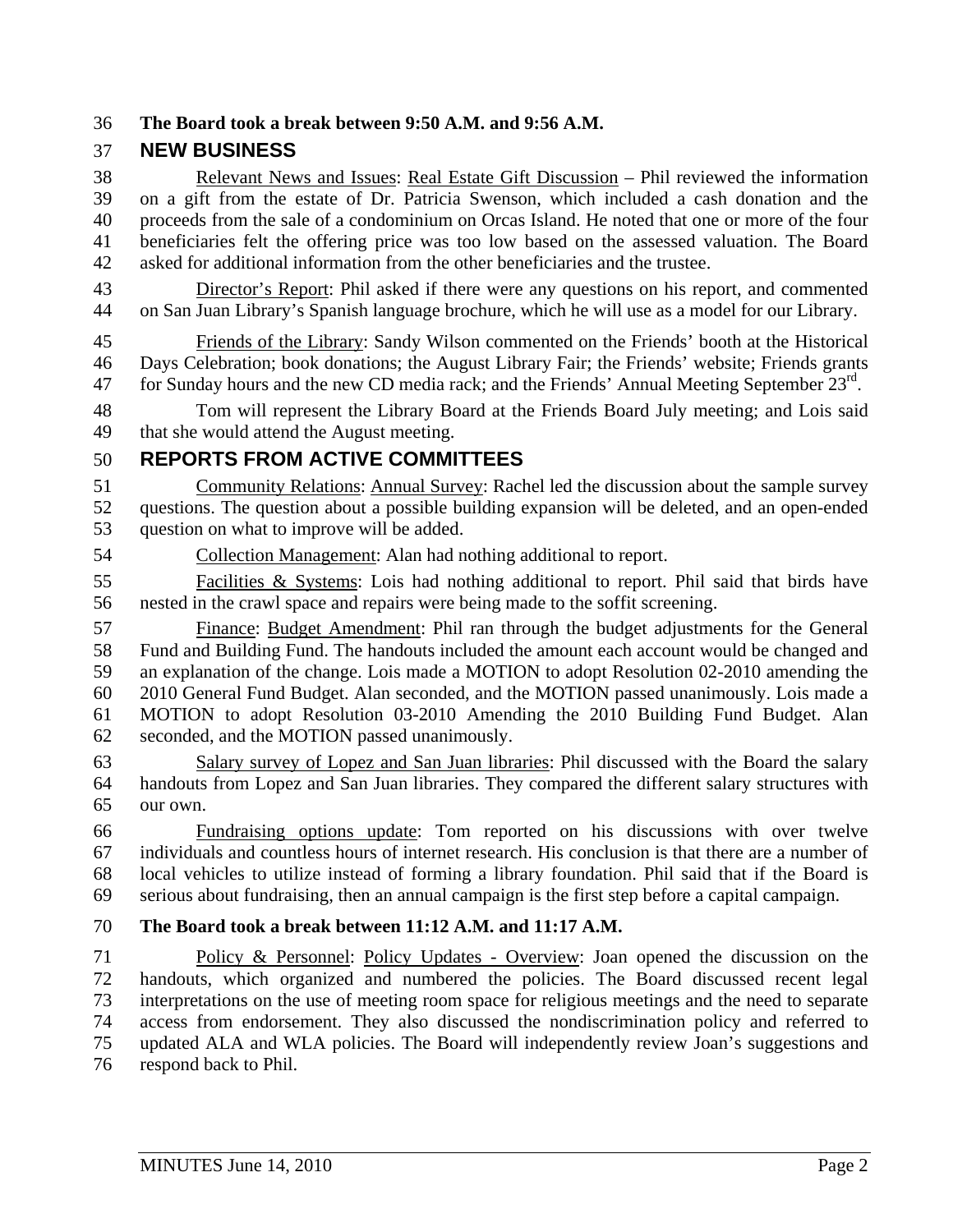- 77 Annual Review of Director Survey: Lois reviewed the draft survey. She will have a 78 synthesis of responses for the August meeting.
- 79 Staff Recognition: Lois said this is set for June  $27<sup>th</sup>$  at 3:30 P.M.
- 80 **PUBLIC COMMENT** There were no additional comments.

# 81 **CALENDAR**

- 82 Phil will update the calendar and send it to the Board.
- 83 **OTHER** There was nothing additional.
- 84 There being no additional business, the meeting was adjourned at 11:47 A.M.
- 85 Submitted by Mary Pugh
- 86 Approved
- 87 \_\_\_\_\_\_\_\_\_\_\_\_\_\_\_\_\_\_\_\_\_\_\_\_\_\_\_\_\_\_\_\_\_\_\_\_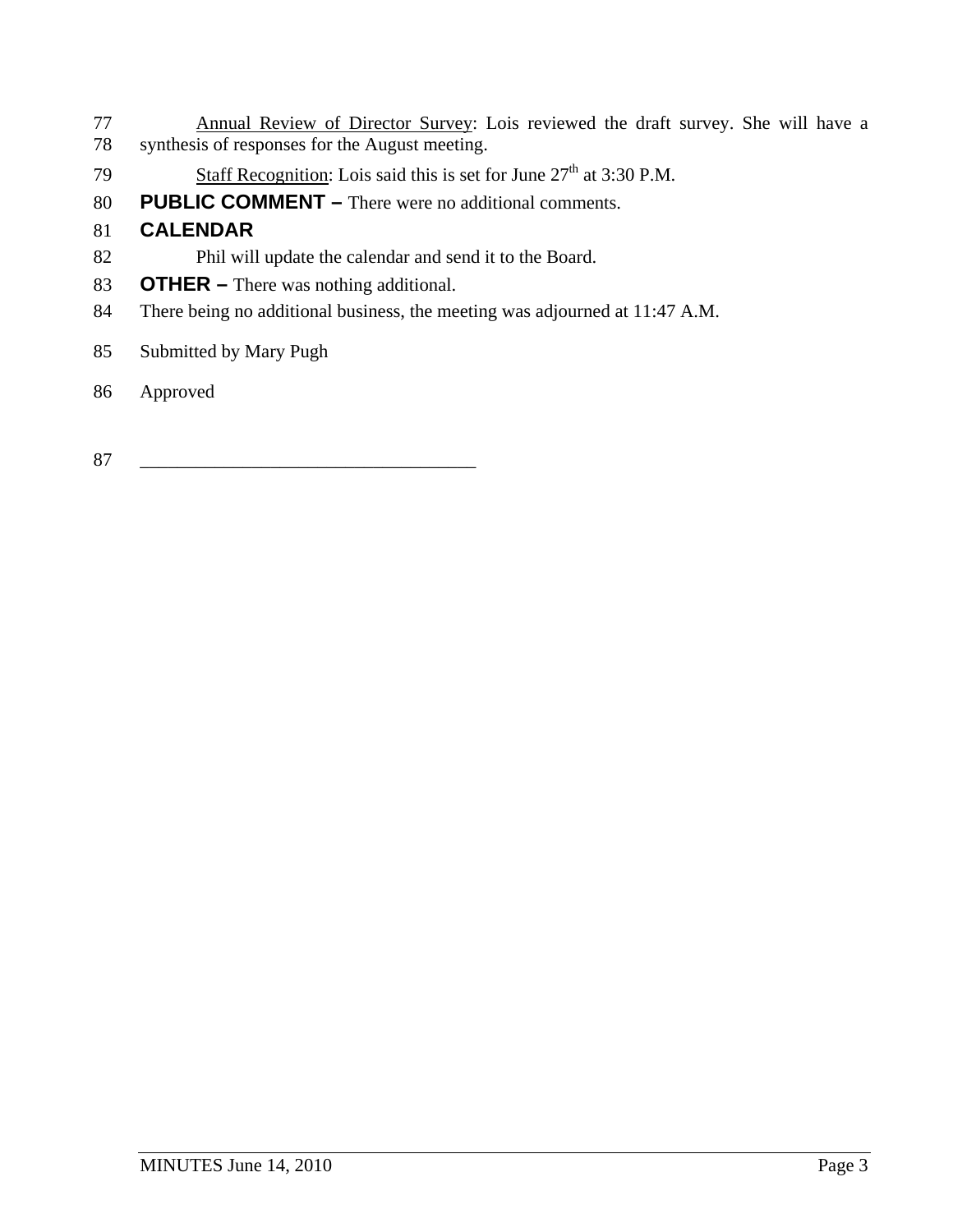| $\mathbf{1}$                     | ORCAS ISLAND LIBRARY DISTRICT                                                                                                                                                                                                                                                                                                                                                                                                                                                                                                                        |             |
|----------------------------------|------------------------------------------------------------------------------------------------------------------------------------------------------------------------------------------------------------------------------------------------------------------------------------------------------------------------------------------------------------------------------------------------------------------------------------------------------------------------------------------------------------------------------------------------------|-------------|
| $\overline{2}$                   |                                                                                                                                                                                                                                                                                                                                                                                                                                                                                                                                                      |             |
| 3                                | <b>Regular Board Meeting</b>                                                                                                                                                                                                                                                                                                                                                                                                                                                                                                                         |             |
| $\overline{4}$                   | July 12, 2010                                                                                                                                                                                                                                                                                                                                                                                                                                                                                                                                        |             |
| 5<br>6<br>7<br>8                 | President Lois Cornell convened the meeting at 9:00 A.M. in the Community Room of the<br>Library. Also attending were Trustees Tom Welch, Alan Lichter, Rachel Newcombe; Library<br>Director Phil Heikkinen, and staff member Mary Pugh. Audience members included Friends<br>Board members Lynn Carter.                                                                                                                                                                                                                                             |             |
| 9                                | <b>WELCOME &amp; INTRODUCTIONS</b> – Lois thanked everyone for attending.                                                                                                                                                                                                                                                                                                                                                                                                                                                                            |             |
| 10<br>11<br>12                   | <b>ADDITIONS or MODIFICATION TO THE AGENDA</b> - Phil said that Network<br>Administrator Tony Ghazel would be joining the meeting and asked that he be able to speak<br>early in the agenda. Alan asked to discuss staff appreciation under Policy and Personnel.                                                                                                                                                                                                                                                                                    |             |
| 13                               | <b>ROUTINE MATTERS</b>                                                                                                                                                                                                                                                                                                                                                                                                                                                                                                                               |             |
| 14<br>15                         | Minutes: After review, Alan made a <b>MOTION</b> to approve the June 14, 2010 Minutes as<br>presented; Tom seconded, and the <b>MOTION</b> passed unanimously.                                                                                                                                                                                                                                                                                                                                                                                       |             |
| 16<br>17<br>18                   | Vouchers and Payroll: Tom presented items for payment, and recommended approval,<br>noting that they were customary for the period, and reminding the Board that vouchers are now<br>submitted weekly.                                                                                                                                                                                                                                                                                                                                               |             |
| 19                               | • Accounting report 6/23/2010                                                                                                                                                                                                                                                                                                                                                                                                                                                                                                                        | \$5,692.99  |
| 20                               | • Accounting report 7/6/2010                                                                                                                                                                                                                                                                                                                                                                                                                                                                                                                         | \$7,146.36  |
| 21                               | • Accounting report $7/11/2010$                                                                                                                                                                                                                                                                                                                                                                                                                                                                                                                      | \$3,586.34  |
| 22                               | • July 2010 Payroll                                                                                                                                                                                                                                                                                                                                                                                                                                                                                                                                  | \$24,132.11 |
| 23<br>24                         | Tom made a MOTION to approve all payments; Alan seconded, and the MOTION<br>passed unanimously. The Board also signed a corrected approval from the March 2010 meeting.                                                                                                                                                                                                                                                                                                                                                                              |             |
| 25                               | <b>PUBLIC COMMENT – There were no comments.</b>                                                                                                                                                                                                                                                                                                                                                                                                                                                                                                      |             |
| 26                               | <b>POLICY &amp; PERSONNEL</b>                                                                                                                                                                                                                                                                                                                                                                                                                                                                                                                        |             |
| 27<br>28<br>29<br>30<br>31<br>32 | Phil said that, as invited by the Board, he has asked staff to attend monthly Board<br>meetings, close to their anniversary date to give a description of their position, and an update on<br>any relevant issues. Tony Ghazel described beginning his relationship with the Library in 1999<br>as a consultant and moving into permanent part-time employment in 2003. He described his<br>duties and current state of the network. The Board had questions on video conferencing, ebooks,<br>outside hosting, hardware upgrades, and thin clients. |             |
| 33                               | <b>PLANNING &amp; PRIORITIES</b>                                                                                                                                                                                                                                                                                                                                                                                                                                                                                                                     |             |
| 34                               | August Retreat: The Board reviewed agenda organization and discussion items.                                                                                                                                                                                                                                                                                                                                                                                                                                                                         |             |

35 Code of Ethics: The Board delayed action until Trustee Joan Pedrick could be present.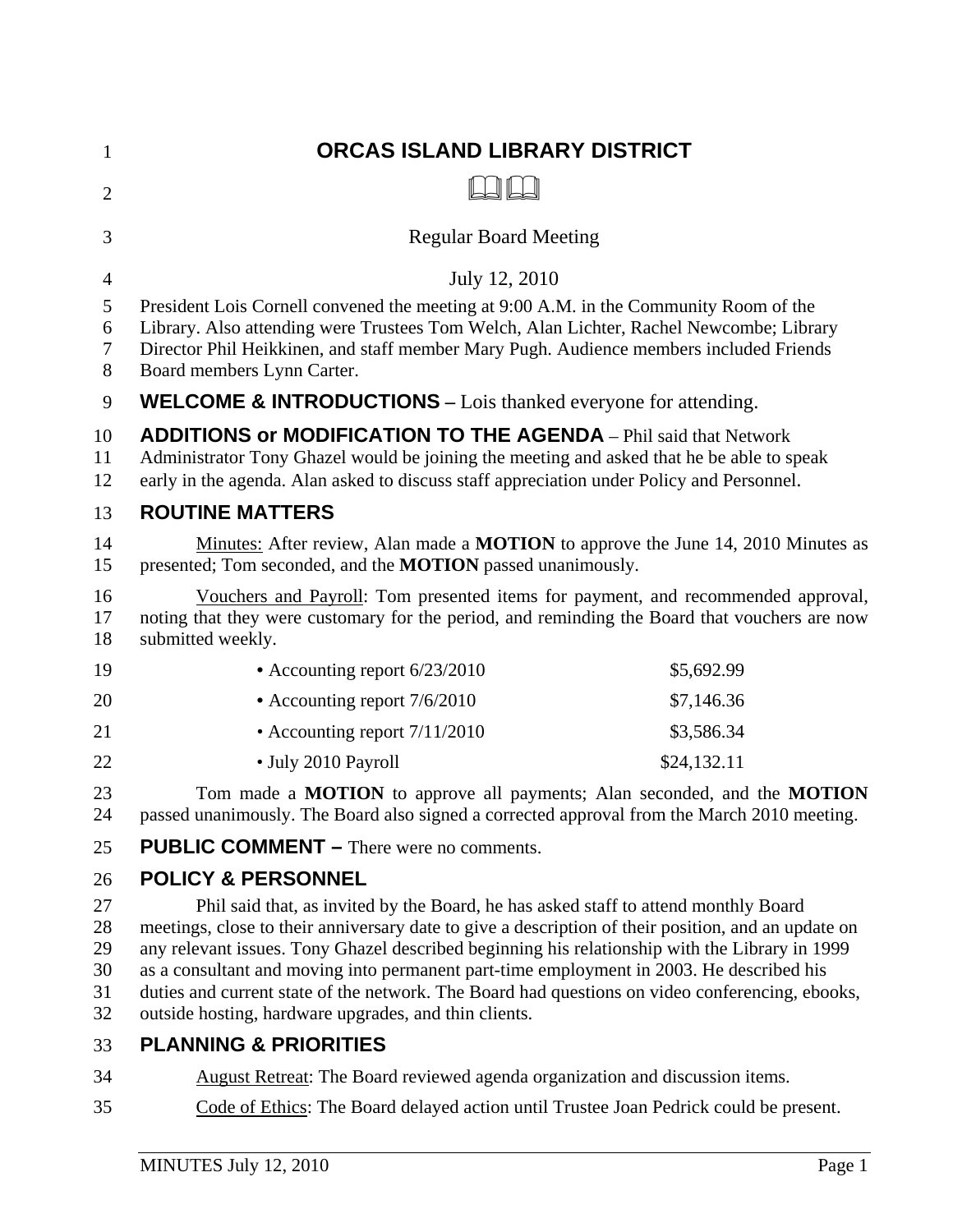36 Trustee Recruitment: Lois described the previous process and steps to make 37 appointments unbiased and transparent. She will contact Council members about the search 38 process.

#### 39 **The Board took a break between 10:10 A.M. and 10:19 A.M.**

#### 40 **NEW BUSINESS**

41 Relevant News and Issues: None.

42 Director's Report: Phil reviewed the annual survey details, and commented on vandals 43 and skateboarders, the upcoming PLA Conference in Victoria, B.C., video conferencing, and his 44 upcoming vacation schedule.

45 Friends of the Library: Lynn Carter commented on the Friends' August Library Fair and 46 asked the Board members to sign up for a variety of duties. Lynn mentioned the Friends' web 47 page hosted on the Library's website. The Friends Annual Meeting is September 23rd.

48 Tom will attend the Friends Board meeting tomorrow; Lois will attend the August 49 meeting; and Alan will attend the September meeting.

## 50 **REPORTS FROM ACTIVE COMMITTEES**

51 **Community Relations**: Rachel said she is continuing to send notices to the Islands' 52 Sounder. She mentioned fundraising with high profile partnerships with other organizations.

53 **Collection Management**: Alan said the committee met in June. He felt the committee 54 chair may need additional support. Alan will meet with Phil and Kathy Lunde to discuss ways to 55 help.

56 **Facilities & Systems**: Lois said she planned to postpone formation of a technology 57 committee.

58 **Finance**: Salaries at Lopez and San Juan Libraries: The Board discussed position 59 descriptions for the three islands' libraries. Lois asked Phil to review our administrative assistant 60 description and make recommendations on more accurately reflecting the position's duties.

61 Swenson Estate Update: There is indication that the initial offer from the Smugglers 62 Owners Association has been rejected. Phil will contact the estate trustee for further information. 63 It was also noted that there have been no condominium sales in the past three years and there is a 64 surplus of property for sale on Orcas.

65 Staff Recognition: Alan suggested the Board consider a change in venue because staff 66 time off may be limited and therefore an additional event would impede upon that time. He 67 suggested an in-library event during the day, or set aside time at the Holiday Tea.

68 Lois asked about the Volunteer appreciation. Phil said he would talk with Kathy about 69 various options.

70 **Policy & Personnel**: Policy Updates - Overview: Lois asked the Board to return 71 suggestions to Phil by July 26th.

72 Annual Review of Director Survey: Lois reviewed the draft survey. She will have a 73 synthesis of responses for the August meeting.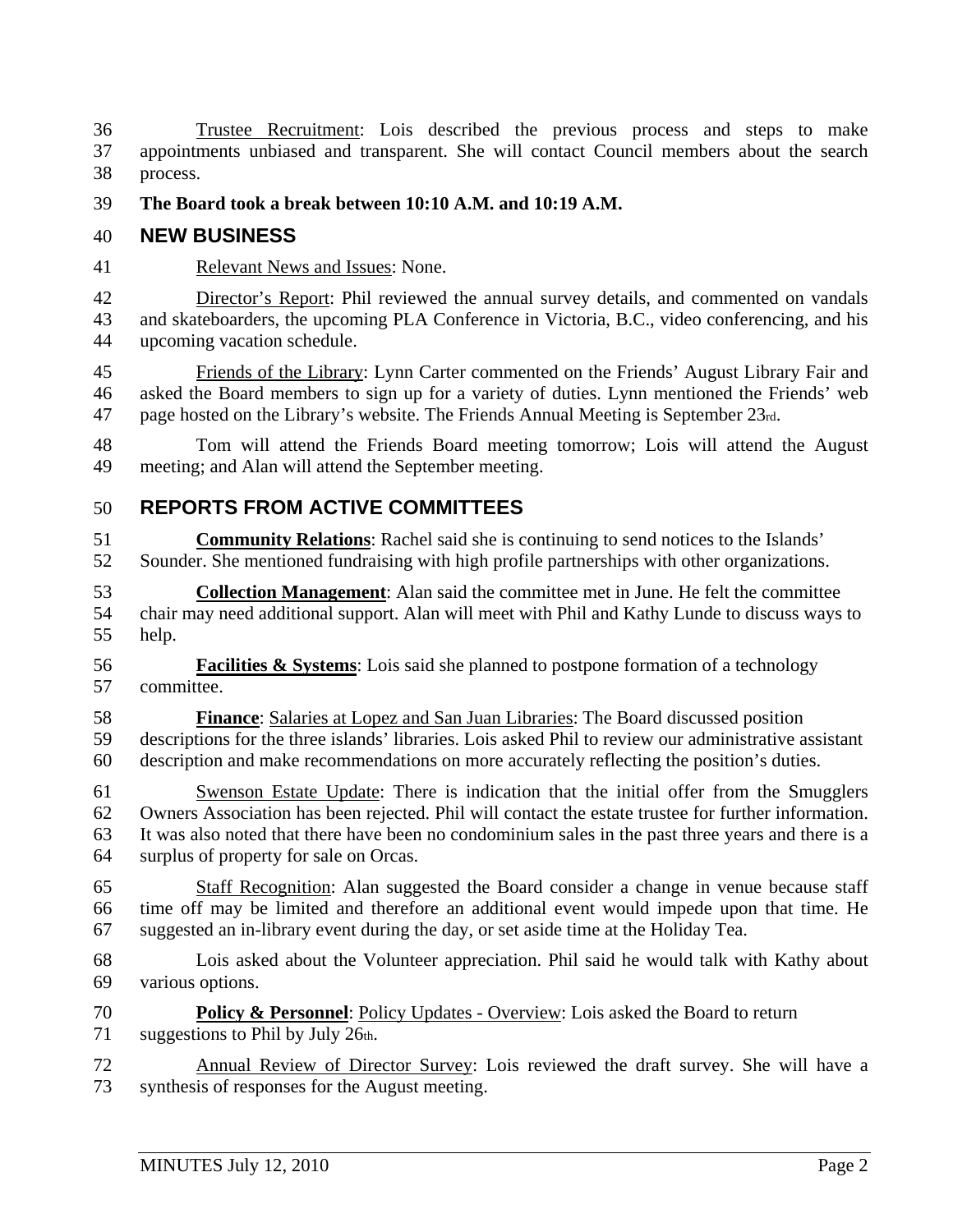# 74 **PUBLIC COMMENT –** There were no additional comments.

## 75 **CALENDAR**

76 The Board discussed upcoming action items.

77 **OTHER –** Tom asked about persons on Library property soliciting signatures on petitions. He

78 said that after questioning, they admitted they were not residents and were paid to collect

79 signatures. Phil described the conditions that would allow someone to solicit petition signatures.

80 The Board discussed whether petitions could appear neutral or non-political. Lois and Alan

81 agreed with Tom in feeling uncomfortable with this type of canvassing. Phil said he would do<br>82 some research and report back to the Board.

some research and report back to the Board.

83 There being no additional business, the meeting was adjourned at 11:25 A.M.

## 84 Submitted by Mary Pugh

## 85 Approved

86 \_\_\_\_\_\_\_\_\_\_\_\_\_\_\_\_\_\_\_\_\_\_\_\_\_\_\_\_\_\_\_\_\_\_\_\_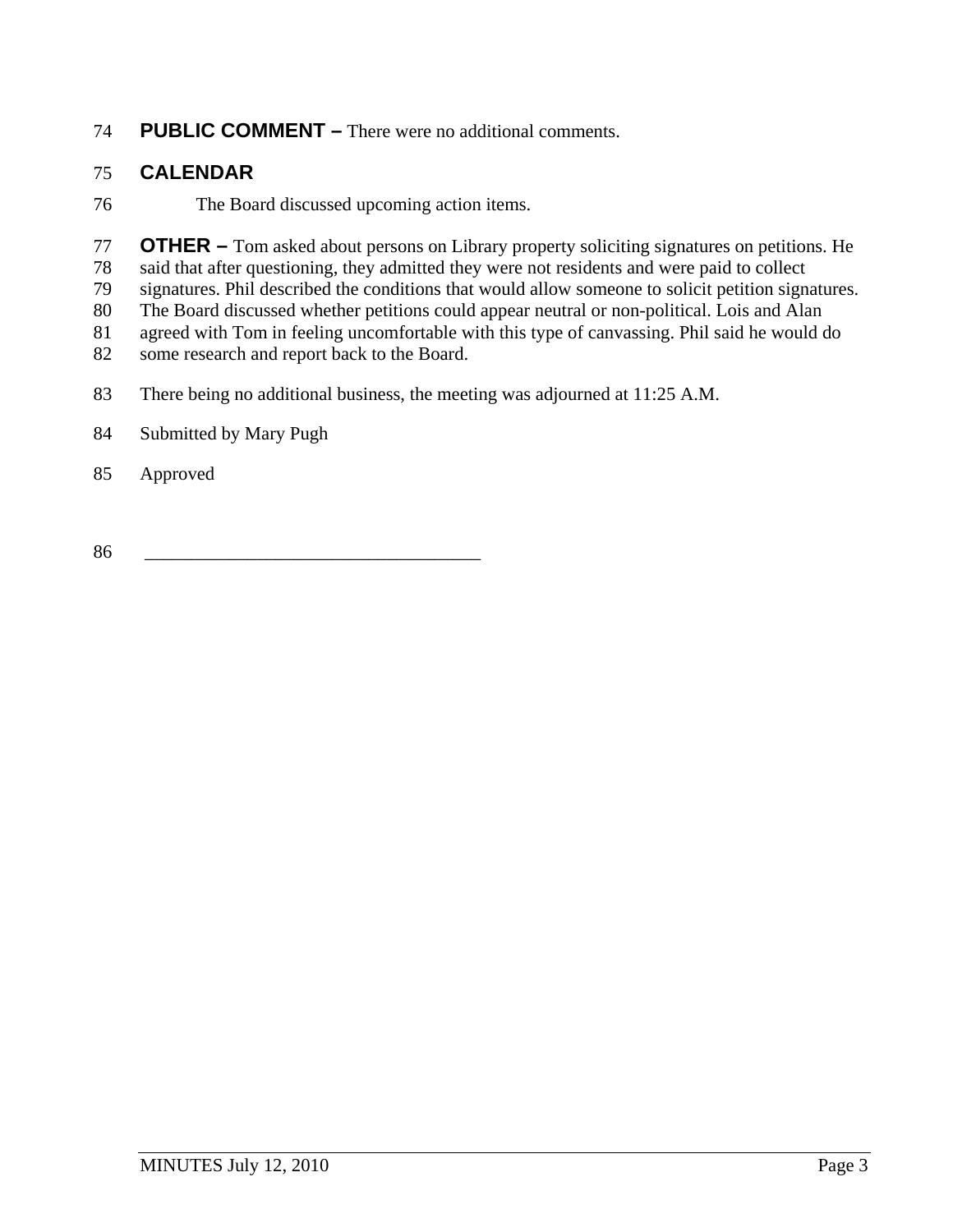| 1                    | <b>ORCAS ISLAND LIBRARY DISTRICT</b>                                                                                                                                                                                                                                                                                          |  |
|----------------------|-------------------------------------------------------------------------------------------------------------------------------------------------------------------------------------------------------------------------------------------------------------------------------------------------------------------------------|--|
| $\overline{2}$       |                                                                                                                                                                                                                                                                                                                               |  |
| 3                    | <b>Regular Board Meeting</b>                                                                                                                                                                                                                                                                                                  |  |
| 4                    | August 9, 2010                                                                                                                                                                                                                                                                                                                |  |
| 5<br>6<br>7<br>8     | President Lois Cornell convened the meeting at 9:03 A.M. in the Community Room of the<br>Library. Also attending were Trustees, Alan Lichter, Rachel Newcombe, Joan Pedrick, and Tom<br>Welch; Library Director Phil Heikkinen, and staff member Mary Pugh. Friends Board President<br>Pierrette Guimond was in the audience. |  |
| 9                    | <b>WELCOME &amp; INTRODUCTIONS</b> – Lois thanked everyone for attending.                                                                                                                                                                                                                                                     |  |
| 10                   | ADDITIONS or MODIFICATION TO THE AGENDA - There were no changes.                                                                                                                                                                                                                                                              |  |
| 11                   | <b>ROUTINE MATTERS</b>                                                                                                                                                                                                                                                                                                        |  |
| 12<br>13<br>14       | Minutes: The Board reviewed the July 12, 2010 Minutes. Alan made a MOTION to<br>approve the Minutes as presented; Tom seconded, and the MOTION passed unanimously, with<br>Joan abstaining because she was not present at that meeting.                                                                                       |  |
| 15<br>16             | Vouchers and Payroll: Tom presented items for payment, and recommended approval,<br>noting that they were customary for the period.                                                                                                                                                                                           |  |
| 17                   | \$4,876.26<br>Accounting report 7/19/2010                                                                                                                                                                                                                                                                                     |  |
| 18                   | Accounting report 7/272010<br>\$3,609.81                                                                                                                                                                                                                                                                                      |  |
| 19                   | \$4,359.18<br>Accounting report 8/3/2010<br>$\bullet$                                                                                                                                                                                                                                                                         |  |
| 20                   | July 2010 Payroll<br>\$25,750.12                                                                                                                                                                                                                                                                                              |  |
| 21<br>22             | Tom made a <b>MOTION</b> to approve all payments; Rachel seconded, and the <b>MOTION</b><br>passed unanimously.                                                                                                                                                                                                               |  |
| 23                   | <b>PUBLIC COMMENT – There were no comments.</b>                                                                                                                                                                                                                                                                               |  |
| 24                   | <b>PLANNING &amp; PRIORITIES</b>                                                                                                                                                                                                                                                                                              |  |
| 25<br>26<br>27<br>28 | Code of Ethics: Joan asked the Board to consider incorporating the code of ethics into a<br>Trustee manual. She explained her reorganization of Library policies into library, staff, and<br>trustee manuals that would include the code. The discussion was tabled until after the review of<br>policies.                    |  |
| 29<br>30             | Policy Updates: Copies of the policies were made available for discussion. The Board<br>discussed a number of policies prior to a break, correcting grammar and fine tuning language.                                                                                                                                         |  |
| 31                   | The Board took a break between 10:10 A.M. and 10:17 A.M.                                                                                                                                                                                                                                                                      |  |
| 32                   | <b>NEW BUSINESS</b>                                                                                                                                                                                                                                                                                                           |  |
| 33<br>34             | Lois adjusted the Agenda to accommodate Friends President Pierrette Guimond's time<br>constraints.                                                                                                                                                                                                                            |  |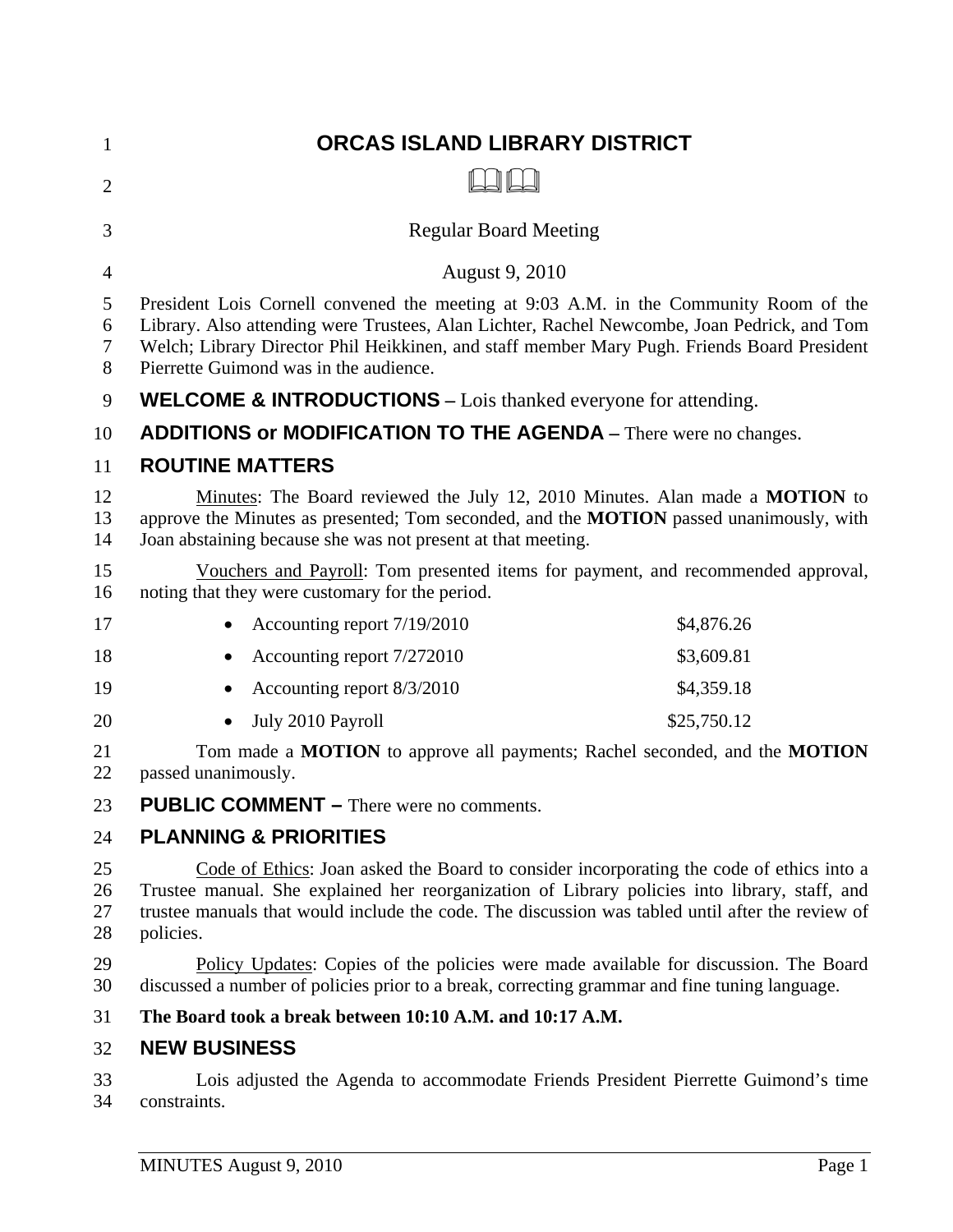35 Friends of the Library: Friends President Pierrette Guimond reported that their Treasurer, 36 Marilyn Jackson, has resigned from the Friends Board for personal reasons. Pierrette also 37 reported on the Library Fair, and the Friends' Annual meeting on September 23<sup>rd</sup>. Pierrette left 38 the meeting at about 10:30.

## 39 **PLANNING & PRIORITIES – Cont.**

40 Policy Updates: The Board discussed updates to the Anti-Discrimination Policy which 41 uses the American Library Association language to include gender identity and gender 42 expression. Joan made a MOTION to adopt the Anti-Discrimination Policy as amended. Rachel 43 seconded and the MOTION passed unanimously. This policy will be added to the reorganization 44 of all policies.

45 The Board continued work on the remaining policies. Lois continued the discussion on 46 the employee handbook policies until September. Joan will prepare a draft of the General Library 47 Policies for final approval in September. Mary asked that the Board consider including electronic 48 communication and social networking into the reorganization.

49 Relevant News and Issues: Lois talked about the Trustee recruitment process. 50 Advertising will begin mid-September.

51 Director's Report: Phil updated the Board on a recent court case involving internet 52 filtering in libraries. In addition, comments were made on a North Olympic Library System left 53 pamphlet, staffing changes, Crossroads' fundraising, and updates about the possible Swenson 54 estate sale and distribution among four nonprofit recipient organizations. The Trustee of the 55 Swenson estate is trying to finalize negotiations of the sale of a condo at Smuggler's Villa on 56 Orcas. Tom made a **MOTION** that Lois represents the Library Board in the negotiations. Alan 57 seconded, and the **MOTION** passed unanimously.

58 **The Board took a break between 11:41 A.M. and 11:50 A.M.** 

# 59 **EXECUTIVE SESSION**

60 The Board adjourned into Executive Session for discussion of the Director's Annual 61 Review. The Board resumed the general Board meeting at 2:10 P.M.

62 Lois said the Board will continue the Director's Annual Review at a special Board 63 meeting August  $30<sup>th</sup>$  at 9:30 A.M. The special meeting will consist of an executive session and 64 will continue work on the policy updates, in particular on creating a staff handbook.

# 65 **REPORTS FROM ACTIVE COMMITTEES**

66 **Community Relations**: Rachel said she is continuing to send notices to the Islands' 67 Sounder. She mentioned fundraising and high profile partnerships with other organizations.

68 **Collection Management**: Alan said he is hoping to revitalize the committee and is 69 looking for new members. There will not be an August meeting.

70 **Facilities & Systems**: Lois asked for an update on the landscape project. Phil reported on 71 the plantings and overall landscaping maintenance profile, including the OICF landscaping grant 72 project.

73 **Finance**: Tom reported on the latest financial report on dedicated and endowment funds, 74 commenting on a 3% loss. Joan asked about how OICF invests funds. Tom explained how the 75 funds were established by donors with OICF and out of the Library's control. The investment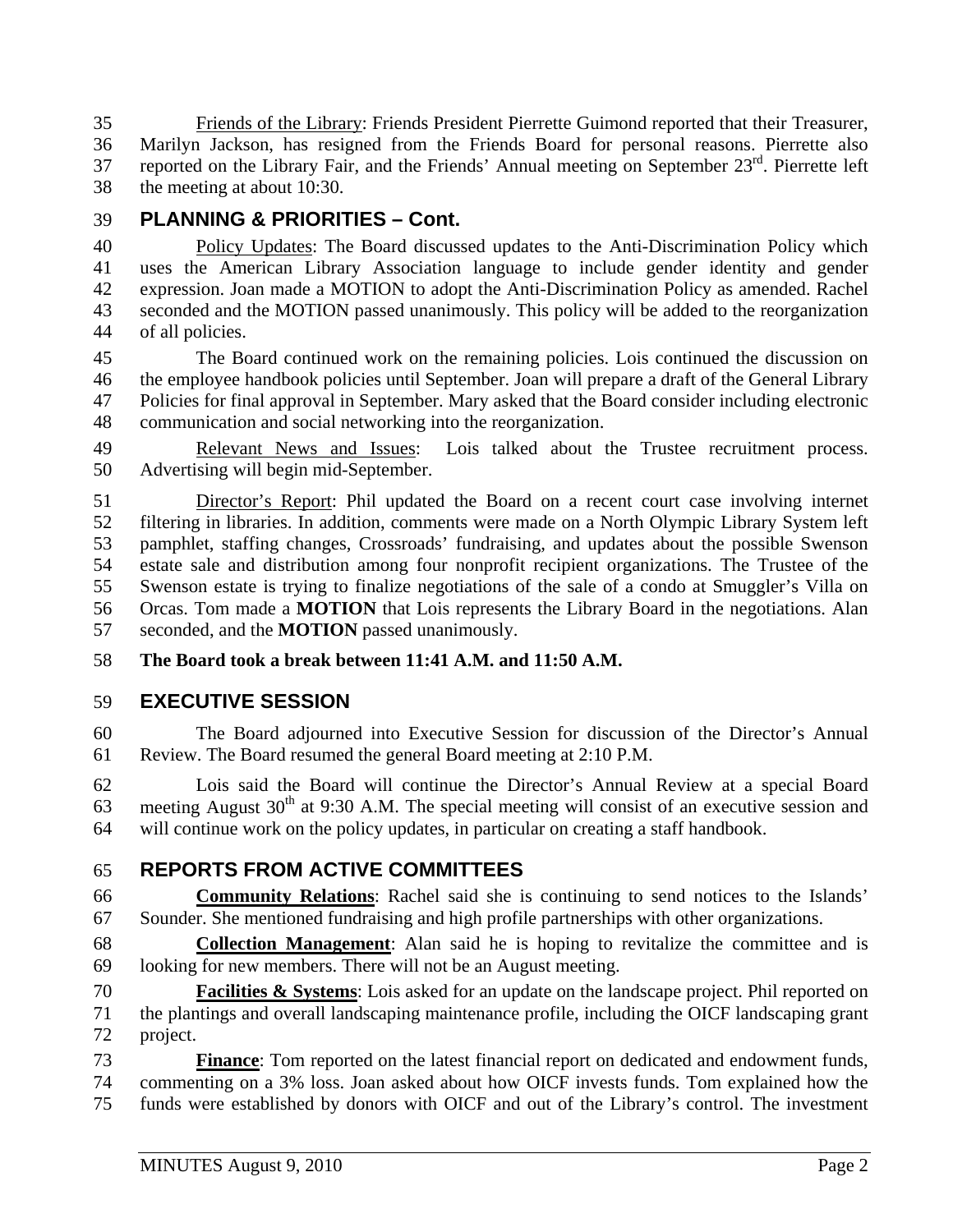76 advisor is the Seattle Foundation and generally has good returns; however, funds can lose value. 77 He discussed how funds might be protected and how fundraising might fit in.

78 **Policy & Personnel**: Policy Updates: The Board returned to the discussion of the 79 Confidentiality policy. Joan brought attention to the phrase in the existing policy, "necessary for 80 the operation of the library…" which might need legal review. She made further changes to other 81 policy wording as suggested by Trustees.

# 82 **PLANNING & PRIORITIES – Cont.**

83 Director's Report: Lois asked if a volunteer appreciation could be held this year and not 84 wait until spring. Joan said she felt disconnected to the volunteers and wondered if there was 85 more the Board could do to recognize a vital segment of the Library's operation. Phil will talk 86 with Kathy and possibly include Rachel.

87 **PUBLIC COMMENT –** Kevin Sloan talked about past problems with the landscaping. He 88 said the grounds look good now, and likes the use of volunteers.

89 There being no additional business, the meeting was adjourned at 3:04 P.M. and the Board began 90 a working retreat.

- 91 Submitted by Mary Pugh
- 92 Approved

93 \_\_\_\_\_\_\_\_\_\_\_\_\_\_\_\_\_\_\_\_\_\_\_\_\_\_\_\_\_\_\_\_\_\_\_\_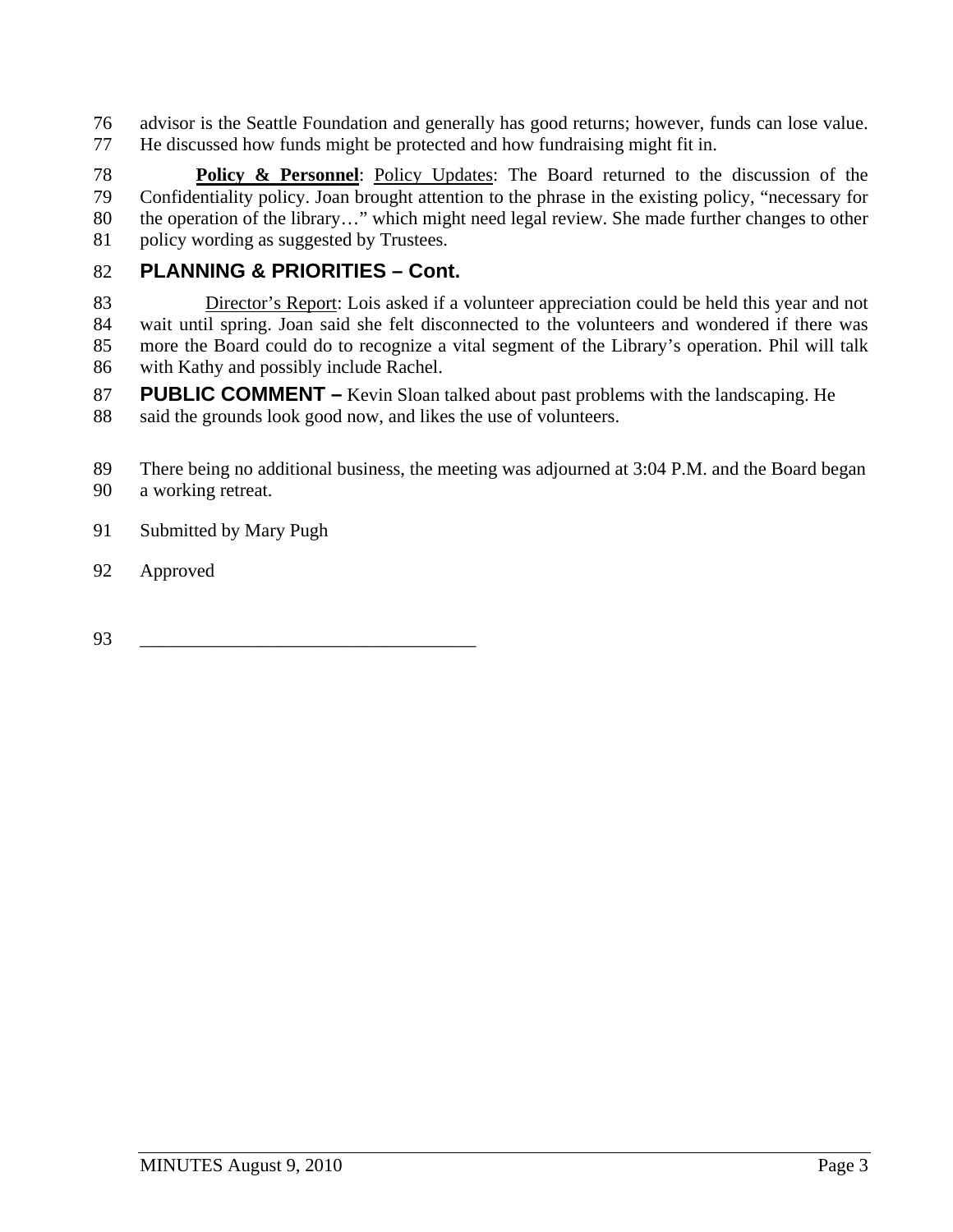| 1                  | ORCAS ISLAND LIBRARY DISTRICT                                                                                                                                                                                                                                                            |
|--------------------|------------------------------------------------------------------------------------------------------------------------------------------------------------------------------------------------------------------------------------------------------------------------------------------|
| 2                  |                                                                                                                                                                                                                                                                                          |
| 3                  | <b>Special Board Meeting</b>                                                                                                                                                                                                                                                             |
| $\overline{4}$     | August 30, 2010                                                                                                                                                                                                                                                                          |
| 5<br>6<br>7        | President Lois Cornell convened the meeting at 9:30 A.M. in the Community Room of the<br>Library. Also attending were Trustees, Alan Lichter, Rachel Newcombe, Joan Pedrick, and<br>Tom Welch.                                                                                           |
| 8<br>9<br>10<br>11 | <b>EXECUTIVE SESSION –</b> The Board moved into Executive Session at 9:30 A.M., for a<br>continued discussion on the annual review of the Director. The Board returned to Regular<br>Session at 1:20 P.M. Lois said there was no action based on the discussion in Executive<br>Session. |
| 12<br>13           | <b>Planning and Priorities –</b> Lois tabled the discussion because of the extended<br>Executive Session.                                                                                                                                                                                |
| 14                 | There being no additional business, the meeting was adjourned at 1:30 P.M.                                                                                                                                                                                                               |
| 15                 | Submitted by Phil Heikkinen                                                                                                                                                                                                                                                              |
| 16                 | Approved                                                                                                                                                                                                                                                                                 |

17 \_\_\_\_\_\_\_\_\_\_\_\_\_\_\_\_\_\_\_\_\_\_\_\_\_\_\_\_\_\_\_\_\_\_\_\_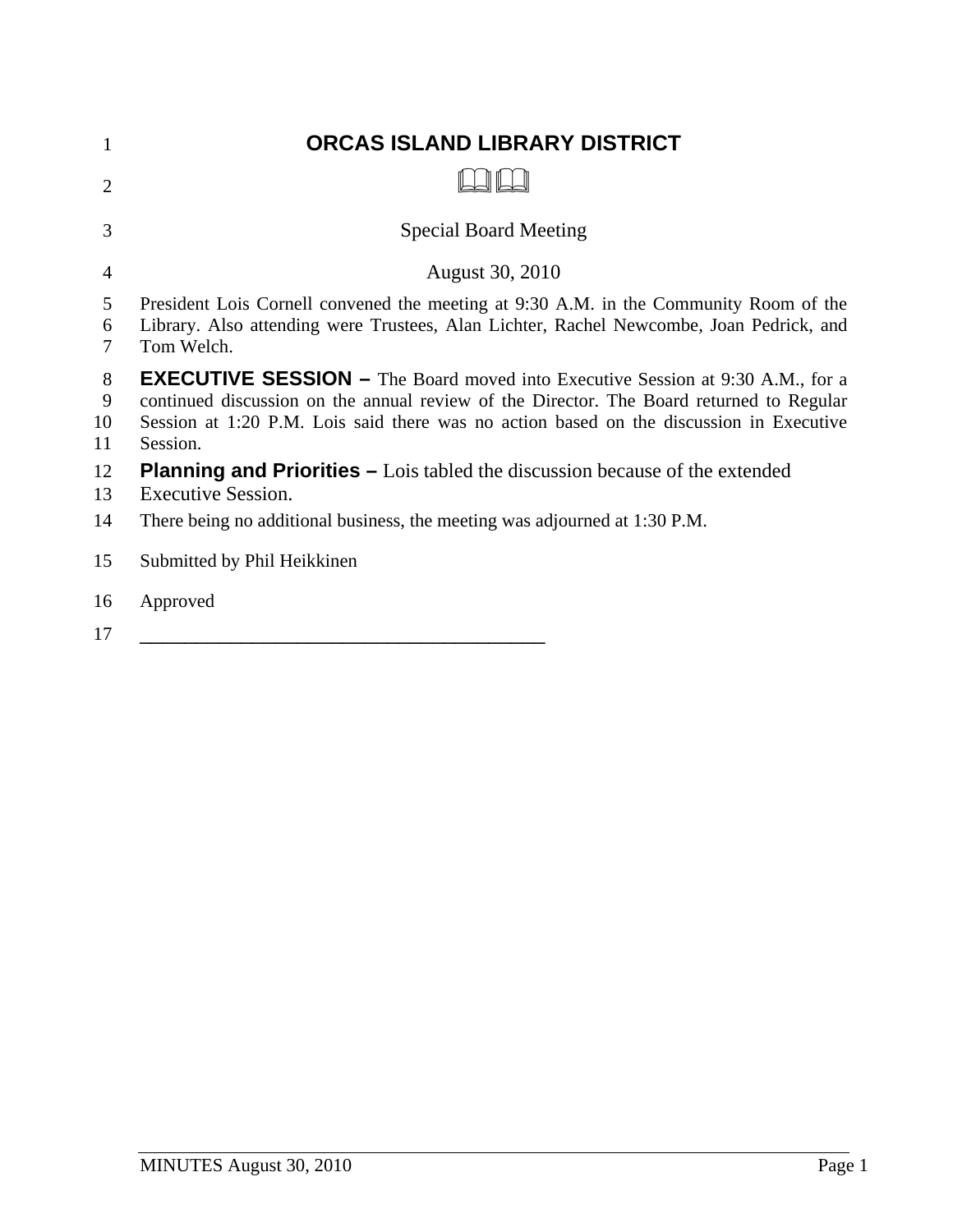| 1                                        | ORCAS ISLAND LIBRARY DISTRICT                                                                                                                                                                                                                                                                                                                                                                                                                                                      |             |
|------------------------------------------|------------------------------------------------------------------------------------------------------------------------------------------------------------------------------------------------------------------------------------------------------------------------------------------------------------------------------------------------------------------------------------------------------------------------------------------------------------------------------------|-------------|
| $\overline{2}$                           |                                                                                                                                                                                                                                                                                                                                                                                                                                                                                    |             |
| 3                                        | <b>Regular Board Meeting</b>                                                                                                                                                                                                                                                                                                                                                                                                                                                       |             |
| $\overline{4}$                           | September 13, 2010                                                                                                                                                                                                                                                                                                                                                                                                                                                                 |             |
| 5<br>6<br>$\boldsymbol{7}$<br>$8\,$<br>9 | Vice President Tom Welch convened the meeting at 9:03 A.M. in the Community Room of the<br>Library, in Lois Cornell's absence. Also attending were Trustees, Alan Lichter, Rachel<br>Newcombe, and Joan Pedrick; Library Director Phil Heikkinen, and staff member Mary Pugh.<br>Friends Board President Pierrette Guimond and staff member Nita Couchman were in the<br>audience.                                                                                                 |             |
| 10                                       | <b>WELCOME &amp; INTRODUCTIONS</b> – Tom thanked everyone for attending.                                                                                                                                                                                                                                                                                                                                                                                                           |             |
| 11<br>12                                 | <b>ADDITIONS or MODIFICATIONS TO THE AGENDA</b> – Phil said that he would have<br>staff member Martin Arnold join the meeting for a short report.                                                                                                                                                                                                                                                                                                                                  |             |
| 13                                       | <b>ROUTINE MATTERS</b>                                                                                                                                                                                                                                                                                                                                                                                                                                                             |             |
| 14<br>15                                 | Minutes: The Board reviewed the August 9, 2010 Minutes. Alan made a MOTION to<br>approve the Minutes as presented; Joan seconded, and the <b>MOTION</b> passed unanimously.                                                                                                                                                                                                                                                                                                        |             |
| 16<br>17                                 | Vouchers and Payroll: Tom said he reviewed the invoices and payroll for the period and<br>recommended approval.                                                                                                                                                                                                                                                                                                                                                                    |             |
| 18                                       | Accounting report 8/18/2010                                                                                                                                                                                                                                                                                                                                                                                                                                                        | \$13,728.74 |
| 19                                       | Accounting report 8/24/2010<br>$\bullet$                                                                                                                                                                                                                                                                                                                                                                                                                                           | \$2,588.07  |
| 20                                       | Accounting report 9/7/2010<br>$\bullet$                                                                                                                                                                                                                                                                                                                                                                                                                                            | \$7,458.74  |
| 21                                       | Accounting report 9/12/2010                                                                                                                                                                                                                                                                                                                                                                                                                                                        | \$4,216.29  |
| 22                                       | September 2010 Payroll                                                                                                                                                                                                                                                                                                                                                                                                                                                             | \$24,577.20 |
| 23<br>24                                 | Tom made a <b>MOTION</b> to approve all payments; Alan seconded, and the <b>MOTION</b><br>passed unanimously.                                                                                                                                                                                                                                                                                                                                                                      |             |
| 25<br>26                                 | <b>PUBLIC COMMENT</b> – Pierrette asked for details of the sustainable landscaping project. Phil<br>gave an update.                                                                                                                                                                                                                                                                                                                                                                |             |
| 27                                       | <b>PLANNING &amp; PRIORITIES</b>                                                                                                                                                                                                                                                                                                                                                                                                                                                   |             |
| 28<br>29<br>30<br>31<br>32               | Policy Updates: The Board discussed the staff handbook portion of the remaining<br>policies. Staff and volunteer definitions were finalized as well as a new section on electronic<br>communication. Phil invited the Board to discuss the idea of adding his guidelines to staff, in<br>particular about conducting personal business on work time, to the staff handbook. After<br>discussion, it was decided the items were best covered during orientation and staff meetings. |             |
| 33<br>34<br>35                           | Staff Visit: Martin Arnold began at the Library as a volunteer and moved into a Library<br>Associate position when Nita left it to become the Children's Librarian. He has three desk shifts,<br>is the website manager, and backs up ILL processing with Holly. After joining the staff, Martin                                                                                                                                                                                   |             |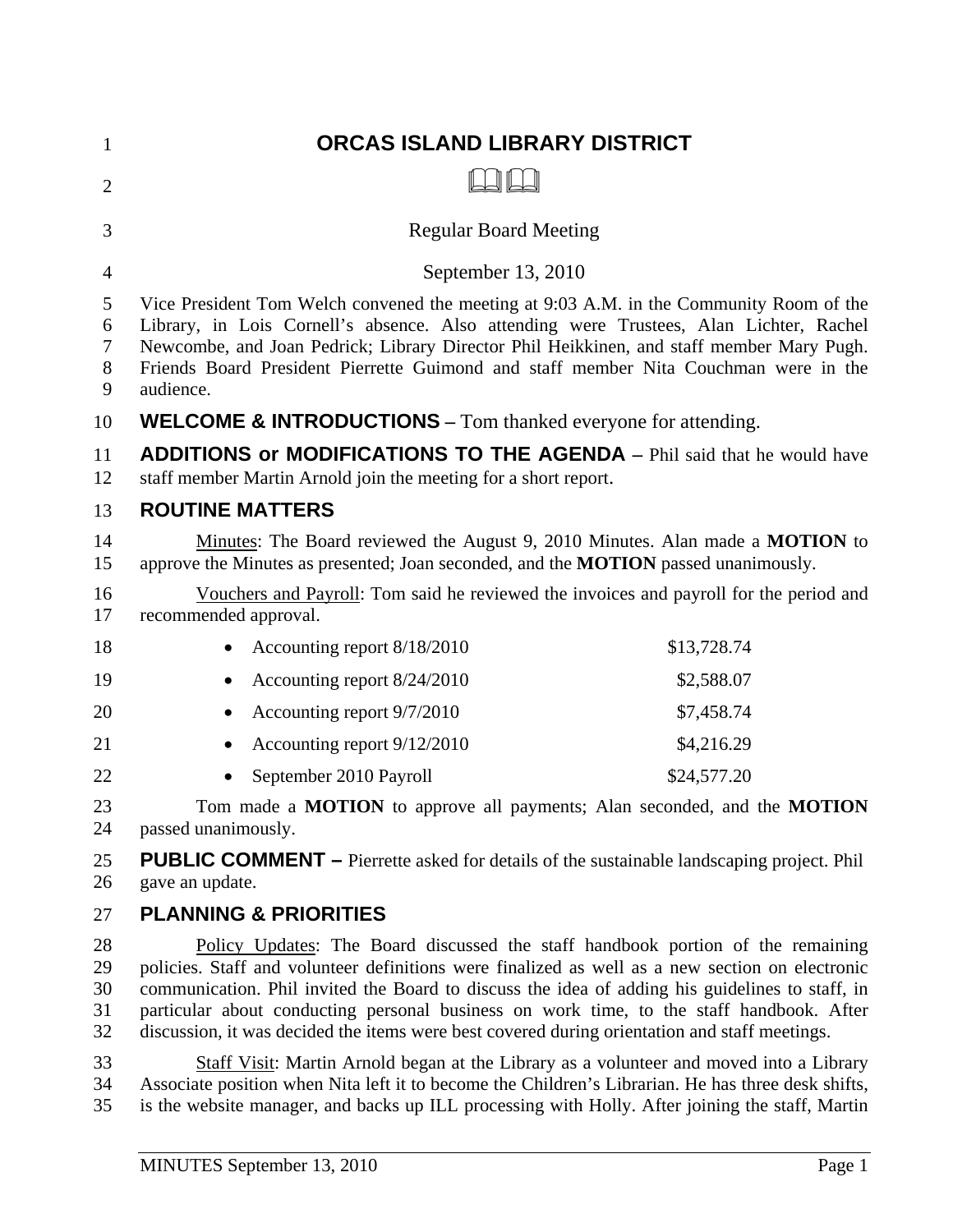36 decided to pursue an MLS degree through San Jose State University's online program, which he

37 will finish up next year. Martin became the primary Sunday staff member and currently has a 27 38 hour work week.

39 **The Board took a break between 10:06 A.M. and 10:14 A.M.** 

# 40 **PLANNING & PRIORITIES – Cont.**

41 Policy Updates-Cont.: The Board discussed whether the new policy regarding open 42 position and hours would have new job postings or hours available to current staff first. It was 43 agreed that the posting have an eight-hour threshold, with fewer than eight hours posted to staff 44 only, and over eight hours posted publicly. The Board felt this procedure would allow an open 45 and transparent hiring process. Rachel noted that current staff would still have an advantage in 46 all postings because of their familiarity and experience with the Library. Phil asked if the policy 47 would affect the 2011 budget and the existing twelve hours currently filled by two staff members 48 on a test basis. The Board agreed it was best to begin the policy immediately.

49 Joan felt the benefits section required no changes; however she would like additional 50 discussion at the next Trustee retreat to further define the terms. Tom asked about the update to 51 tracking comp time; Mary said she is working with the Auditor's office to include it in payroll 52 processing.

53 Scheduling: Board Packet Distribution: It was agreed that as much information as 54 possible would be sent via email the Tuesday before board meetings, and that additional packets 55 would be sent as available.

56 Draft 2011 Budget: Phil noted highlights of the 2011 budget which included a 2% 57 COLA, sick leave transfer/cash-out, and maintenance based on the Reserve Study. Tom asked 58 about new construction estimates; Phil said it is over-estimated because of an "ask or lose it" 59 requirement, with the unanticipated part of it placed in the Property Tax Reserve.

60 Tom said he is not usually a proponent of merit increases, but would like the Board to 61 discuss including one for 2011. He said that the staff continues to receive high praise in annual 62 surveys and acknowledged the outstanding service they provide. Rachel said she is in favor of 63 including merit, noting that it is not a lot of money and would show confidence in the staff.

64 Phil said that merit has been awarded about every other year since 2004, and if awarded 65 at 2% for 2011 would result in an approximate \$6,000 increase in 2012. Tom said that eventually 66 a levy lift would be needed no matter how frugal future budgets were drafted. Alan felt it was a 67 prudent measure and supports staff. Joan asked about other increases to the wage base. Phil 68 replied that the Med-Flight reimbursement and sick leave cash-out were implemented as a way to 69 compensate the staff without adding to the wage base.

70 Additional discussion included maintenance items, landscaping, microfilm 71 scanner/printer, and fee for services. Tom asked Phil to prepare a modified draft budget 72 including 2% merit.

73 Public comment from Pierrette Guimond included landscaping status with her as our 74 volunteer, Crossroads' funding, and caution about a merit increase, adding that the sick leave 75 cash-out was appropriate only in the absence of a merit increase. She noted the rest of the 2011 76 budget was basically a wash.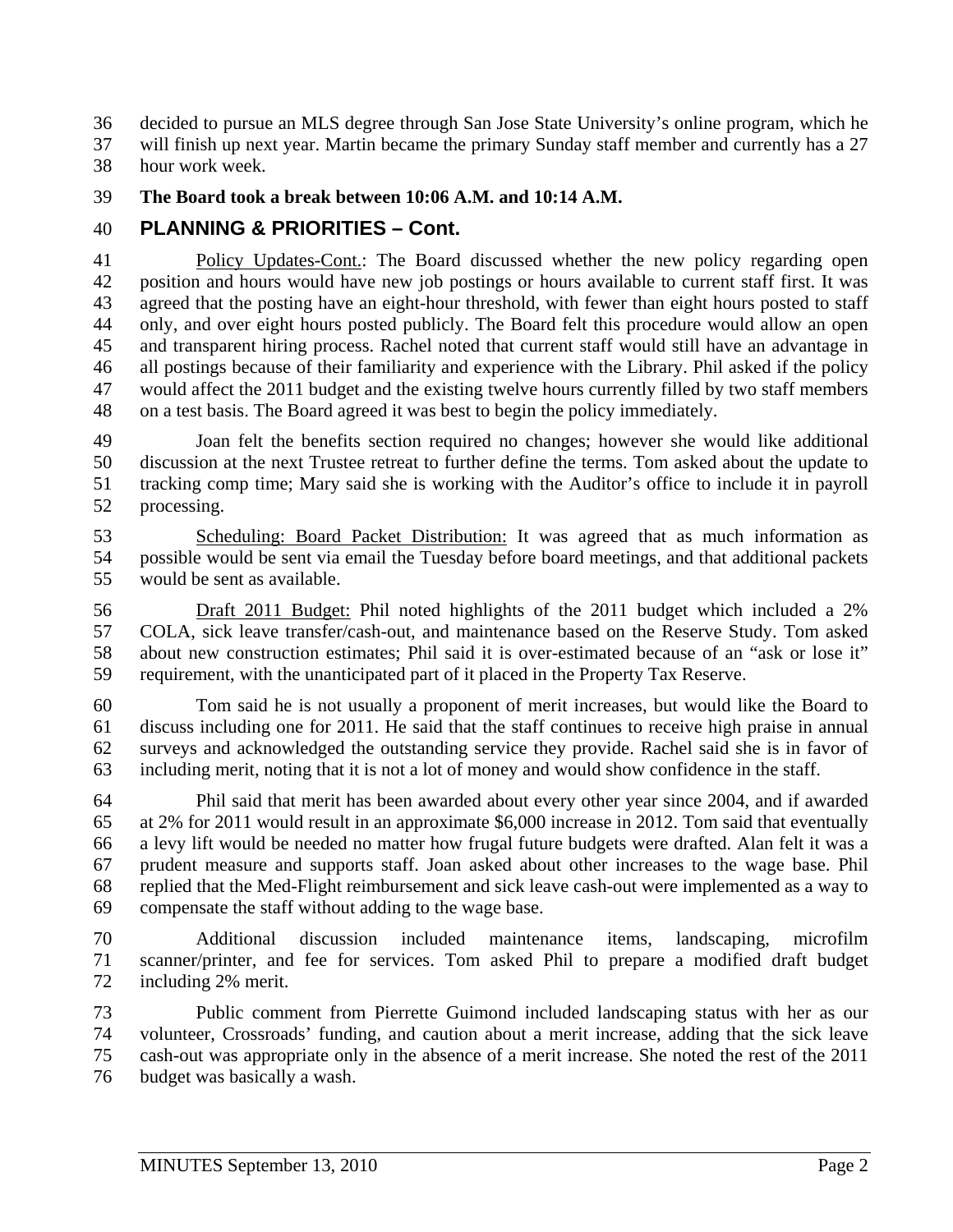#### 77 **NEW BUSINESS**

78 Relevant News and Issues: Phil had information on levy results from other libraries. San 79 Juan Library has hired Marjorie Harrison as Director.

80 Director's Report: Phil had updates on the Swenson estate sale, the communication 81 consultant's interviews, comp-time research, ESL classes, and Crossroads lecture series. Joan 82 asked about the student intern and trustee recruitment.

83 Friends of the Library: Friends President Pierrette Guimond said that the Library Fair 84 grossed over \$15,000 with \$8,000 from the book sale, and talked about the Friends' Annual 85 meeting on September  $23<sup>rd</sup>$ . She said the Friends Board is concerned about recruiting more 86 members. Alan will attend the September 14 meeting and Tom will attend the October 12 87 meeting.

## 88 **REPORTS FROM ACTIVE COMMITTEES**

89 Community Relations: Rachel is focusing on the advertising for trustee recruitment.

90 Collection Management: Alan said there was no August meeting, and he anticipates a 91 dynamic September meeting.

- 92 Facilities & Systems: There was no report.
- 93 Finance: Tom said he is concentrating on the 2011 budget. He also wants to put together 94 a fundraising campaign.

95 Policy & Personnel**:** Joan will work on the draft of the Trustee handbook. Tom asked if 96 the Library should have an attorney under contract. Joan disclosed the possibility of a working 97 relationship with Adina Cunningham, and wanted to avoid any appearance of a conflict of 98 interest. Joan emphasized that this has not been finalized. She will speak with Adina, who is 99 already working with the San Juan Library, about a contract with us.

- 100 **PUBLIC COMMENT –** Pierrette said she had arranged for volunteers to help with
- 101 landscaping on September  $20<sup>th</sup>$ .
- 102 There being no additional business, the meeting was adjourned at 11:55 A.M.
- 103 Submitted by Mary Pugh
- 104 Approved
- 105 \_\_\_\_\_\_\_\_\_\_\_\_\_\_\_\_\_\_\_\_\_\_\_\_\_\_\_\_\_\_\_\_\_\_\_\_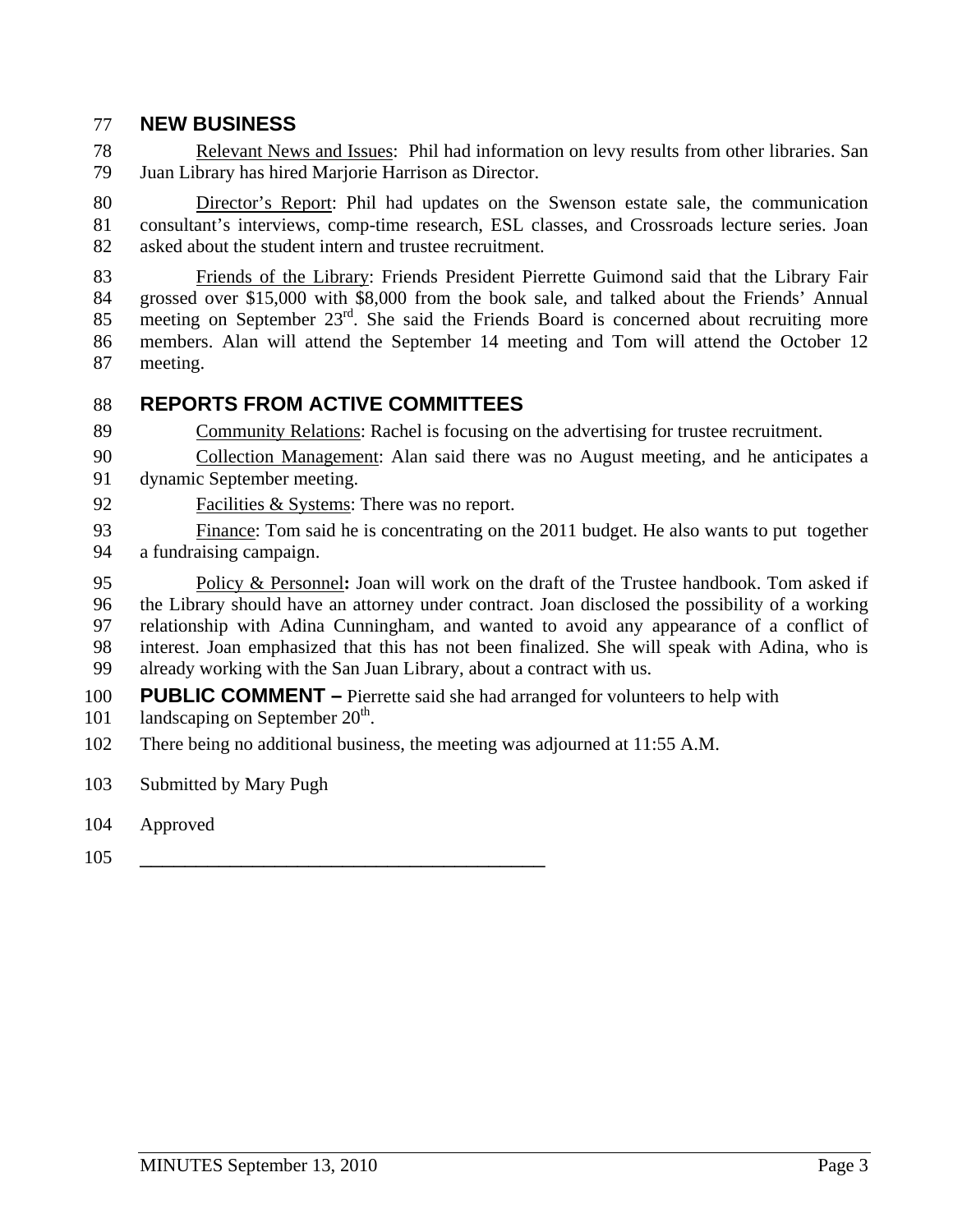| 1                     | ORCAS ISLAND LIBRARY DISTRICT                                                                                                                                                                                                                                                                                                                                                            |
|-----------------------|------------------------------------------------------------------------------------------------------------------------------------------------------------------------------------------------------------------------------------------------------------------------------------------------------------------------------------------------------------------------------------------|
| $\overline{2}$        |                                                                                                                                                                                                                                                                                                                                                                                          |
| 3                     | <b>Regular Board Meeting</b>                                                                                                                                                                                                                                                                                                                                                             |
| 4                     | October 18, 2010                                                                                                                                                                                                                                                                                                                                                                         |
| 5<br>6<br>7<br>8<br>9 | President Lois Cornell convened the meeting at 9:00 A.M. in the Community Room of the<br>Library. Also attending were Trustees, Alan Lichter, Rachel Newcombe, Joan Pedrick, and Tom<br>Welch; Library Director Phil Heikkinen, and staff member Mary Pugh. Friends Board Treasurer<br>Lynn Carter and staff member Nita Couchman were in the audience, with other community<br>members. |
| 10<br>11              | <b>WELCOME &amp; INTRODUCTIONS</b> – Lois asked audience members for introductions<br>and thanked everyone for attending.                                                                                                                                                                                                                                                                |
| 12<br>13              | <b>ADDITIONS or MODIFICATIONS TO THE AGENDA</b> – Lois said she had information<br>on Trustee recruitment.                                                                                                                                                                                                                                                                               |
| 14                    | <b>ROUTINE MATTERS</b>                                                                                                                                                                                                                                                                                                                                                                   |
| 15<br>16<br>17<br>18  | Minutes: The Board reviewed the September 13, 2010 Minutes. Joan requested that<br>additional information be added on the review of policies on line 42. Alan made a MOTION to<br>approve the Minutes as amended; Tom seconded, and the <b>MOTION</b> passed unanimously, with<br>Lois abstaining.                                                                                       |
| 19<br>20              | Vouchers and Payroll: Tom said he reviewed the invoices and payroll for the period and<br>recommended approval.                                                                                                                                                                                                                                                                          |
| 21                    | Accounting report 9/21/2010<br>\$7,374.93<br>$\bullet$                                                                                                                                                                                                                                                                                                                                   |
| 22                    | \$7,477.54<br>Accounting report 9/28/2010                                                                                                                                                                                                                                                                                                                                                |
| 23                    | \$6,339.21<br>Accounting report 10/12/2010                                                                                                                                                                                                                                                                                                                                               |
| 24                    | October 2010 Payroll<br>\$23,947.87                                                                                                                                                                                                                                                                                                                                                      |
| 25<br>26<br>27<br>28  | Tom made a MOTION to approve all payments; Joan seconded, and the MOTION<br>passed unanimously. Mary said that some hours on the September payroll were reclassified and<br>the Auditor's office requested the Trustee sign a corrected payroll voucher. The change did not<br>affect the payroll dollar total.                                                                          |
| 29<br>30<br>31<br>32  | <b>EXECUTIVE SESSION -</b> The Board moved into Executive Session at 9:10 A.M., for a<br>continued discussion on the annual review of the Director. The Board returned to Regular<br>Session at 10:04 A.M. Lois said there was no action based on the discussion in Executive<br>Session.                                                                                                |
| 33                    | The Board took a break between 10:04 A.M. and 10:08 A.M.                                                                                                                                                                                                                                                                                                                                 |
| 34                    | DRAFT 2011 BUDGET WITH PUBLIC TESTIMONY                                                                                                                                                                                                                                                                                                                                                  |

35 Phil said that the new draft reflected changes based on Board discussion at the September 36 meeting for 2% merit and 2% COLA pools and the purchase of a microfilm scanner-printer with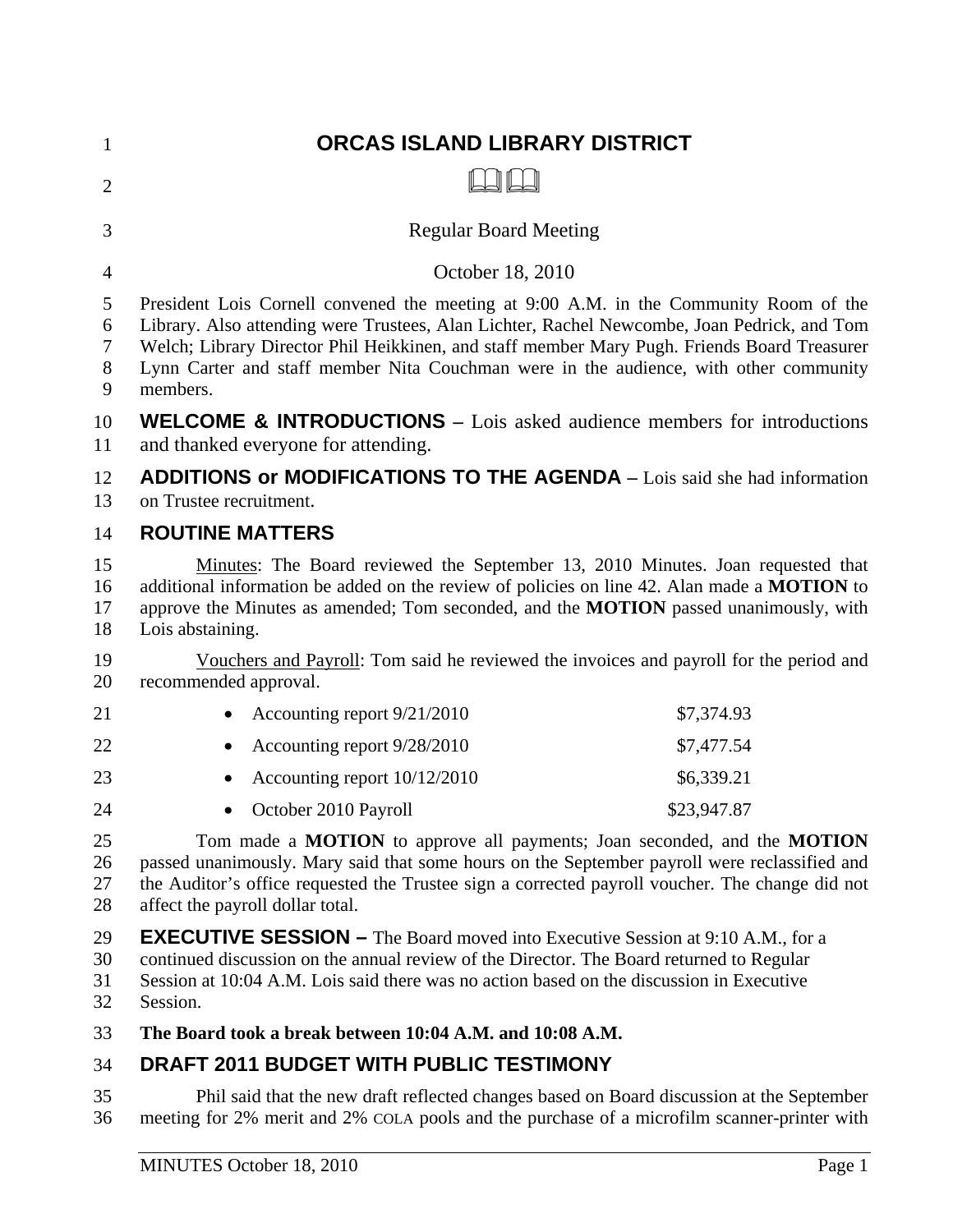37 photo editing capabilities. The Board asked what San Juan and Lopez libraries were doing with 38 COLA. Phil said that San Juan Library had a salary step schedule that implemented a 5% increase 39 and has not made a decision on COLA; and Lopez Library projected a 2% COLA. He said Lopez 40 had not implemented a salary step schedule. The Board asked how the merit pool will be utilized 41 and Phil said, based on a satisfactory annual review, up to a 2% increase would be given. Phil 42 said the funding for the microfilm scanner-printer came from the Newspaper Project Reserve 43 Fund.

44 Lois gave out copies of the 5-Year Budget Projection Worksheet that she updated with 45 the current 2010 draft figures. The worksheet indicates future budgets relying on reserves to fund 46 operations.

47 Public Comment – Leith Templin said comparisons of salary and benefits should be 48 made against tax dollars only, not additional funds; she felt it was irresponsible to give a merit 49 increase when other districts are making cuts and people are cutting hours, wages, and even jobs; 50 she can't support anything over a COLA increase.

51 Kevin Sloan said he agreed with Leith, noting the decline in U.S. and world economies; 52 he suggested cutting unnecessary expenses saying there was "fat" in all areas of the budget.

53 The Board discussed current COLA provided by the BLS for the Seattle metro area and the 54 information that the Social Security Administration did not implement a COLA for 55 Medicare/Medicaid recipients for 2011. The Board unanimously agreed that current reports did 56 not warrant a COLA increase. The Board discussed the salary schedule. Joan said that the current 57 method was unsatisfactory. They felt more discussion was needed to develop and implement an 58 updated salary plan. The Board universally felt that regular recognition of the staff in the form of 59 raises and/or longevity pay was necessary.

60 Public Comment – Leith Templin said the Board established the Medevac reimbursement 61 and sick leave cash-out as alternative benefits that did not affect the wage base. She suggested 62 that the 2011 budget include these instead of a 2% raise that has a cumulative effect. She does 63 not support the Board decision. Margaret Payne said that she is familiar with salary step plans 64 from her work in academia and offered her assistance. Lynn Carter said that taking COLA and 65 raises in and out of the budget is arduous and that a step plan would be more predictable.

66 Lois directed Phil and Mary to adjust the 2011 budget to include a 2% raise based on 67 staff anniversary dates with no COLA. Joan suggested that \$1000 be added for possible legal 68 expense in 2011. Phil said he would add it under professional services.

# 69 **PLANNING & PRIORITIES**

70 Trustee Recruitment Update: Lois reported that there are two confirmed applicants for 71 consideration with one additional unconfirmed. Interviews will be conducted by Richard Fralick 72 and Gene Knapp of the County Council. Alan will be the Board representative, with Tom as the 73 backup.

74 **The Board took a break between 11:36 A.M. and 11:39 A.M.** 

## 75 **NEW BUSINESS**

76 Relevant News and Issues: Staff Visit: Kathy Lunde said she is in her  $20<sup>th</sup>$  year at the 77 Library and described her duties. Joan asked if she had seen any significant changes during her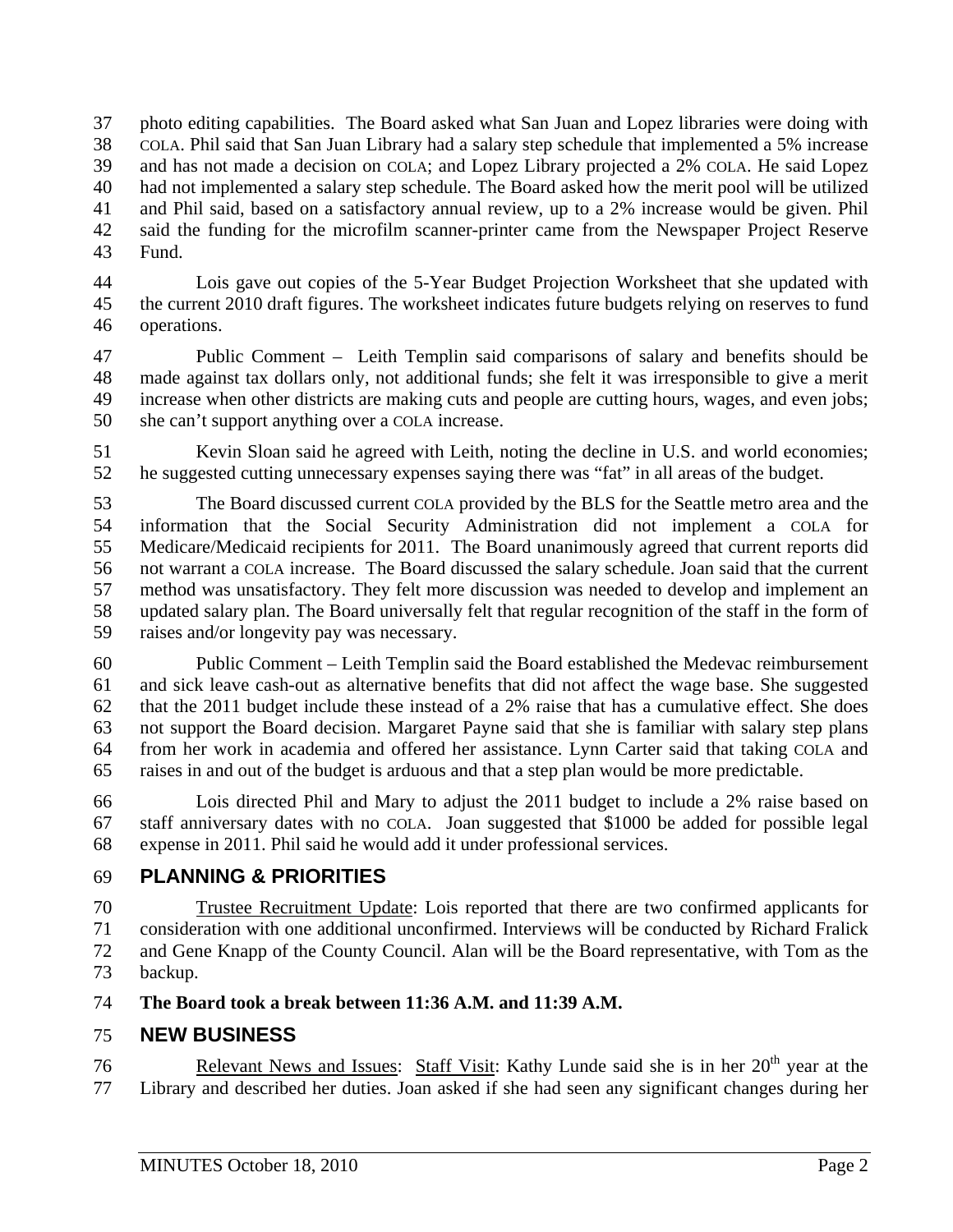78 tenure. Kathy said that increased use was probably the biggest change, along with changes in 79 technology. Joan and the Board thanked Kathy for her service.

80 Director's Report: Phil reminded everyone about the upcoming Crossroads lecture. He 81 said he was attending a "Northwest Corner" directors' meeting at Lopez Library this week. Phil 82 told the Board that an online patron book review feature was added to the Library's website.

83 Friends of the Library: Friends Treasurer Lynn Carter said that they were concentrating 84 on the upcoming Holiday Tea. She reported that the Library Fair netted about \$12,000 and 75% 85 would go to the Library in the form of a grant for 2011. Finally, because of board absenteeism, 86 there would not be a Friends' meeting in December or January. Tom will attend the October 87 meeting and Joan will attend the November meeting.

88 Attorney-Library Relationship Proposal: Joan said she recommends an engagement 89 agreement with Adina Cunningham who is San Juan Library's attorney and very knowledgeable 90 about library matters. Joan advises that Adina could review the Library's current policies and 91 recommend any that are missing. Phil said that Adina offered a free training session on the Open 92 Public Meetings Act next year. Joan will forward the engagement agreement to the Board and it 93 will be on the agenda for November.

## 94 **REPORTS FROM ACTIVE COMMITTEES**

95 Policy & Personnel**:** Joan said she wanted to revisit the September Board decision to 96 include the additional twelve hour staffing level, currently being filled by existing staff, for 97 publication and advertisement. She said it would be detrimental to staff morale and not required 98 because the policy has only been reviewed and not yet adopted. Phil agreed that it made sense 99 not to announce a position opening when the hours are being covered adequately by current staff. 100 Joan made a MOTION that for a one-time basis, the Library not publish a position opening for 101 twelve staff hours because the hours are covered by the current staff schedule. Rachel seconded, 102 and the MOTION passed unanimously.

- 103 Community Relations: Rachel has placed notices for trustee recruitment.
- 104 Collection Management: There was no report
- 105 Facilities & Systems: There was no report.

106 Finance: Tom asked about the annual report. Phil said it would be ready for the Holiday 107 . Tea on December  $4<sup>th</sup>$ . Lois noted that the comparative figures are always a year behind.

108 Joan asked the Board to agree to use the term "if" when referring to a possible tax levy 109 lid lift and not to use "when" as it could give the wrong impression to the community, because 110 the Board has not in fact decided to pursue a levy lid lift election. The Board agreed with her 111 suggestion.

- 112 **PUBLIC COMMENT –** There were no additional comments.
- 113 **OTHER –** Lois said the next calendar update would be in December.
- 114 There being no additional business, the meeting was adjourned at 12:05 P.M.
- 115 Submitted by Mary Pugh
- 116 Approved
- 117 \_\_\_\_\_\_\_\_\_\_\_\_\_\_\_\_\_\_\_\_\_\_\_\_\_\_\_\_\_\_\_\_\_\_\_\_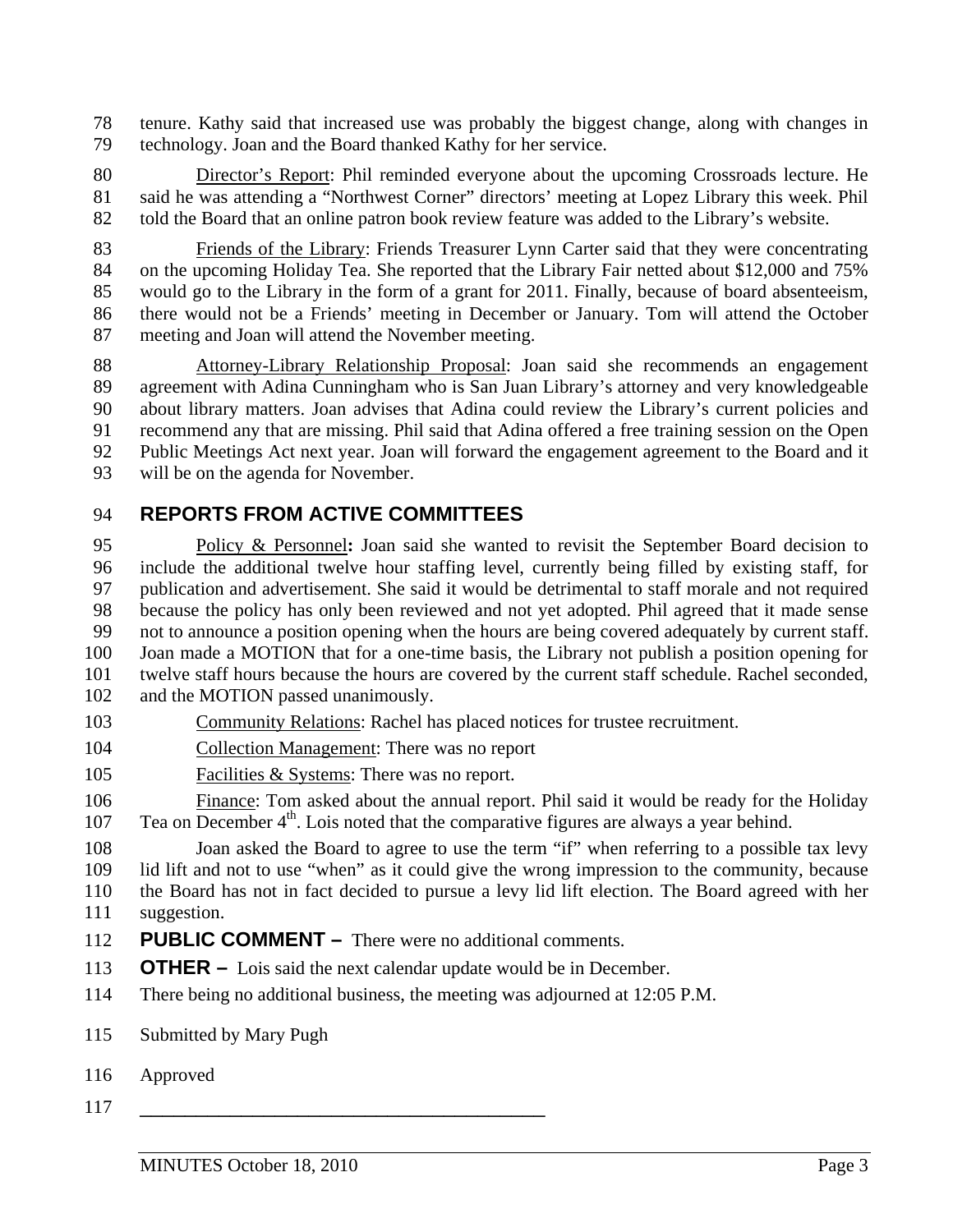| 1                  | ORCAS ISLAND LIBRARY DISTRICT                                                                                                                                                                                                                                                             |
|--------------------|-------------------------------------------------------------------------------------------------------------------------------------------------------------------------------------------------------------------------------------------------------------------------------------------|
| $\overline{2}$     |                                                                                                                                                                                                                                                                                           |
| 3                  | <b>Special Board Meeting</b>                                                                                                                                                                                                                                                              |
| $\overline{4}$     | October 27, 2010                                                                                                                                                                                                                                                                          |
| 5<br>6<br>7        | President Lois Cornell convened the meeting at 9:00 A.M. in the Community Room of the<br>Library. Also attending were Trustees, Alan Lichter, Rachel Newcombe, Joan Pedrick, and<br>Tom Welch.                                                                                            |
| 8<br>9<br>10<br>11 | <b>EXECUTIVE SESSION –</b> The Board moved into Executive Session at 9:00 A.M., for a<br>continued discussion on the annual review of the Director. The Board returned to Regular<br>Session at 10:36 A.M. Lois said there was no action based on the discussion in Executive<br>Session. |
| 12                 | There being no additional business, the meeting was adjourned at 10:37A.M.                                                                                                                                                                                                                |
| 13                 | Submitted by Mary Pugh                                                                                                                                                                                                                                                                    |
| 14<br>15           | Approved                                                                                                                                                                                                                                                                                  |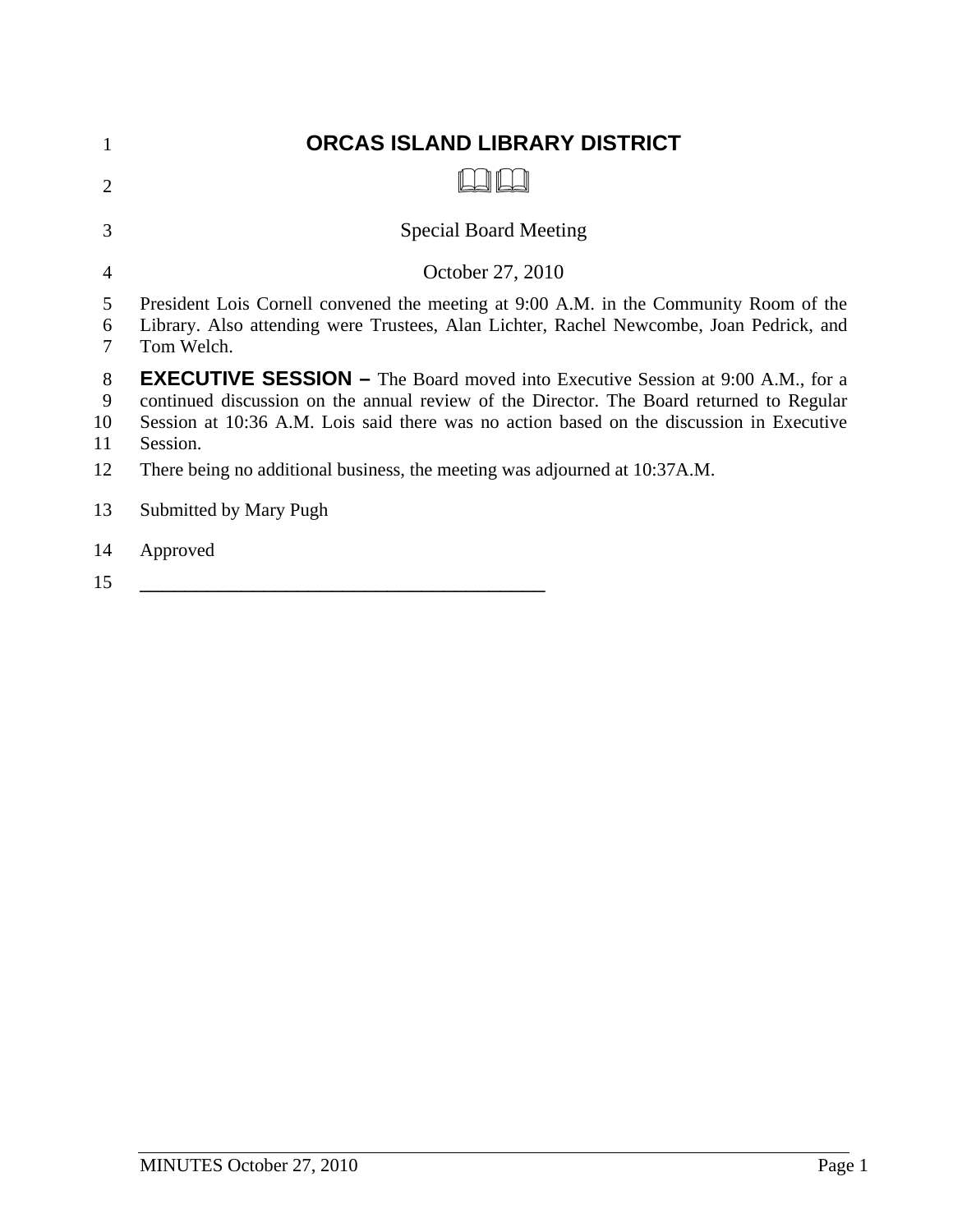| $\mathbf 1$                                        | ORCAS ISLAND LIBRARY DISTRICT                                                                                                                                                                                                                                                                                                                                                                                                                                                                                                                                                                                           |             |  |  |
|----------------------------------------------------|-------------------------------------------------------------------------------------------------------------------------------------------------------------------------------------------------------------------------------------------------------------------------------------------------------------------------------------------------------------------------------------------------------------------------------------------------------------------------------------------------------------------------------------------------------------------------------------------------------------------------|-------------|--|--|
| $\overline{2}$<br>$\mathfrak{Z}$<br>$\overline{4}$ | <b>Regular Board Meeting</b><br>November 8, 2010                                                                                                                                                                                                                                                                                                                                                                                                                                                                                                                                                                        |             |  |  |
| 5<br>6<br>7<br>8                                   | <b>EXECUTIVE SESSION</b> - President Lois Cornell convened the meeting at 8:30 am, after<br>which the Board moved immediately into Executive Session, for a continued discussion on the<br>annual review of the Director. The session lasted 30 minutes, and there was no action based on<br>the discussion in Executive Session.                                                                                                                                                                                                                                                                                       |             |  |  |
| 9<br>10<br>11<br>12                                | President Lois Cornell reconvened the regular meeting at 9:02 A.M. in the Community Room of<br>the Library. Also attending were Trustees, Alan Lichter, Joan Pedrick, and Tom Welch; Library<br>Director Phil Heikkinen, and staff member Mary Pugh. Friends Board President Pierrette<br>Guimond was in the audience, with other community members.                                                                                                                                                                                                                                                                    |             |  |  |
| 13                                                 | <b>WELCOME &amp; INTRODUCTIONS</b> – Lois thanked everyone for attending.                                                                                                                                                                                                                                                                                                                                                                                                                                                                                                                                               |             |  |  |
| 14                                                 | <b>ADDITIONS or MODIFICATIONS TO THE AGENDA</b> - There was nothing to add.                                                                                                                                                                                                                                                                                                                                                                                                                                                                                                                                             |             |  |  |
| 15                                                 | <b>ROUTINE MATTERS</b>                                                                                                                                                                                                                                                                                                                                                                                                                                                                                                                                                                                                  |             |  |  |
| 16<br>17<br>18                                     | Minutes: The Board reviewed the October 18 and 27, 2010 Minutes. Corrections were<br>made to both. Alan made a <b>MOTION</b> to approve the Minutes as corrected; Tom seconded, and<br>the <b>MOTION</b> passed unanimously.                                                                                                                                                                                                                                                                                                                                                                                            |             |  |  |
| 19<br>20                                           | Vouchers and Payroll: Tom said he reviewed the invoices and payroll for the period and<br>recommended approval.                                                                                                                                                                                                                                                                                                                                                                                                                                                                                                         |             |  |  |
| 21                                                 | Accounting report 10/19/2010                                                                                                                                                                                                                                                                                                                                                                                                                                                                                                                                                                                            | \$6,706.45  |  |  |
| 22                                                 | Accounting report 10/27/2010                                                                                                                                                                                                                                                                                                                                                                                                                                                                                                                                                                                            | \$5,269.67  |  |  |
| 23                                                 | Accounting report 11/02/2010                                                                                                                                                                                                                                                                                                                                                                                                                                                                                                                                                                                            | \$5,709.39  |  |  |
| 24                                                 | November 2010 Payroll                                                                                                                                                                                                                                                                                                                                                                                                                                                                                                                                                                                                   | \$25,645.02 |  |  |
| 25<br>26                                           | Tom made a MOTION to approve all payments; Joan seconded, and the MOTION<br>passed unanimously.                                                                                                                                                                                                                                                                                                                                                                                                                                                                                                                         |             |  |  |
| 27                                                 | 2011 BUDGET                                                                                                                                                                                                                                                                                                                                                                                                                                                                                                                                                                                                             |             |  |  |
| 28<br>29<br>30<br>31<br>32<br>33                   | Phil said that the resolution to adopt the 2011 General Fund Budget reflected the Board's<br>decision at the October 18 <sup>th</sup> meeting concerning payroll, legal fees, and equipment purchases.<br>Payroll includes an across-the-board two percent increase for all staff on anniversary dates; legal<br>fees of \$1000; and the removal of equipment expense that will be paid in 2010. The Board was<br>concerned about staff at the top of the current wage scale not receiving the increase. Phil said<br>that a position reclassification would be finalized early next year and a new wage scale would be |             |  |  |

35 Joan asked about the sick leave cash-out/transfer; she did not remember the Board 36 removing that item. Phil said it was removed after the September meeting when the Board asked 37 for a draft with a 2% COLA and 2% merit and it was not specifically addressed at the October 38 meeting. Joan and Lois said that the cash-out/transfer was a way to reward the staff for being

34 adopted for the position at that time.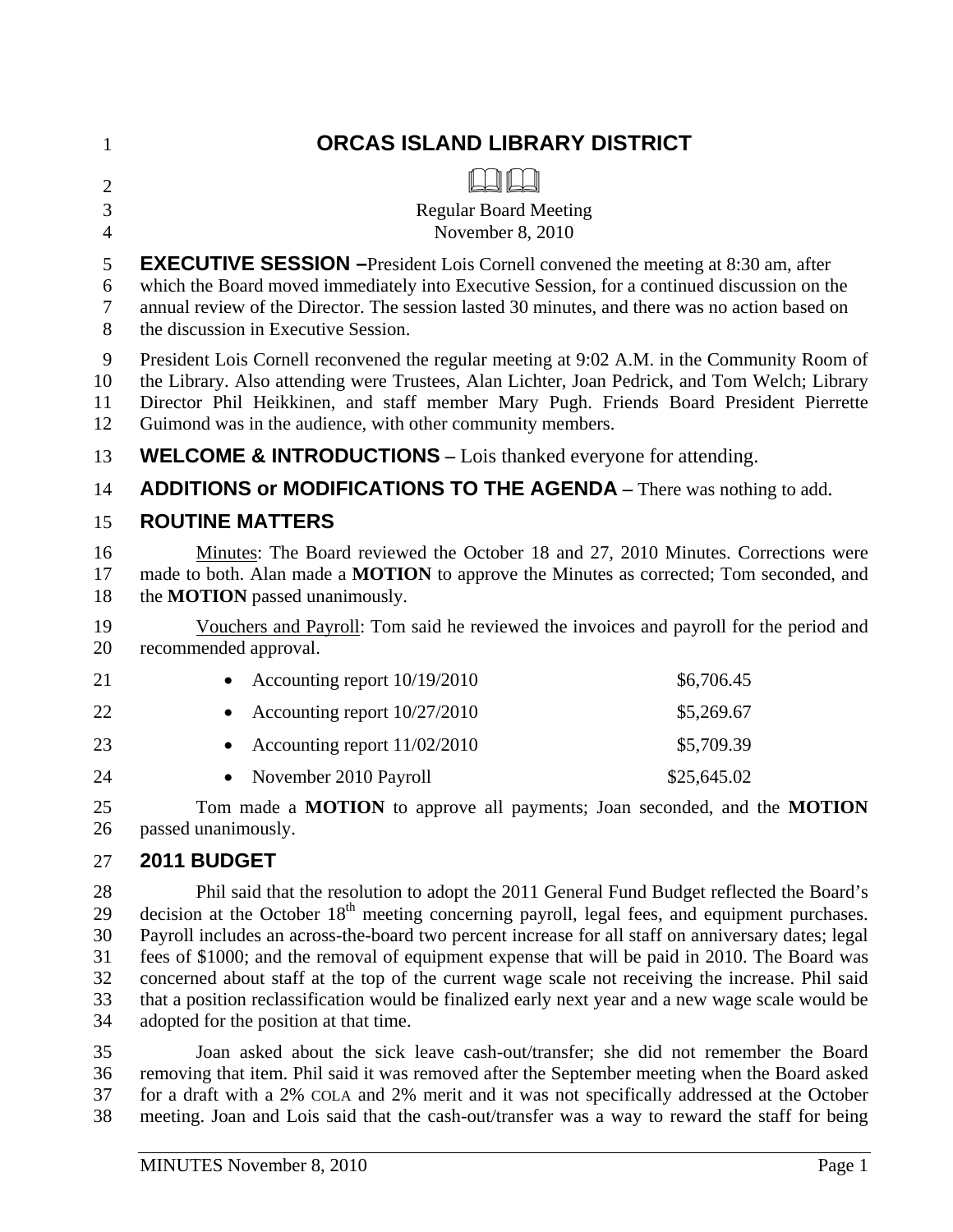39 healthy that would not affect the base salary. Phil said that previously half the staff used the 40 cash-out and half a transfer. The Board agreed that they had intended to keep the item in the 41 2011 budget. Mary said it could be handwritten into the current resolution or addressed at budget 42 amendment next year. It was decided to address the matter at budget amendment.

43 Tom made a **MOTION** to adopt Resolution 03-2010 setting the General Fund 2011 44 Budget at \$948,835.00. Alan seconded, and the **MOTION** passed unanimously.

45 Tom made a **MOTION** to adopt Resolution 04-2010 setting the 2011 Tax Levy at 46 \$552,160.00. Alan seconded, and the **MOTION** passed unanimously.

47 Tom made a **MOTION** to adopt Resolution 05-2010 setting the Building Fund 2011 48 Budget at \$5,770.00. Alan seconded, and the **MOTION** passed unanimously.

49 Mary said that the Board needed to approve the 2010 sick leave cash-out/transfer, which 50 would allow staff to cash out or transfer to vacation up to two days of sick leave by FTE. Tom 51 made a **MOTION** to approve the sick leave cash-out/transfer. Joan seconded, and the **MOTION** 52 passed unanimously.

53 **The Board took a break between 9:30 A.M. and 9:37 A.M.** 

54 **PUBLIC COMMENT –** Pierrette Guimond spoke on the budget urging the Board to use 55 caution in light of the economy and reductions by other districts.

## 56 **PLANNING & PRIORITIES**

57 Trustee Handbook: Lois suggested the Board wait until January to discuss the Trustee 58 Handbook. However, she said the Employee handbook should be split into employee and 59 volunteer staff, to better express district policies. Tom asked how the Trustee Handbook would 60 differ from the State Library's Trustee Manual. Phil said that OILD's handbook would address 61 local issues whereas the State's manual was based on the RCWs. Lois asked that the Employee 62 and Volunteer Handbooks be placed on the December agenda.

63 Attorney Engagement Agreement: Joan recommended approval of the agreement 64 between the Library and Adina Cunningham, stating that Adina is well qualified in library 65 matters. Alan asked who would have authority to contact Adina for services, because he felt the 66 agreement would make it easier to seek legal help when other information avenues are available. 67 Joan said that the Board would approve legal consultation with a motion during Board meetings. 68 Phil said that he would utilize other resources first, and except for an emergency, consult the 69 Board before contacting Adina. Tom said the Agreement just establishes the relationship, with 70 no commitment for use. Tom made a MOTION to approve the Attorney Engagement Agreement 71 with Adina Cunningham. Joan seconded, and the MOTION passed with Alan abstaining.

72 Trustee Recruitment Update: Phil said there was no additional information.

# 73 **NEW BUSINESS**

74 Relevant News and Issues: There was nothing to report.

75 Director's Report: Phil showed worksheets for the destruction of records under the 76 Records Retention Policy which is based on the State Archivist schedule. Joan asked if the 77 records could be recreated if needed. Mary explained that they are vendor invoices and petty 78 cash statements from 1988 through 2004, and of little historical value. Mary said the County 79 keeps additional copies. Phil said because some of the records might have personal information,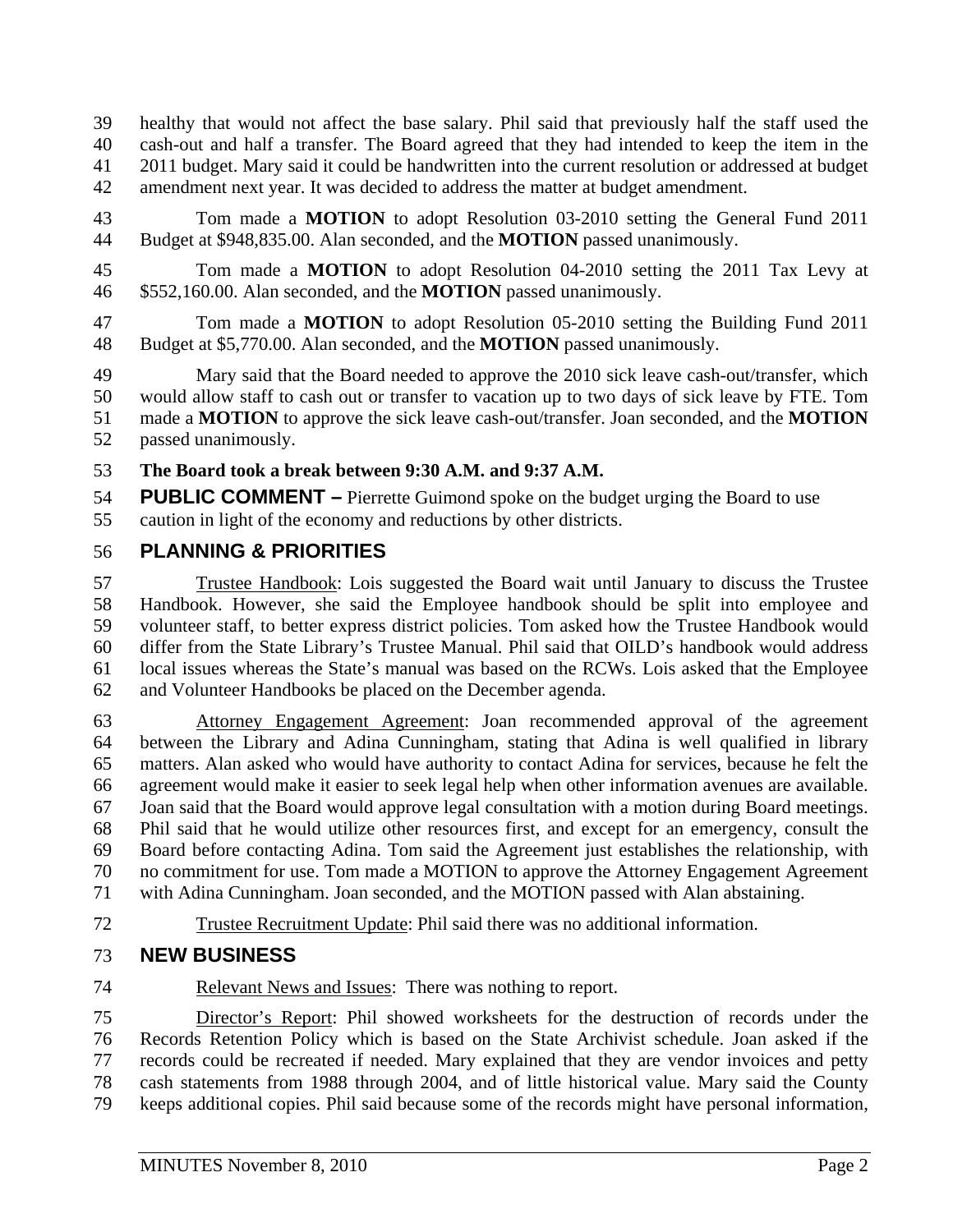80 like social security numbers, they would be shredded by a commercial service visiting the island 81 in December.

82 Phil and the Board discussed the upcoming Crossroads program, the Lopez Library's 83 award, Holly's Fellowship, the Rural Heritage Grant with the Orcas Historical Museum, and the 84 OICF sustainable landscaping project.

85 Friends of the Library: Friends President reminded the Board there would not be a 86 Friends Board meeting in December or January. The Winter Booksale will be February  $26<sup>th</sup>$  at 87 the School Cafeteria. Pierrette requested the Board follow tradition and help serve at the Holiday 88 Tea. She passed a sign-up sheet. Joan will attend the November Friends Board meeting.

## 89 **REPORTS FROM ACTIVE COMMITTEES**

90 Policy & Personnel**:** Joan asked about the reclassification of the current Administrative 91 Assistant position. Phil said that he is collecting examples and defining a hybrid description 92 based on expanded duties. Lois suggested including contract services with his research.

93 Phil and the Board discussed the sample personnel review to be used next year.

94 Community Relations: There was no report. Tom said the Board should consider an 95 annual report to the community to be mailed island-wide beyond distributing it at the Library. 96 Phil said staff is working on updating the current report and will have it available for the Holiday 97 Tea. Phil said he would plan for a bulk mailing for next summer to reach the largest number of 98 people.

- 99 Collection Management: There was no report.
- 100 Facilities & Systems: There was no report. Phil said he and Tony are working on the plan 101 to update the collection and patron database software.
- 102 Finance: There was no report. Lois said she would make the forecast model available 103 after her retirement. She said the reserves forecast were stable for four to five years out.

104 **PUBLIC COMMENT –** Pierrette felt bulk mailings (of the annual report) were ineffective 105 because of the large number discarded at the post office. Phil said a variety of means are 106 necessary to reach those who do not use the Library on a regular basis.

- **OTHER –** The Board changed the December meeting date to December  $6<sup>th</sup>$  to accommodate 108 Trustee schedules.
- 109 **The Board took a break between 10:54 A.M. and 11:00 A.M.**

110 **EXECUTIVE SESSION** – The Board moved into Executive Session at 11:00 A.M., for a 111 continued discussion on the annual review of the Director. The regular meeting resumed at 12:04

- 112 P.M. The Board took one action based on the discussion in Executive Session, which was to
- 113 schedule a November 15 special meeting to talk about use of consulting funds.
- 114 There being no additional business, the meeting was adjourned at 12:06 P.M.
- 115 Submitted by Mary Pugh.
- 116 Approved
- 117 \_\_\_\_\_\_\_\_\_\_\_\_\_\_\_\_\_\_\_\_\_\_\_\_\_\_\_\_\_\_\_\_\_\_\_\_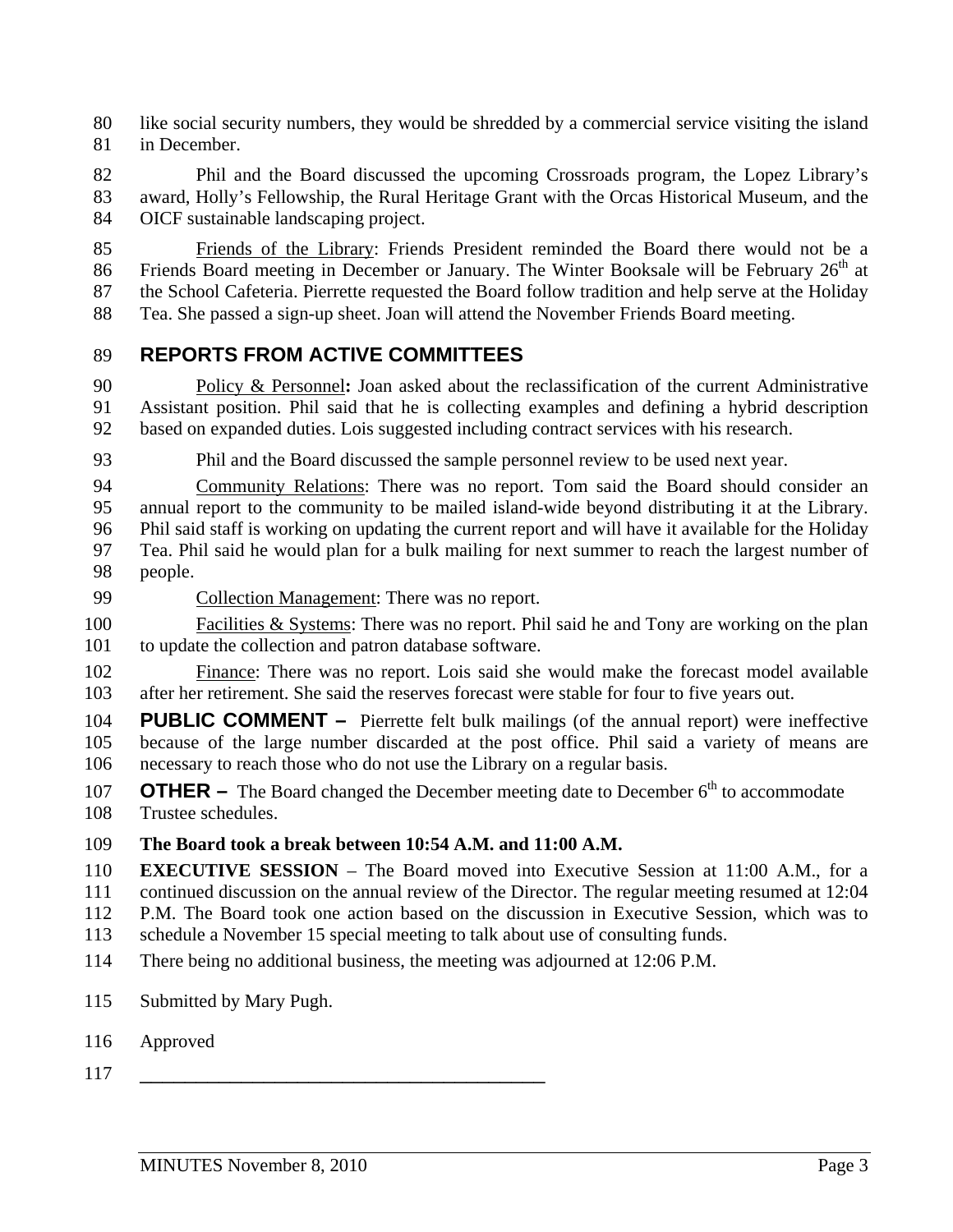| 1                                                                          | ORCAS ISLAND LIBRARY DISTRICT                                                                                                                                                                                                                                                                                                                                                                                                                                                                                                                                                                                                                                                                                                                                                                                                                                                                                                                                                                                                                                                                                                                                                                                                                                                                                                        |                                                                                                                                                                                                         |  |  |
|----------------------------------------------------------------------------|--------------------------------------------------------------------------------------------------------------------------------------------------------------------------------------------------------------------------------------------------------------------------------------------------------------------------------------------------------------------------------------------------------------------------------------------------------------------------------------------------------------------------------------------------------------------------------------------------------------------------------------------------------------------------------------------------------------------------------------------------------------------------------------------------------------------------------------------------------------------------------------------------------------------------------------------------------------------------------------------------------------------------------------------------------------------------------------------------------------------------------------------------------------------------------------------------------------------------------------------------------------------------------------------------------------------------------------|---------------------------------------------------------------------------------------------------------------------------------------------------------------------------------------------------------|--|--|
| $\overline{2}$                                                             |                                                                                                                                                                                                                                                                                                                                                                                                                                                                                                                                                                                                                                                                                                                                                                                                                                                                                                                                                                                                                                                                                                                                                                                                                                                                                                                                      | $\Box$                                                                                                                                                                                                  |  |  |
| 3                                                                          |                                                                                                                                                                                                                                                                                                                                                                                                                                                                                                                                                                                                                                                                                                                                                                                                                                                                                                                                                                                                                                                                                                                                                                                                                                                                                                                                      | <b>Special Board Meeting</b>                                                                                                                                                                            |  |  |
| $\overline{4}$                                                             |                                                                                                                                                                                                                                                                                                                                                                                                                                                                                                                                                                                                                                                                                                                                                                                                                                                                                                                                                                                                                                                                                                                                                                                                                                                                                                                                      | November 15, 2010                                                                                                                                                                                       |  |  |
| 5<br>6<br>7                                                                | President Lois Cornell convened the meeting at 9:08 A.M. in the Community Room of the Library.<br>Also attending were Trustees Alan Lichter, Rachel Newcombe, Joan Pedrick, and Tom Welch; Library<br>Director Phil Heikkinen, who took notes; and Attorney Adina Cunningham.                                                                                                                                                                                                                                                                                                                                                                                                                                                                                                                                                                                                                                                                                                                                                                                                                                                                                                                                                                                                                                                        |                                                                                                                                                                                                         |  |  |
| 8<br>9                                                                     | Lois introduced Adina Cunningham, with whom the Library has an engagement agreement for legal<br>advice.                                                                                                                                                                                                                                                                                                                                                                                                                                                                                                                                                                                                                                                                                                                                                                                                                                                                                                                                                                                                                                                                                                                                                                                                                             |                                                                                                                                                                                                         |  |  |
| 10                                                                         | Lois noted the agenda, as follows:                                                                                                                                                                                                                                                                                                                                                                                                                                                                                                                                                                                                                                                                                                                                                                                                                                                                                                                                                                                                                                                                                                                                                                                                                                                                                                   |                                                                                                                                                                                                         |  |  |
| 11                                                                         | $\blacktriangleright$                                                                                                                                                                                                                                                                                                                                                                                                                                                                                                                                                                                                                                                                                                                                                                                                                                                                                                                                                                                                                                                                                                                                                                                                                                                                                                                | Consultant funds to facilitate board decision on pending director evaluation $[×]$                                                                                                                      |  |  |
| 12                                                                         | $\blacktriangleright$                                                                                                                                                                                                                                                                                                                                                                                                                                                                                                                                                                                                                                                                                                                                                                                                                                                                                                                                                                                                                                                                                                                                                                                                                                                                                                                | <b>Executive Session</b> – Continuation of Director's Annual Review                                                                                                                                     |  |  |
| 13                                                                         | ➤                                                                                                                                                                                                                                                                                                                                                                                                                                                                                                                                                                                                                                                                                                                                                                                                                                                                                                                                                                                                                                                                                                                                                                                                                                                                                                                                    | Other as needed                                                                                                                                                                                         |  |  |
| 14                                                                         | $\blacktriangleright$                                                                                                                                                                                                                                                                                                                                                                                                                                                                                                                                                                                                                                                                                                                                                                                                                                                                                                                                                                                                                                                                                                                                                                                                                                                                                                                | Adjournment                                                                                                                                                                                             |  |  |
| 15<br>16<br>17<br>18<br>19<br>20<br>21<br>22<br>23<br>24<br>25<br>26<br>27 | Lois said that the Director, or a Trustee in the course of a committee assignment, can make use of<br>Adina's consulting services. All members of the Board agreed. Alan said that it would be best if<br>Trustees let both the President and the Director know of uses of the consultant. Also, he asked for<br>clarification about any professional relationship between Adina and Joan. Joan said that there is no<br>current relationship; and that there might be a sharing of office space in the future, though nothing<br>beyond that. Adina and Joan noted that if they did at any point create a professional relationship, they<br>would notify the Board; and if necessary, Adina would end the agreement with the Library. She also<br>mentioned other clients, including the Town of Friday Harbor and San Juan Island Library; also that<br>she serves on the OICF Board. She would let the Library know of any potential conflicts of interest.<br>Joan followed up on a previous discussion, noting that San Juan County does not provide counsel<br>to the library districts beyond very general opinions. Lois said that they referred her to MRSC.org for<br>research help. Alan noted that Tony at the Prosecutor's Office referred him the information from the<br>Washington State Attorney General's Office. |                                                                                                                                                                                                         |  |  |
| 28<br>29<br>30<br>31                                                       | Lois noted Adina's expertise with the Open Public Meetings Act, and noted that she had not seen<br>mention in the August Board Meeting minutes about Board agreement to consult with her about that.<br>Joan added, with respect to recent consultant invoices from Adina that she had received Board<br>approval in August to speak with Adina about Library policies.                                                                                                                                                                                                                                                                                                                                                                                                                                                                                                                                                                                                                                                                                                                                                                                                                                                                                                                                                              |                                                                                                                                                                                                         |  |  |
| 32                                                                         |                                                                                                                                                                                                                                                                                                                                                                                                                                                                                                                                                                                                                                                                                                                                                                                                                                                                                                                                                                                                                                                                                                                                                                                                                                                                                                                                      | The Board and Phil went into Executive Session at 9:23.                                                                                                                                                 |  |  |
| 33<br>34                                                                   |                                                                                                                                                                                                                                                                                                                                                                                                                                                                                                                                                                                                                                                                                                                                                                                                                                                                                                                                                                                                                                                                                                                                                                                                                                                                                                                                      | Lois reconvened the regular session at 11:23. She noted one action item, which was to schedule a<br>special board meeting for November 22, with one agenda item: discussion of use of consulting funds. |  |  |
| 35                                                                         |                                                                                                                                                                                                                                                                                                                                                                                                                                                                                                                                                                                                                                                                                                                                                                                                                                                                                                                                                                                                                                                                                                                                                                                                                                                                                                                                      | There being no additional business, the meeting was adjourned at 11:24 A.M.                                                                                                                             |  |  |
| 36                                                                         |                                                                                                                                                                                                                                                                                                                                                                                                                                                                                                                                                                                                                                                                                                                                                                                                                                                                                                                                                                                                                                                                                                                                                                                                                                                                                                                                      | Submitted by Phil Heikkinen                                                                                                                                                                             |  |  |
| 37                                                                         | Approved                                                                                                                                                                                                                                                                                                                                                                                                                                                                                                                                                                                                                                                                                                                                                                                                                                                                                                                                                                                                                                                                                                                                                                                                                                                                                                                             |                                                                                                                                                                                                         |  |  |
| 38                                                                         |                                                                                                                                                                                                                                                                                                                                                                                                                                                                                                                                                                                                                                                                                                                                                                                                                                                                                                                                                                                                                                                                                                                                                                                                                                                                                                                                      |                                                                                                                                                                                                         |  |  |
|                                                                            |                                                                                                                                                                                                                                                                                                                                                                                                                                                                                                                                                                                                                                                                                                                                                                                                                                                                                                                                                                                                                                                                                                                                                                                                                                                                                                                                      |                                                                                                                                                                                                         |  |  |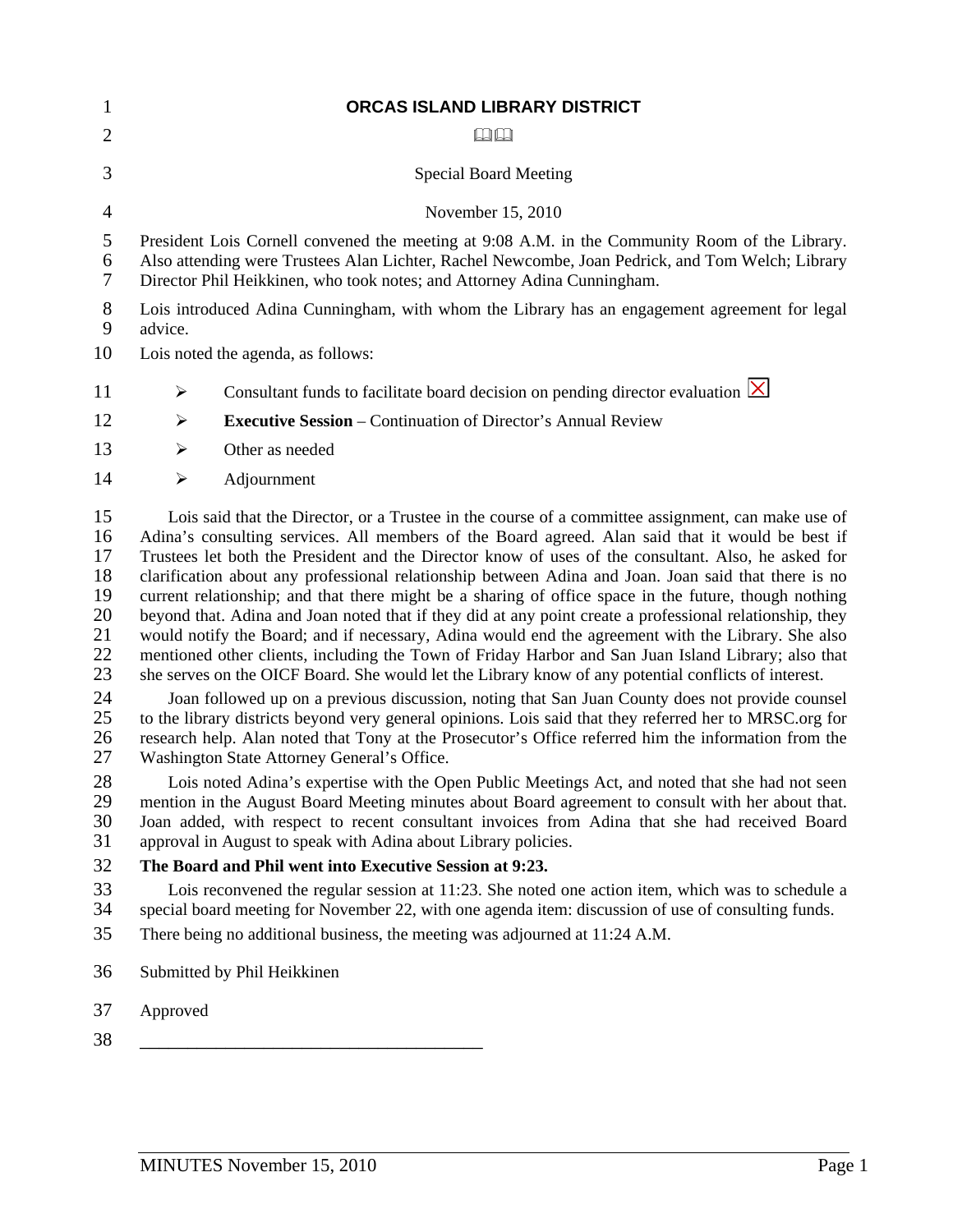# Draft

| $\mathbf{1}$   | ORCAS ISLAND LIBRARY DISTRICT                                                                            |
|----------------|----------------------------------------------------------------------------------------------------------|
| $\mathbf{2}$   | $D - D$                                                                                                  |
| 3              | <b>Special Board Meeting</b>                                                                             |
| $\overline{4}$ | November 22, 2010                                                                                        |
| 5              | President Lois Cornell convened the meeting at 9:01 A.M. in the Community Room of the Library.           |
| 6              | Also attending were Trustees Alan Lichter, Rachel Newcombe, Joan Pedrick, and Tom Welch; Library         |
| $\tau$         | Director Phil Heikkinen, who took notes; and guests Ladd Lindholm and Tony Ghazel.                       |
| 8              | Lois noted the agenda, as follows:                                                                       |
| 9              | Discussion of use of consulting funds                                                                    |
| 10             | Lois noted the guests and invited Public Comment. Tony asked about the amount of consultant              |
| 11             | funds being discussed. Joan asked whether the document shared at the meeting, "Draft Statement of        |
| 12             | Work: Orcas Island Library District," had come from the Consultant, Regina Lyons. Lois said that she     |
| 13             | herself wrote the draft, adding that it was a start at estimating a budget amount. Alan said that Regina |
| 14             | was not comfortable about issuing a statement of work without first talking with staff members about     |
| 15             | whether they would want to work with her, and that she would like a statement of work produced by        |
| 16             | the Board.                                                                                               |
| 17             | Alan suggested two possible courses of action: first, sharing the existing draft statement of work       |
| 18             | with Regina in order to get her response; and second, to have the Board further develop a draft and see  |
| 19             | if Regina is willing to do the work. Lois noted that we could also work with someone else, and that we   |
| 20             | could use the draft as a kind of RFP.                                                                    |
| 21             | Joan said she would like to see if Regina could write a public letter to the staff. Alan asked about     |
| 22             | the potential content of that letter, and Joan replied that Regina would decide on that, given her       |
| 23             | potential insights.                                                                                      |
| 24             | Guest Tony Ghazel said that he was uncomfortable hearing a discussion about staff issues at a            |
| 25             | public meeting.                                                                                          |
| 26             | Lois said that this meeting was intended only to establish a budgetary amount, as a guide to further     |
| 27             | actions. Joan said that she appreciated Tony's comments, saying further that actions can't be taken in   |
| 28             | an executive session. Tony responded that the Board can come out of an executive session as needed       |
| 29             | to take action. Alan said that the Board needs to be careful about discussing any back stories.          |
| 30             | Phil said that one possible action is that the Board can direct him along with one or two Trustees to    |
| 31             | offer a proposal for action. Lois said that the Board should come up with some estimate of cost.         |
| 32             | Alan suggested a resolution to establish an upper cost limit. Tom agreed that it would be good to        |
| 33             | keep it broad. Rachel agreed. Lois said she agreed, and that we can't simply approve the draft           |
| 34             | statement of work.                                                                                       |
| 35             | Rachel asked Phil for more about the idea of a subcommittee, and Phil responded that it would            |
| 36             | consist of two Trustees working with Phil to outline an action plan tailored to the Library staff needs. |
| 37             | The Board discussed possible maximum amounts, with or without a built-in ability to override it.         |
| 38             | Phil said that the amount would be in effect a budget estimate, and that the Board authorizes the        |
| 39             | Director to spend over budgeted amounts if they are reasonable expenses.                                 |
| 40             | Guest Ladd Lindholm said that having a set amount usually means that all the funds are spent,            |
| 41             | asked about the idea of a budgeted amount and a 20% capacity for extra expenses.                         |
| 42             | Tom made a MOTION that the Board authorize expenditure of no more than \$5,000 for consultant            |
| 43             | work as discussed. Rachel seconded.                                                                      |
| 44             | Alan said that a specific amount paints us into a corner, and suggested X dollars as needed for an       |
| 45             | outside consultant for training within the staff. Rachel asked how that would be different; and Alan     |
| 46             | said that "as needed" implies that we would try to spend less. Lois asked about the possibility of a     |
| 47             | budget amendment if needed; and Phil suggested that we could include it in the mid-year amendment.       |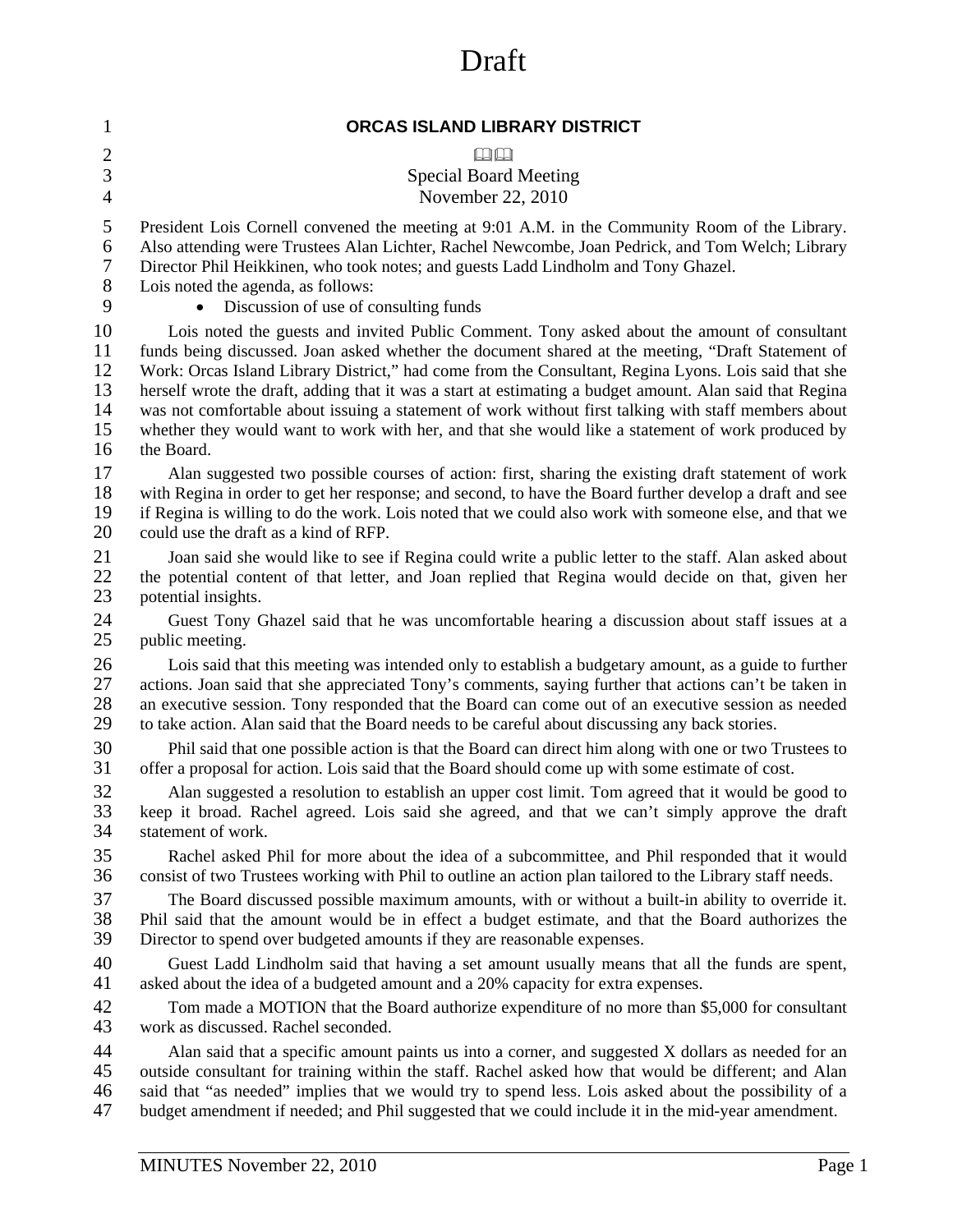# Draft

48 Joan asked what the costs might be if contracting with a different consultant. Tom said that there 49 were staff concerns about working with Regina, as mentioned by Alan. Joan said that she would feel<br>50 less comfortable naming a budget amount if working with someone else rather than Regina. Rachel less comfortable naming a budget amount if working with someone else rather than Regina. Rachel 51 said that the rates listed by Regina are typical.

52 Lois said that basically we are letting the public know that we are using funds for a consultant. 53 Joan said she would be comfortable with that approach.

54 Guest Ladd Lindholm said that he prefer having a consultant name left out, and instead describing 55 it as being used for staff training and development.

56 Alan stated an AMENDED MOTION: "to approve up to \$5,000 for a consultant for staff 57 development as needed."

58 Joan said that she disagreed that this is an issue with the staff; and Alan said that he felt that this is 59 an issue with the entire staff, based on his conversation with an outside consultant. Rachel and Tom 60 voiced agreement with Alan's comments; also, they agreed with Alan's amendment.

61 Lois asked for further discussion, and asked whether leadership training would be part of this. 62 Tom said, and Rachel agreed, that Alan's amendment would include that. Joan said that she was not 63 comfortable making any further comments in public session, but trusted the process of the Board.

64 Lois asked for any further discussion; and Tom called for a vote. The AMENDED MOTION 65 passed with four voting in favor and Joan voting against.

66 Lois said that now the question was how to move forward. Her thought was to have two Trustees 67 working with the Director. She asked for volunteers, and Alan and Rachel offered. Lois appointed 68 them to work with Phil as a subcommittee to construct an action plan.

69 Lois said that although there were no more specific agenda items, she wanted to suggest a better 70 method of handling Board records. She asked whether the Library could set aside secure storage for 71 Board use, such as a two-drawer locking file cabinet, and Phil responded that he would set something 72 up.

73 Alan said that he would like to make sure that the minutes reflect the purpose of the subcommittee. 74 Rachel said that the committee was developed in order to investigate and execute usage of funds<br>75 allocated for an outside consultant, which would be connected with professional staff development as allocated for an outside consultant, which would be connected with professional staff development as 76 needed.

77 Ladd Lindholm thanked the Board for addressing sensitivity about discussion of personnel issues.

78 Rachel asked about the Holiday Tea; and she, Tom, and Joan said they would be available to serve 79 tea.

80 Alan reported that he and the two Orcas Island County Councilors interviewed two well-qualified<br>81 candidates for the Board, Donna Riordan and Margaret Payne. The County was planning to approve a candidates for the Board, Donna Riordan and Margaret Payne. The County was planning to approve a 82 Trustee and an Alternate. He said that the successful candidate would be announced in December. Phil 83 said that he would invite both candidates to the December 6 Library Board meeting. Lois said that she would like to see the Alternate being invited for committee work. would like to see the Alternate being invited for committee work.

85 Tony Ghazel thanked the Board for having Rachel and Tom attend the November 18 staff meeting, 86 and for its sensitivity to staff issues.

87 There being no additional business, the meeting was adjourned at 9:57 A.M.

88 Submitted by Phil Heikkinen

89 Approved

90 \_\_\_\_\_\_\_\_\_\_\_\_\_\_\_\_\_\_\_\_\_\_\_\_\_\_\_\_\_\_\_\_\_\_\_\_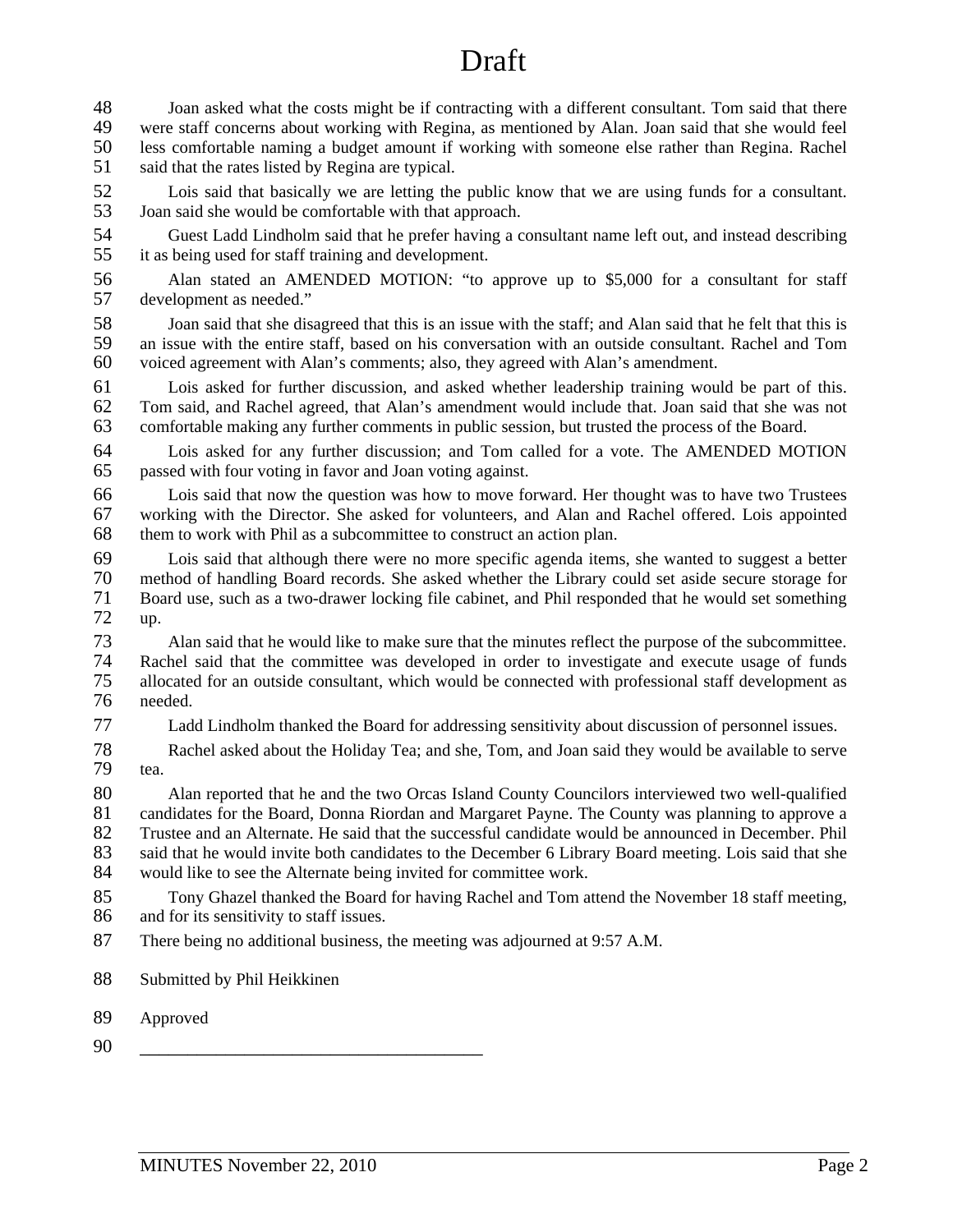| $\mathbf{1}$                  | ORCAS ISLAND LIBRARY DISTRICT                                                                                                                                                                                                                                                                                                                                                                                                                                            |             |  |
|-------------------------------|--------------------------------------------------------------------------------------------------------------------------------------------------------------------------------------------------------------------------------------------------------------------------------------------------------------------------------------------------------------------------------------------------------------------------------------------------------------------------|-------------|--|
| $\overline{2}$                |                                                                                                                                                                                                                                                                                                                                                                                                                                                                          |             |  |
| 3                             | <b>Regular Board Meeting</b>                                                                                                                                                                                                                                                                                                                                                                                                                                             |             |  |
| $\overline{4}$                | December 6, 2010                                                                                                                                                                                                                                                                                                                                                                                                                                                         |             |  |
| 5<br>6                        | <b>WELCOME &amp; INTRODUCTIONS</b> - Lois thanked everyone for attending and<br>introduced Donna Riordan, appointee to the Library Board.                                                                                                                                                                                                                                                                                                                                |             |  |
| $\tau$<br>$8\phantom{.}$<br>9 | <b>ADDITIONS or MODIFICATIONS TO THE AGENDA</b> - Joan said because of computer<br>difficulties the Staff & Volunteer Handbook discussion would be postponed until January. Lois<br>added a Board year-in-review evaluation to Planning and Priorities.                                                                                                                                                                                                                  |             |  |
| 10                            | <b>ROUTINE MATTERS</b>                                                                                                                                                                                                                                                                                                                                                                                                                                                   |             |  |
| 11<br>12<br>13<br>14<br>15    | Minutes: The Board reviewed the November 8, 15, and 22, 2010 Minutes. Corrections<br>were made to all. Mary said that some of the requested changes referred to comments made in<br>Executive Session and could not be recorded in the Minutes. She suggested a minority opinion<br>could be presented as an attachment. Tom made a <b>MOTION</b> to approve the Minutes of<br>November 8, 2010 as corrected; Rachel seconded, and the <b>MOTION</b> passed unanimously. |             |  |
| 16<br>17                      | Rachel made a MOTION to approve the Minutes of November 15, 2010. Tom seconded,<br>and the <b>MOTION</b> passed four to one.                                                                                                                                                                                                                                                                                                                                             |             |  |
| 18<br>19                      | Tom made a MOTION to approve the Minutes of November 22, 2010. Rachel seconded,<br>and the MOTION passed unanimously, with Joan abstaining.                                                                                                                                                                                                                                                                                                                              |             |  |
| 20<br>21                      | Vouchers and Payroll: Tom said he reviewed the invoices and payroll for the period and<br>recommended approval.                                                                                                                                                                                                                                                                                                                                                          |             |  |
| 22                            | Accounting report 11/12/2010                                                                                                                                                                                                                                                                                                                                                                                                                                             | \$4,890.27  |  |
| 23                            | Accounting report 11/16/201<br>$\bullet$                                                                                                                                                                                                                                                                                                                                                                                                                                 | \$2,132.18  |  |
| 24                            | Accounting report 11/22/2010<br>$\bullet$                                                                                                                                                                                                                                                                                                                                                                                                                                | \$3,424.02  |  |
| 25                            | Accounting report 12/01/2010                                                                                                                                                                                                                                                                                                                                                                                                                                             | \$1,821.54  |  |
| 26                            | November 2010 Payroll                                                                                                                                                                                                                                                                                                                                                                                                                                                    | \$25,689.68 |  |
| 27<br>28                      | Correction to Accounting report<br>$11/2/2010$ that had a typographical error                                                                                                                                                                                                                                                                                                                                                                                            | \$8,709.39  |  |
| 29<br>30                      | Tom made a MOTION to approve all payments; Joan seconded, and the MOTION<br>passed unanimously.                                                                                                                                                                                                                                                                                                                                                                          |             |  |
| 31<br>32<br>33                | <b>PUBLIC COMMENT</b> - Joan asked about identifying persons speaking during public<br>comment in the Minutes. Mary confirmed those commenters were identified. Kevin Sloan said<br>that identifying persons within the Minutes allows for continuity and follow-up on discussions.                                                                                                                                                                                      |             |  |
| 34                            | <b>PLANNING &amp; PRIORITIES</b>                                                                                                                                                                                                                                                                                                                                                                                                                                         |             |  |

35 Staff & Trustee Handbook: Tabled until January 2011.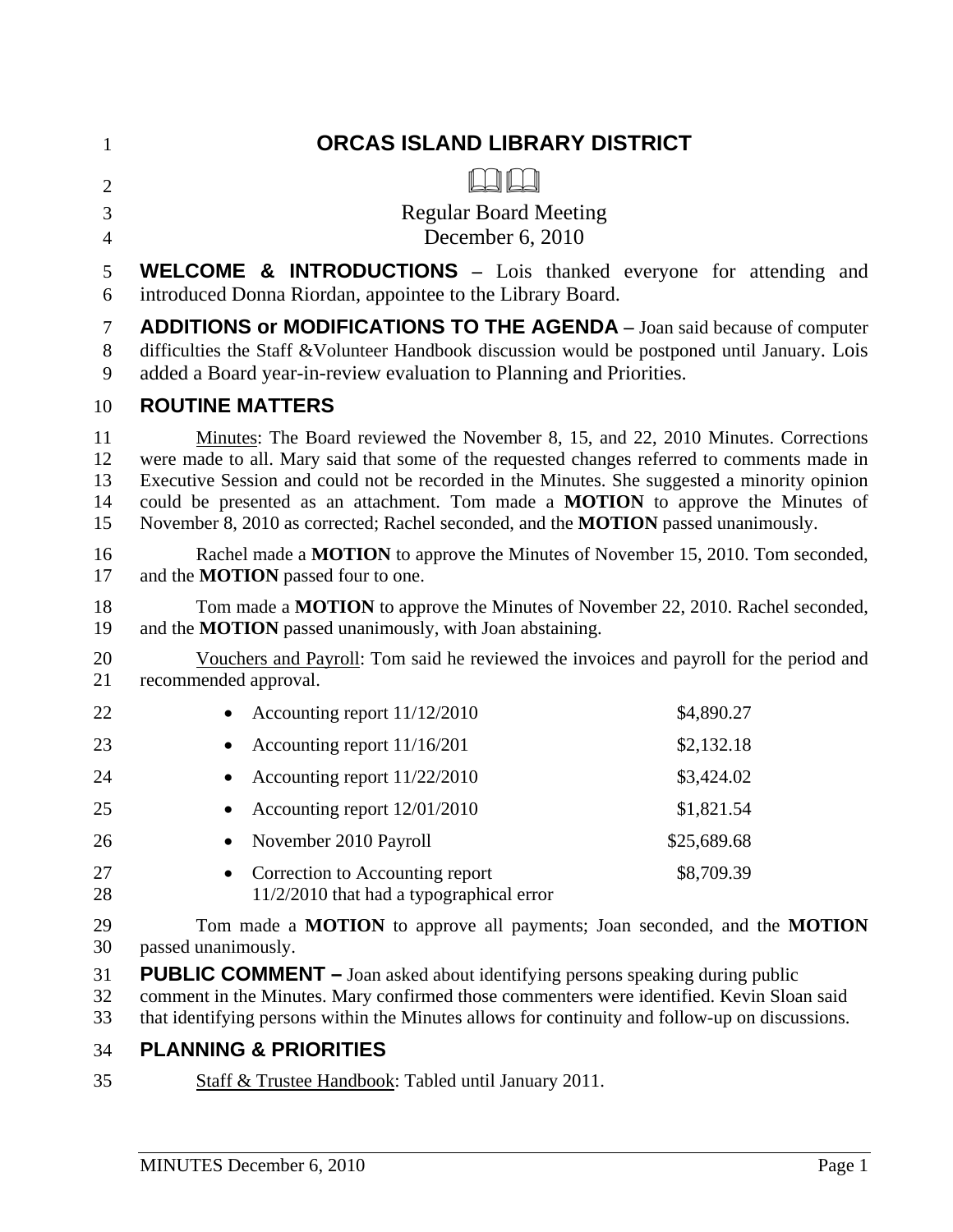36 Board Evaluation: Lois gave out a summary of the Board's accomplishments for 2010 37 and suggestions for the coming year. The Board discussed the items and commented on how 38 much was accomplished.

39 Update Board 2011 Calendar: The Board noted major items for the 2011 calendar. Rachel 40 said she would like the Board to visit with the staff more regularly and several dates were 41 organized for a Trustee to attend. Mary said she would update the Google online calendar and 42 offered a tutorial for those unfamiliar with the program.

43 Lois discussed the Board continuing their history of having a retreat early in the year to 44 acquaint the new Trustee with the Board and Library issues. Phil said he would contact last 45 year's facilitator to see if she is available.

46 Trustee Recruitment Update: Donna Riordan said her family had been coming to Orcas 47 since 2002 and moved permanently in 2009 to the View Haven area. Donna's background is in 48 math, science, and technology; and currently does consulting work with non-profits within the 49 education area.

## 50 **The Board took a break between 10:29 A.M. and 10:37 A.M.**

## 51 **NEW BUSINESS**

52 Relevant News and Issues: Phil had copies of the recently updated 2009 Annual Report. 53 The Board talked about having an expanded version that would have additional information.

54 Director's Report: Phil briefly went over his written report.

55 Friends of the Library: Friends Board Member Jean Soderquist thought we saw close to 56 750 visitors at the Holiday Tea. She said they made \$350 in gift book sales. Jean reminded the 57 Board of the Winter Booksale on February  $26<sup>th</sup>$ . Joan will attend the Friends' February meeting 58 and Rachel their March meeting.

## 59 **REPORTS FROM ACTIVE COMMITTEES**

60 Collection Management: There was no report.

61 Community Relations: Rachel said she would work on contacting community 62 organizations that might be interested in a short library presentation.

- 63 Facilities & Systems: There was no report.
- 64 Finance: There was no report.

65 Policy & Personnel**:** Staff Visit – Holly King: Holly said she has been at the Library for 66 ten years and has held a number of positions. Currently she oversees the young adult, large print, 67 and music collections. In processing inter-library loans, she has switched from primary to a 68 backup position that will allow her more time for YA and outreach. Holly maintains deposit 69 collections at the Longhouse and Senior Services, and attends the monthly senior lunch. She also 70 supervises a high school Intern.

71 Holly applied for and received a *Transforming Life After 50 Fellowship* that focuses on 72 "Baby Boomers." She attended a three-day conference in Portland, OR and has four to six hours 73 of online training per month. Holly is currently working on a needs assessment focusing on the 74 community segment that does not use the Library. Lois thanked Holly for her ten years of 75 service.